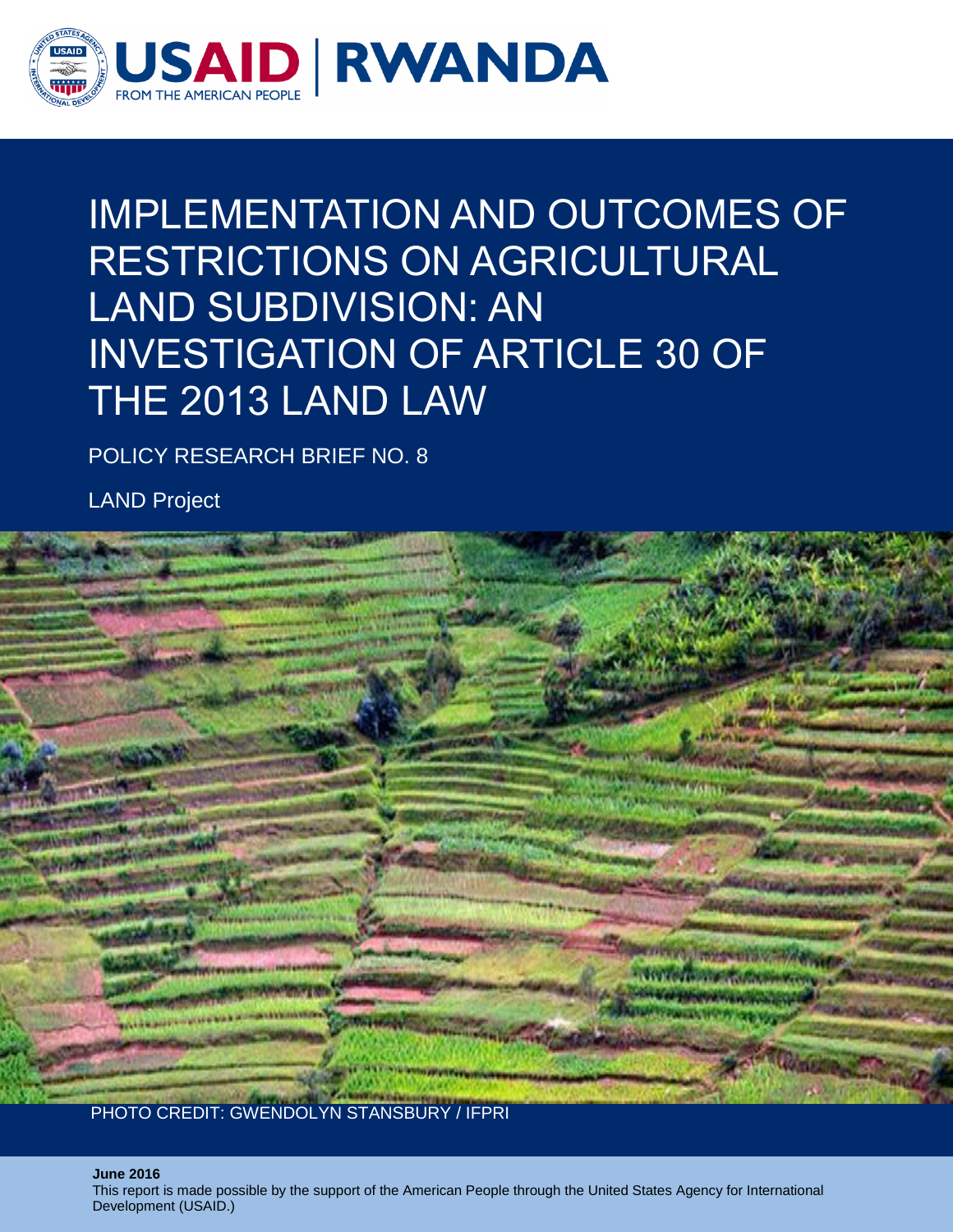# **CONTACT INFORMATION:**

Ailey Kaiser Hughes Chief of Party LAND Project Nyarutarama, Kigali Tel: +250 784 440 896 [ahughes@land](mailto:ahughes@land-project.org) -project.org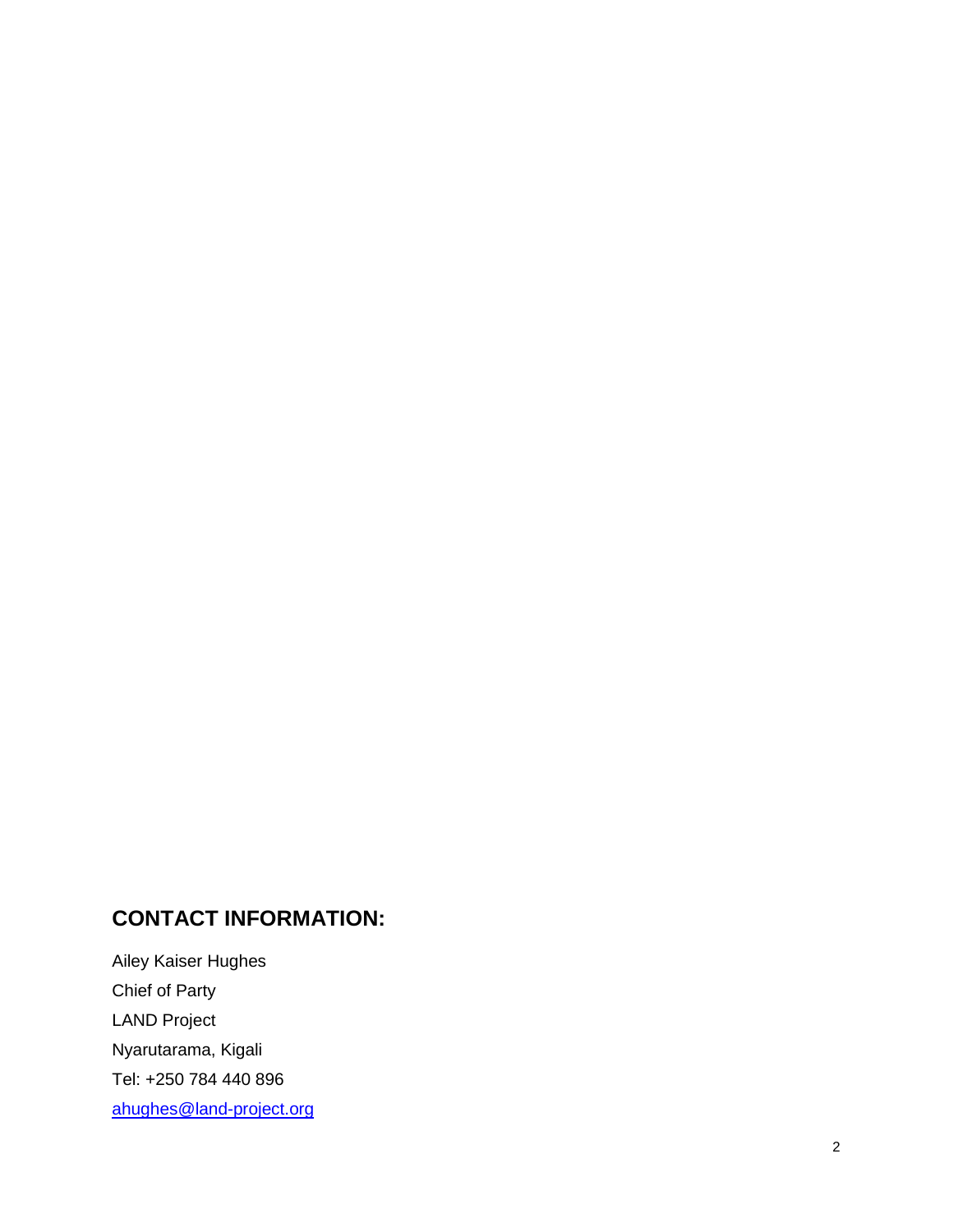# IMPLEMENTATION AND OUTCOMES OF RESTRICTIONS ON AGRICULTURAL LAND SUBDIVISION: AN INVESTIGATION OF ARTICLE 30 OF THE 2013 LAND LAW

POLICY BRIEF NO. 8

LAND Project

Recommended Citation: Kaiser Hughes, Ailey and Kamatali, Jean-Marie. 2016. *Implementation and Outcomes of Restrictions on Agricultural Land Subdivision: An Investigation of Article 30 of the 2013 Land Law.* Kigali, Rwanda: USAID LAND Project.

Contract No. AID=696-C-12-00002 LAND Project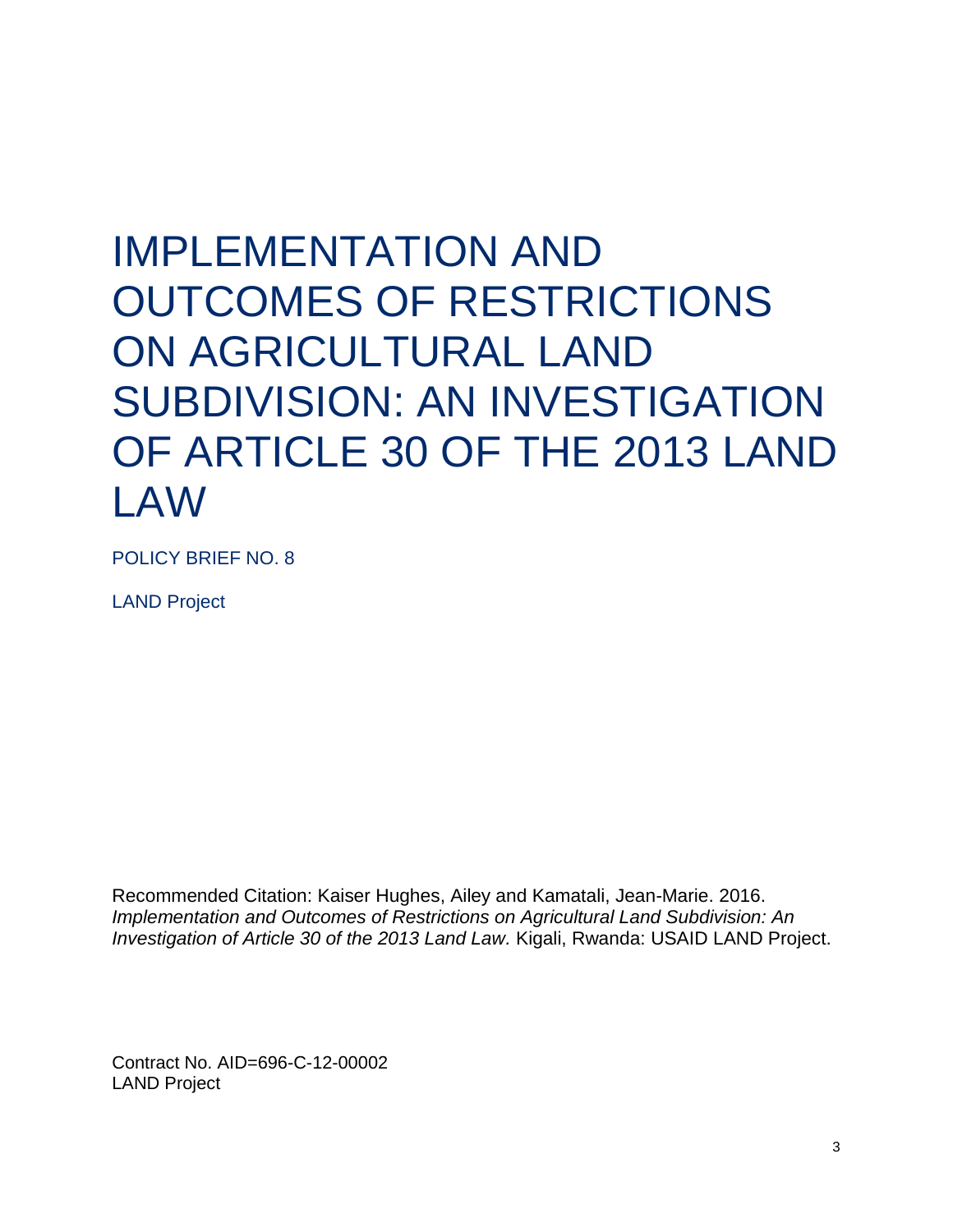# CONTENTS

| 3.0 Legal Analysis                                              |  |
|-----------------------------------------------------------------|--|
|                                                                 |  |
|                                                                 |  |
| 5.0 Compliance with the Law: Formal Co-Ownership of Land 15     |  |
|                                                                 |  |
|                                                                 |  |
|                                                                 |  |
|                                                                 |  |
| 8.0 Recommendations from Key Informants and FGD Participants 29 |  |
|                                                                 |  |
|                                                                 |  |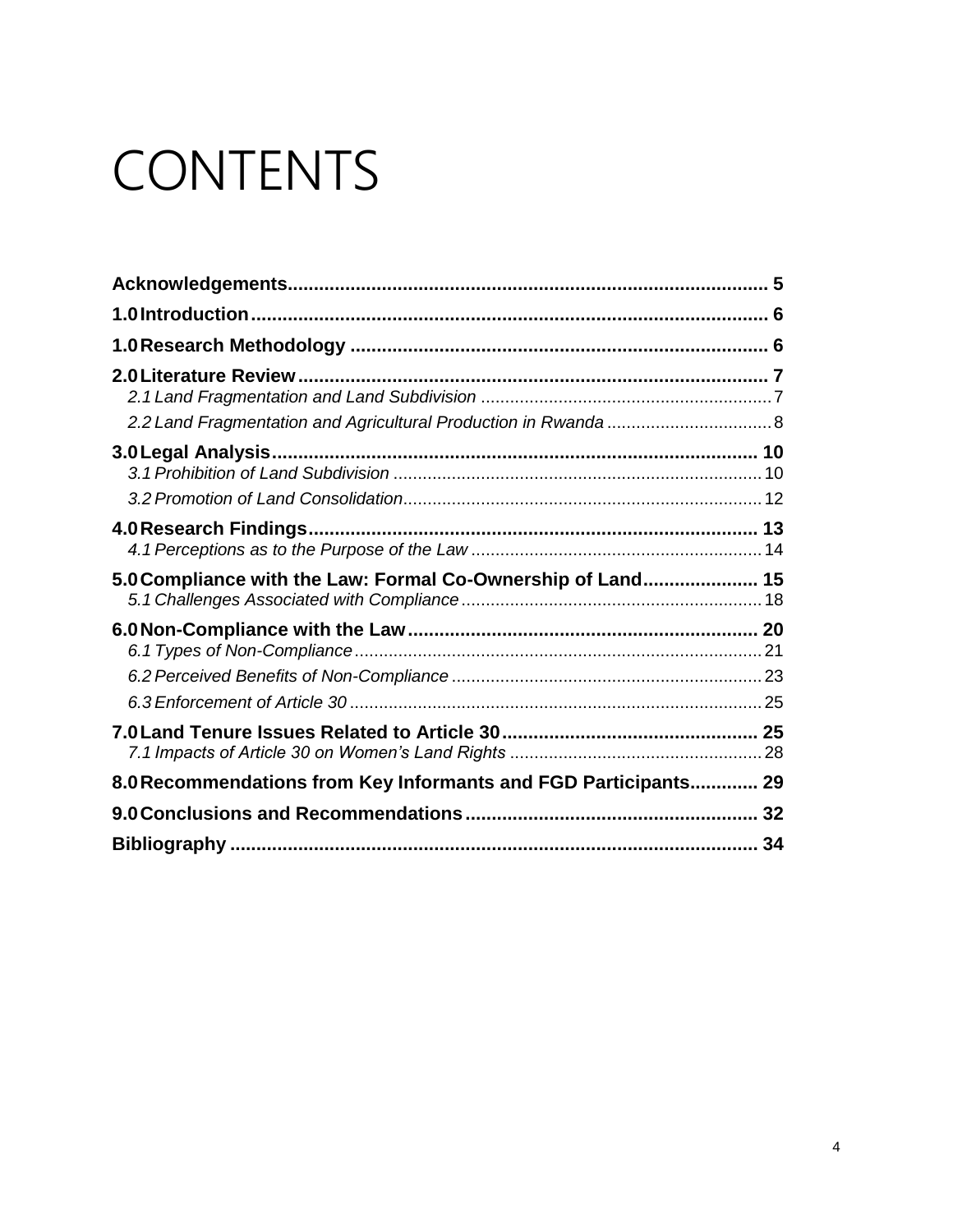# <span id="page-4-0"></span>**Acknowledgements**

The authors would like to thank Madina Ndangiza, Land Justice Specialist; Mireille Ikirezi, M&E and Program Adviser; and Innocent Karangwa, Communications Specialist, of the USAID | Rwanda LAND Project for their coordination, translation and facilitation of the research that informed this policy brief. We also thank Anna Knox for her review and comments, which greatly improved the brief. Last but not least, we wish to acknowledge and thank the focus group participants and the key informants for their time, openness, and insights without which this policy brief would not be possible.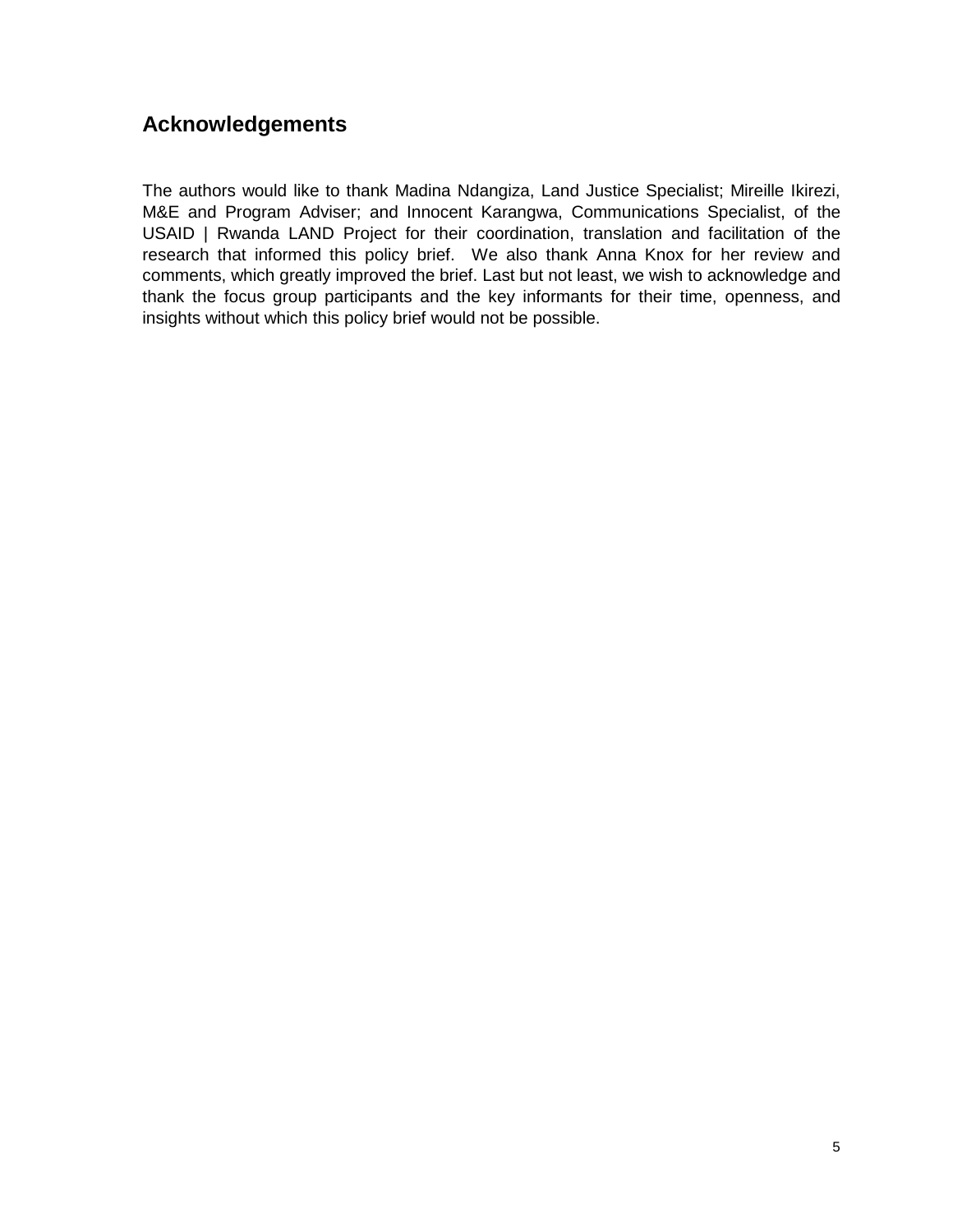# <span id="page-5-0"></span>**1.0 Introduction**

In Rwanda, it is widely believed that land fragmentation poses a challenge to agricultural productivity; however, land fragmentation also serves as a climate change adaptation and risk management strategy for farmers. Research has also found that the inverse farm size relationship holds true in Rwanda, meaning that smaller farms may be more productive than larger ones. Despite the potential benefits of land fragmentation, the Government of Rwanda has identified land fragmentation through extensive subdivision as a barrier to the realization of its development vision. As such, the Government of Rwanda has adopted and implemented policies restricting fragmentation, including land subdivision. This policy brief focuses on Article 30 of the 2013 Land Law, which provides that: "It is prohibited to subdivide plots of land reserved for agriculture and animal resources if the result of such subdivision leads to parcels of land of less than a hectare in size for each of them. Owners of lands prohibited to be subdivided shall co-own and use the land in accordance with the laws."

Through literature review, legal analysis, and primary research, this policy brief attempts to elucidate how Article 30 is implemented and the outcomes of the provision on land use practices and tenure security in Rwanda. In summary, the research finds that implementation of Article 30 has not prevented land subdivisions, but rather encouraged informal subdivisions and transfers. While well-meaning, the provision is incongruent with the needs and realities of most rural Rwandan citizens and negatively impacts land tenure security.

# <span id="page-5-1"></span>**2.0 Research Methodology**

The research team for this brief was multidisciplinary and was comprised of four LAND Project Researchers: a Social Scientist and Land Tenure Specialist, an Attorney and Land Justice Specialist, a Monitoring and Evaluation Specialist, and a Communications Specialist. The brief was informed by primary and secondary research, including Focus Group Discussions (FGDs), Key Informant Interviews (KIIs), literature review, and legal analysis.

*Focus Group Discussions.* Between February 22 and March 31, 2016, the research team facilitated six Focus Group Discussions (FGDs) with local leaders (2) and farmers' cooperatives (4) in Kigali, Rwamagana District in the Eastern Province, Karongi District in the Western Province, Muhanga District in the Southern Province, and Musanze District in the Northern Province. In each session, there were between eight and 10 participants, both women and men. One FGD was comprised of only women. The research team used a "constraints and opportunities matrix" to capture positive and negative impacts of the implementation of Article 30 on land use and livelihoods. The research questions for the FGDs are included in Annex 1.

*Key Informant Interviews (KIIs).* Over the course of two months, the research team also met with 19 key informants representing local and national government, non-governmental organizations (NGOs), and international agencies. The key informants were drawn from Kigali, Rwamagana District in the Eastern Province, Karongi District in the Western Province, Muhanga District in the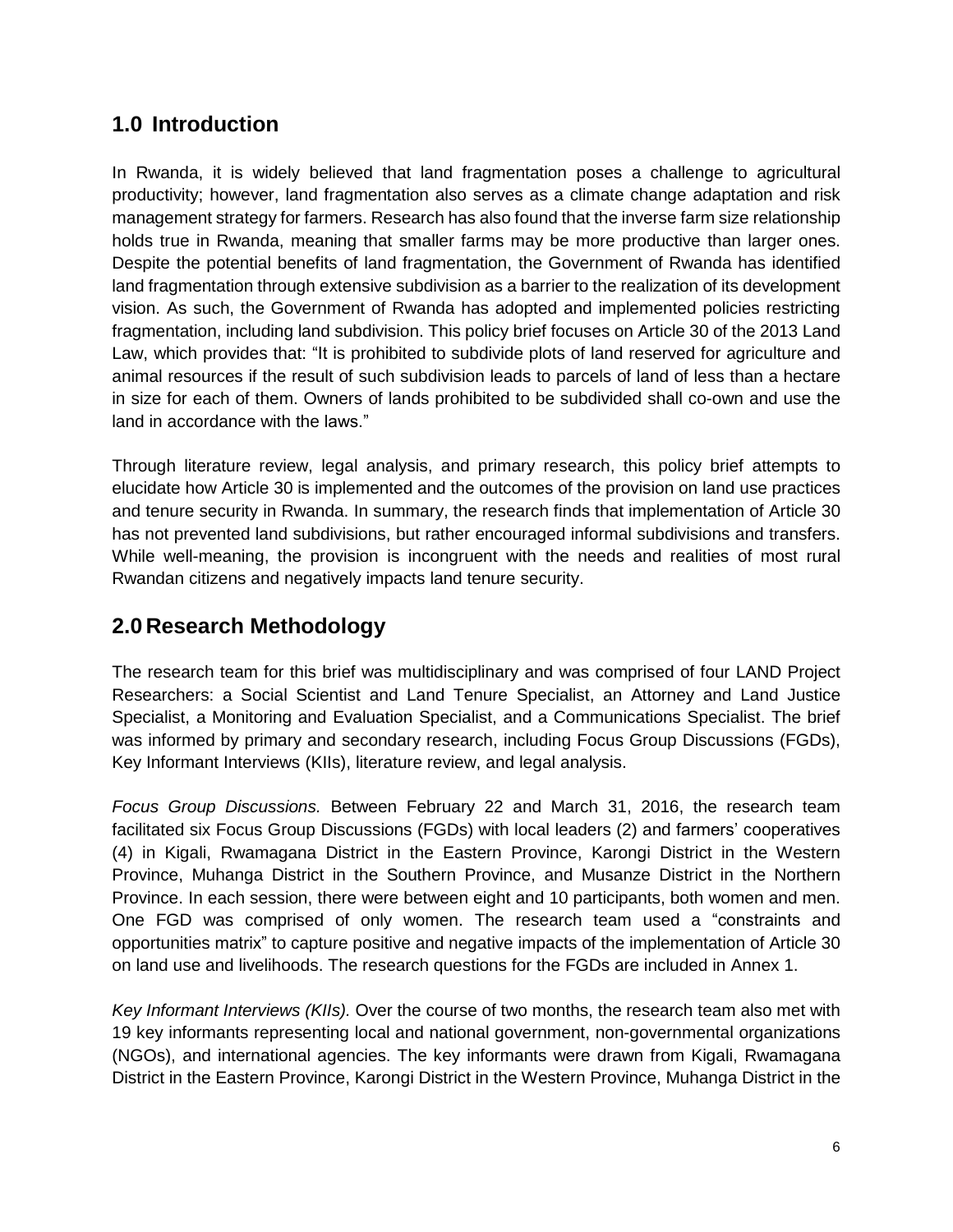Southern Province, and Musanze District in the Northern Province. The research questions for the KIIs are included in Annex 2. The list of key informants is included in Annex 3.

# <span id="page-6-0"></span>**3.0 Literature Review**

ı

#### <span id="page-6-1"></span>*Land Fragmentation and Land Subdivision*

In countries throughout the world, land fragmentation<sup>1</sup> – including the extensive subdivision of agricultural land – poses a challenge to agricultural productivity and farm profitability while also providing farmers with critical benefits. While there are four identified types of land fragmentation, the two of relevance to Rwanda are *fragmentation of land ownership* and *fragmentation within a farm* (i.e. internal fragmentation)*.* Fragmentation of land ownership refers to the number of users on a given parcel of land (Van Dijk, 2003), which is referred to herein as *land subdivision*. Internal fragmentation refers to the situation in which a landowner has numerous, non-contiguous parcels (Van Dijk, 2003; Demetriou, 2014).

Globally, the primary causes of land fragmentation are inheritance, population growth, land markets, and cultural practices (Demetriou, 2014, p. 14). Inheritance is the main cause of fragmentation, as children and heirs require the subdivision of landholdings, resulting in landholdings becoming smaller and smaller with each generation (Demetriou, 2014; Bizimana, Nieuwoudt, & Ferrer, 2008; Blarel, Hazell, & Place, 1992). Population growth leads to increasing demand for land and, along with inheritance, results in the subdivision of parcels into still smaller parcels. Land markets can also contribute to fragmentation, particularly when owners sell pieces of land that are not contiguous to the buyers' plots (Demetriou, 2014).

Land fragmentation is identified as a challenge to agricultural productivity because it "hinders mechanization, causes inefficient production and involves large costs to alleviate the adverse effects, resulting in a reduction in farmers' net incomes" (Demetriou, Swillwell, & See, 2012, p. 2). Internal fragmentation has been found to limit farmers' ability to invest in on-farm improvements, such as mechanization and irrigation systems (Ibid). In countries with less-developed agricultural systems, such as Rwanda, internal land fragmentation is also associated with challenges to farmland supervision and protection, as well as increased difficulty and cost associated with the transportation of produce (Bizimana, Nieuwoudt, & Ferrer, 2008). There is also evidence that land subdivision – in which ownership of a parcel is divided among multiple people – results in extensive boundary networks, resulting in uncultivated land at the margin of these boundaries and increased labor requirements, which was found to be the case in Cyprus (Demetriou, 2014). However, there are well-documented environmental and economic benefits associated with land fragmentation.

Internal fragmentation is an approach for agricultural adaption, risk management, and ecological variety. Through land fragmentation, farmers can cultivate parcels in different environmental zones, thereby minimizing their production risks and optimizing different cultivation schedules

<sup>1</sup> Land fragmentation is also referred to as "pulverization, parcellization, or scattering" (Demetriou, 2014, p. 11).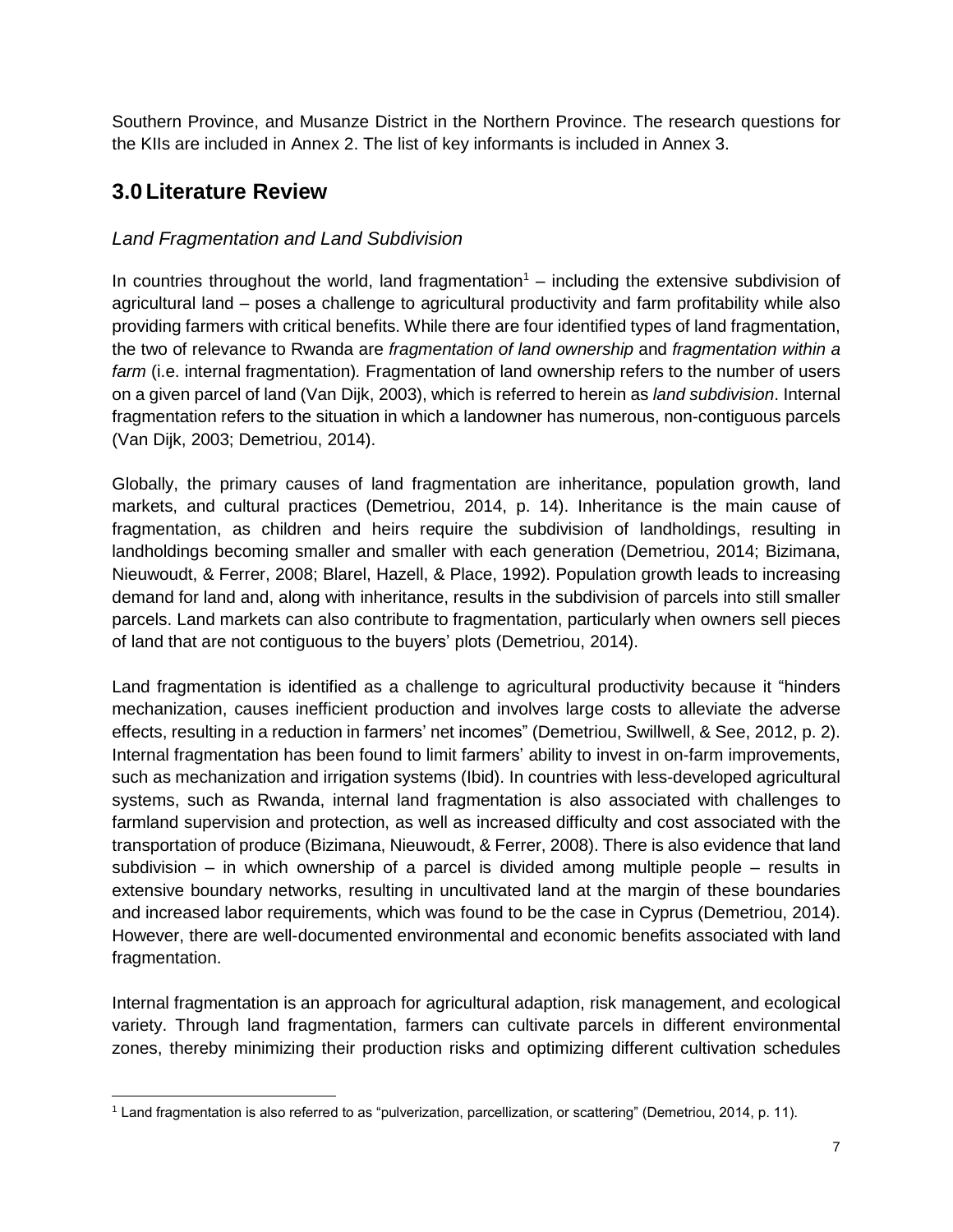(Demetriou, 2014), evidence for which was found in Ghana and Rwanda (Blarel, Hazell, & Place, 1992) and in Japan (Kawasaki, 2010).

In regards to land subdivision, several studies have shown that there is an inverse relationship between farm size and productivity; hence, it is possible that the small land parcels resulting from land subdivision may be more productive than larger, consolidated parcels (Demetriou, 2014). Importantly, a 2009 study on the inverse size-productivity relationship in Rwanda found that small farms perform better than larger farms, and that other risk coping mechanisms such as internal fragmentation and multi-cropping also improve productivity (Ansoms, Verdoot, & Van Ranst, 2009). This was reaffirmed in a 2014 World Bank study in Rwanda, which found that land quality and yields are higher on small farms and that profits per hectare are the same across plot sizes (Ali & Deininger, 2014). This was linked to labor market imperfections, low labor costs and limited off-farm employment opportunities, whereby small farms absorb excess labor in a gainful way (Ibid). The advantages associated with land fragmentation are particularly relevant in subsistencebased agricultural communities. Until farmers have access to improved technology, such as mechanization and irrigation, and wages and non-agricultural employment opportunities increase, small farms are a means of improving rural economic well-being because they absorb excess labor (Demetriou, 2014; Ali & Deininger, 2014).

Regardless of the benefits, the challenges associated with internal fragmentation and land subdivision have given rise to land reform and land consolidation policies seeking to reduce fragmentation in countries around the world, notably in Europe (Demetriou, 2014). In Rwanda, the government has adopted policies and programs designed to limit the negative effects of both internal fragmentation and land subdivision through the consolidation of agricultural land use and legal restrictions on subdivisions of parcels among multiple owners. These policies are explored in greater detail below.

#### <span id="page-7-0"></span>*Land Fragmentation and Agricultural Production in Rwanda*

In Rwanda, one of the most densely populated countries in Africa, the majority of households depend on land and subsistence agriculture for their livelihoods (Bizimana, Nieuwoudt, & Ferrer, 2008). Land fragmentation and land subdivision are common (Ibid) and households own an average 0.76 hectares of land divided between 4-5 non-contiguous parcels (Rwanda Green Growth Strategy, 2011). Traditional practices such as inheritance and the giving of *inter vivos* gifts of land (*umunani*), as well as land sales and leases, result in ongoing land subdivisions (Bizimana, Nieuwoudt, & Ferrer, 2008) (Musahara & Huggins, 2015). According to the National Land Policy, fragmentation and subdivision is a nationwide problem (Government of Rwanda, 2004) while the Economic Development and Poverty Reduction Strategy II (EDPRS-2) associates small land parcels with decreased agricultural productivity and increased poverty, though neither the policy nor the strategy provide empirical evidence to support these claims (Government of Rwanda, 2004; Ministry of Finance and Economic Planning, 2013).

Fragmentation and poor agricultural productivity are not new challenges in Rwanda. While the country has long been densely populated, in the early 1960s land resources became scarcer and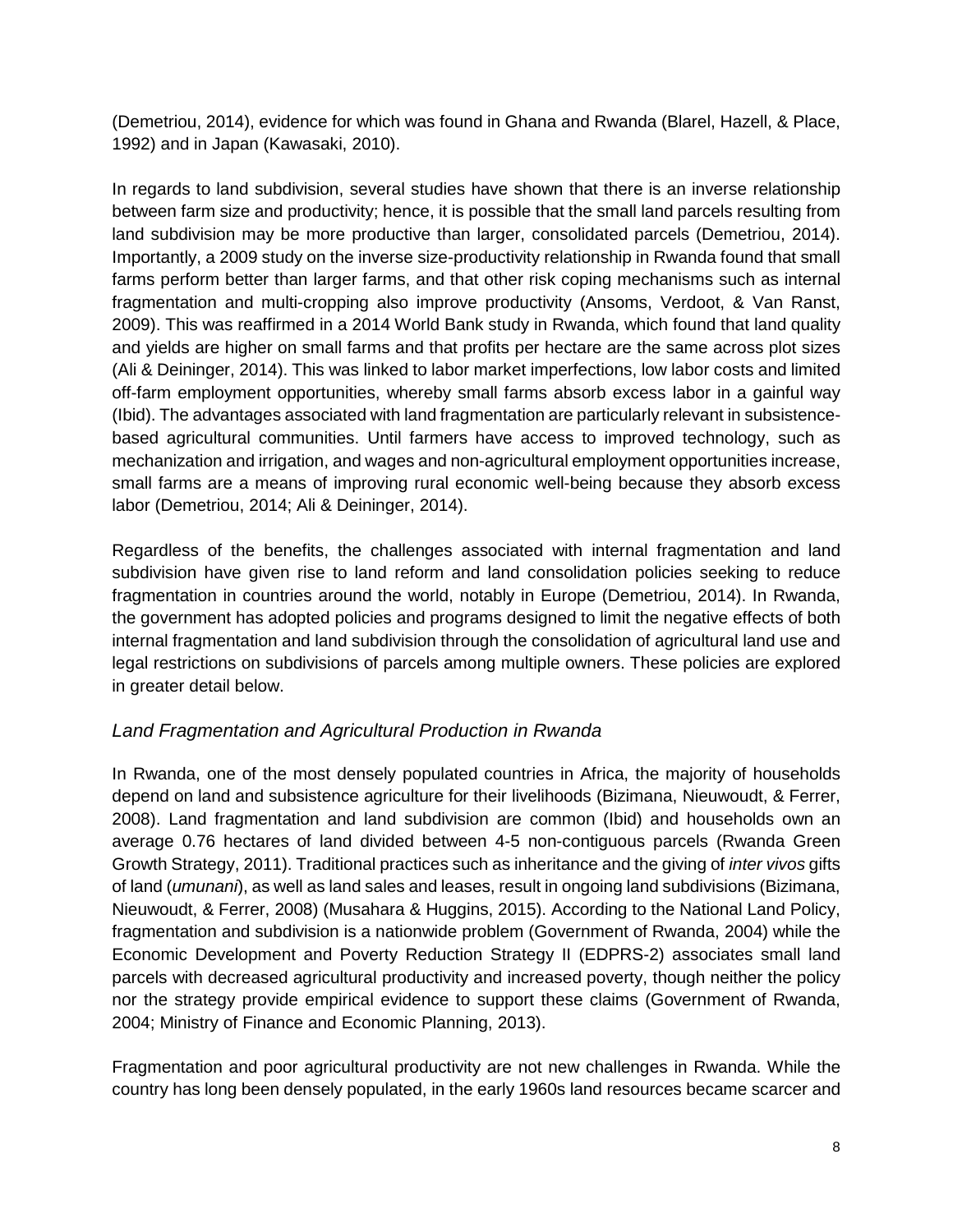households increasingly adopted traditional agricultural intensification strategies. These strategies included reduced fallow periods, increased cultivation cycles, and the exploitation of marginal lands, such as steep slopes (Ansoms, Verdoot, & Van Ranst, 2009). These practices resulted in land degradation and the collapse of agricultural growth, as well as declining food production (Ibid). While land productivity increased after 1994, traditional agricultural intensification strategies have continued "to the point of total resource depletion" (Ibid., p. 10).

At the same time, the Rwandan population – increasing at a rate of 2.8% per year – is expected to expand from 11 million to 26 million by 2050 (Rwanda Green Growth Strategy, 2011). Pressures on land, including degradation and land-related disputes, will likely increase (Ibid).

The Government of Rwanda has identified traditional agricultural practices as unsustainable. The foundational policy for agricultural reform, Rwanda Vision 2020 states:

"A substantial number of rural families who subsist on agriculture own less than 1 hectare, which is too small to earn a living. Available pastureland is 350,000 hectares most of which is of poor quality. This results in intense exploitation of the land, with no simultaneous application of corrective measures, most notably through fertilizer use. The net result has been a decline in land productivity and massive environmental degradation, contributing to rampant malnutrition amongst the Rwandan population. Rwandans can no longer subsist on land and ways and means need to be devised to move the economy into the secondary and tertiary sectors." (Ministry of Finance and Economic Planning,  $2000^2$ )

This is echoed in the National Land Policy, which refers to an unidentified FAO report to aver that "the critical threshold below which a farmer can no longer meet his family's basic nutritional requirements from agricultural activity alone is approximately 0.75 ha. According to FAO, a farming unit should have at least 0.90 ha to be economically viable. . . (It) is obvious that the Rwandan family farm unit is no longer viable" (Government of Rwanda, 2004, p. 16). According to the Economic Development and Poverty Reduction Strategy II (EDPRS-2), the scope to expand cultivable land is limited and therefore the focus must be on increasing agricultural productivity to generate income and foster rural development (Ministry of Finance and Economic Planning, 2013).

Rwanda Vision 2020 identifies a clear vision for the agricultural sector, which is to "replace subsistence farming by a fully monetized, commercial agricultural sector by 2020" (Ministry of Finance and Economic Planning, 2000, p. 18). This vision, which lays the foundation for restrictions on land subdivision and the promotion of land consolidation, is also incorporated into EDPRS-2 and the Strategy for the Transformation of Rwandan Agriculture (Ministry of Finance and Economic Planning, 2013; Ministry of Agriculture and Animal Resources, 2013).

<sup>&</sup>lt;sup>2</sup> Rwanda Vision 2020 fails to cite the sources of information for the foundation of its argument that agriculture on less than one hectare is "too small to earn a living."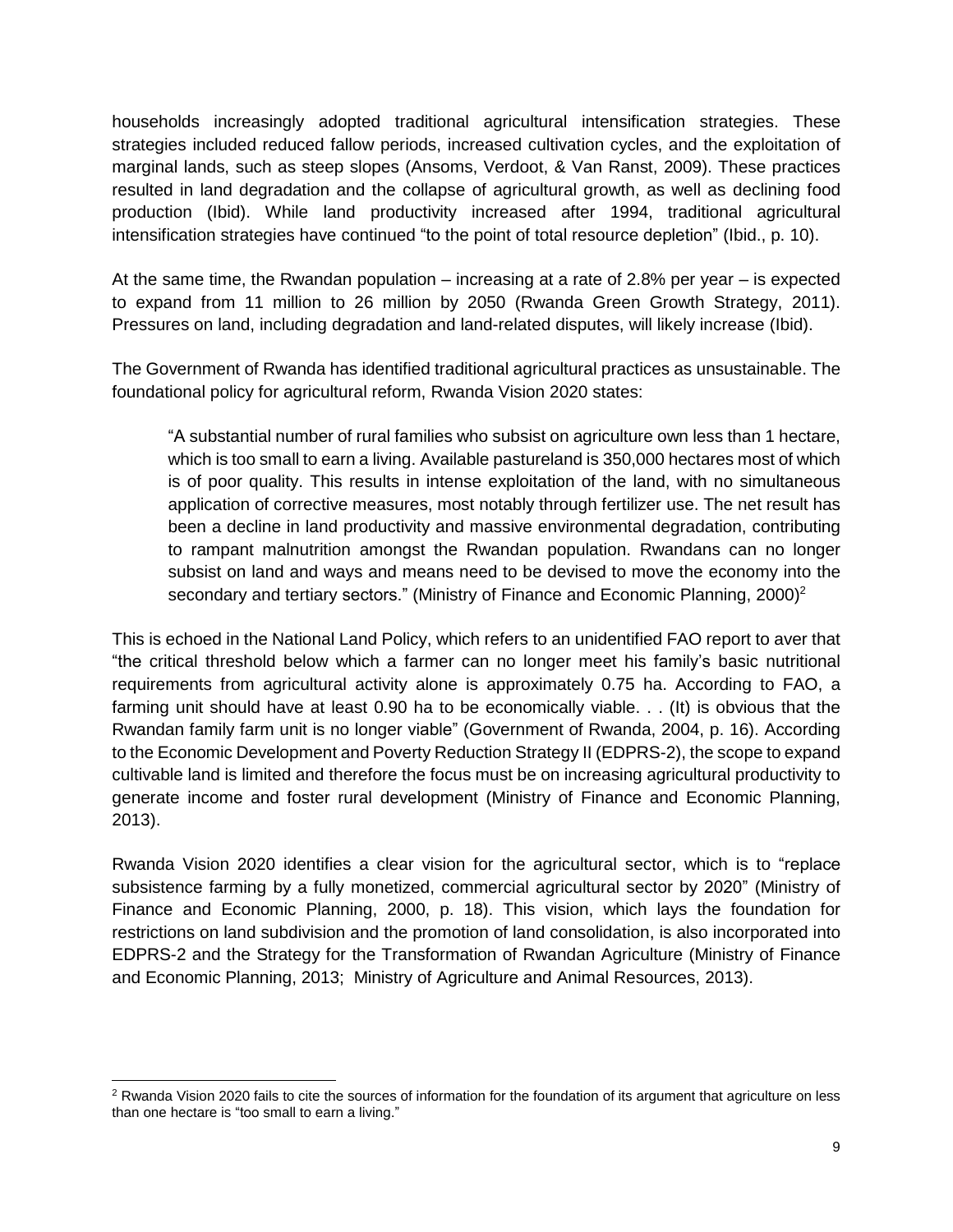# <span id="page-9-0"></span>**4.0 Legal Analysis**

The legal framework governing land subdivision and land consolidation in Rwanda that is articulated in the 2013 Land Law finds its foundation in the Rwanda Vision 2020 and the National Land Policy.

Initiated in 2000, Rwanda Vision 2020 envisions a land tenure system that meets two key objectives: "increase security on ownership and improve productive land usage." With regard to the latter it recommends that land consolidation be "emphasized so as to create adequate space for modern and viable farming." This vision was reflected in the 2004 National Land Policy, in which two key policy statements on land subdivision and land consolidation were included. The first provides that "in order to ensure an economically viable development of land, the modalities for the consolidation of small family farms should be studied and encouraged." The second policy statement provides that: "to ensure rational land use in rural areas, it will be necessary to encourage the consolidation of plots."

These policy statements were adopted with the objective "to avoid the splitting up of plots and promote their consolidation in order to bring about economically viable production" (Government of Rwanda, 2004, p. 22). In order to meet this objective, the Government of Rwanda has acknowledged that it will not always be possible for every Rwandan to possess a plot of land of his own, and has used legal tools to forbid the fragmentation of land by inheritance or *umunani* (Ibid., p. 29).

The above policies and strategy were at the foundation of the 2005 Organic Land Law<sup>3</sup>, which was amended and replaced by the 2013 Land Law.<sup>4</sup> Furthermore, the EDPRS-2 has reiterated Rwanda's commitment to prioritize an integrated approach to land use.

#### <span id="page-9-1"></span>*Prohibition of Land Subdivision*

ı

Article 20 of the 2005 Organic Land Law provides that: Without prejudice to provisions related to land consolidation, "it is prohibited to reduce the parcel of land reserved for agriculture of one or less than a hectar. Similarly, the land between one hectar and five hectars may be reduced if the land commission at the level of jurisdiction where the land is found authorizes the owner of the land." This provision was amended and replaced by the more restrictive Article 30 of the 2013 Land Law which provides that: "It is prohibited to subdivide plots of land reserved for agriculture and animal resources if the result of such subdivision leads to parcels of land of less than a hectare in size for each of them. Owners of lands prohibited to be subdivided shall co-own and use the land in accordance with the laws."<sup>5</sup> This legal change narrowed the scope for subdivision.

<sup>&</sup>lt;sup>3</sup> Law N° 08/2005 of 14/07/2005 Organic Law Determining the Use and Management of Land in Rwanda

<sup>4</sup> Law N° 43/2013 of 16/06/2013 Governing Land in Rwanda

<sup>&</sup>lt;sup>5</sup> It is important to note that, while Article 30 limits the subdivision of parcels into parcels smaller than one hectare each, it does not limit transfers of parcels that are one hectare or smaller if they have already been registered under the Land Tenure Regularization Programme*.* Small parcels that have already been registered can be formally transferred and the transactions registered. (FGD with Sector Executive Secretaries, Rwamagana District;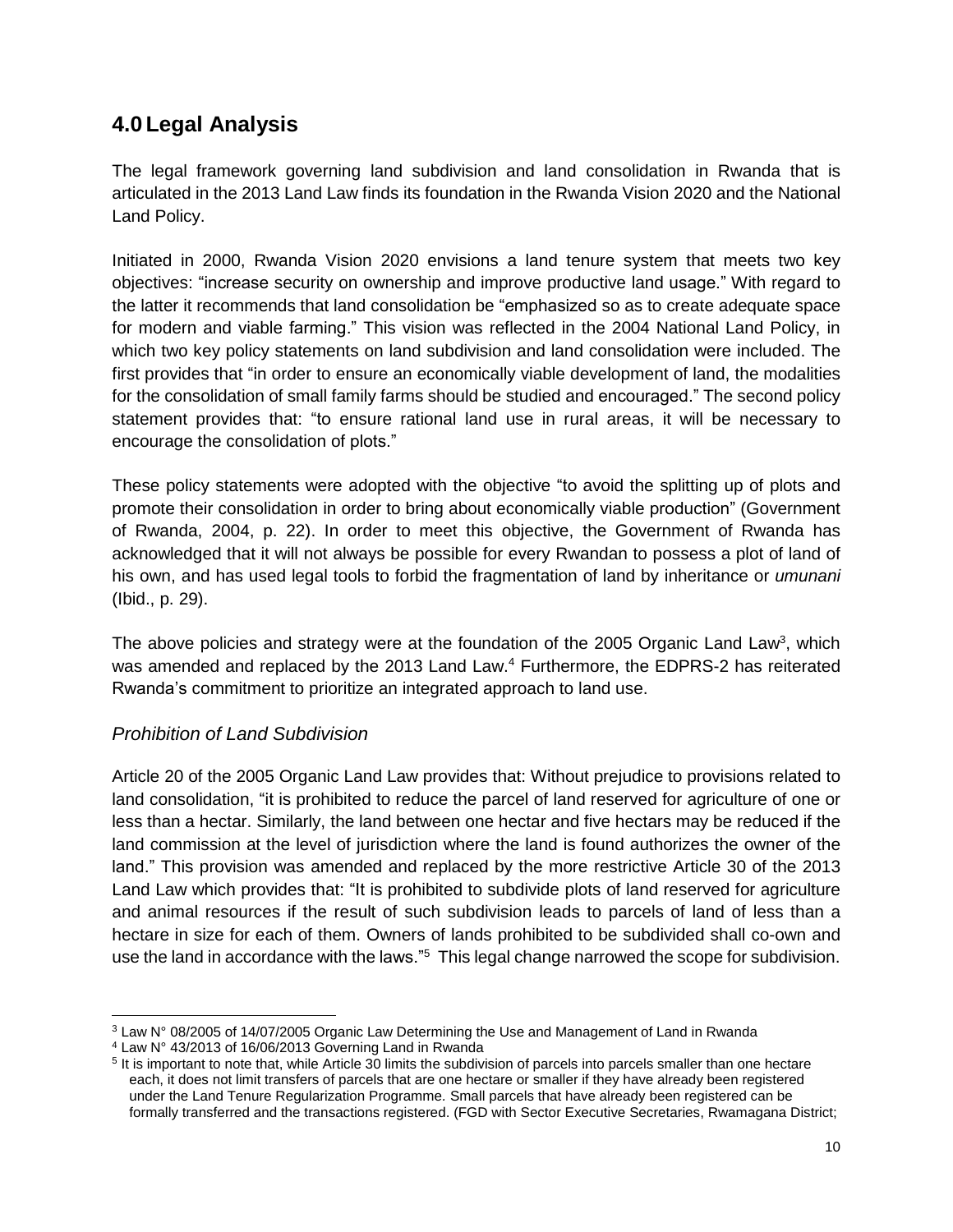While farmers were previously not able to subdivide a parcel that was one hectare or less, under the 2013 Land Law they are not able to subdivide a parcel i*f the result of the subdivision* is one hectare or less.

Although the prohibition referred to in the previous provisions are of general application, they specifically target two categories of land subdivision.

The first is land subdivision resulting from inheritance, *umunani,* and other liberalities. In the diagnosis of the problem of land subdivision the National Land Policy has concluded that: "land parceling [i.e. fragmentation] is a direct result of the existing inheritance system. When a young man reaches the age of maturity, generally considered as the age of marriage, he receives a plot of land from his father where he builds his house with a wide enclosure. This gradually causes the fragmentation of the family land." To avoid this fragmentation, the National Land Policy recommends that: "a clause forbidding the parceling of land by inheritance or transfer inter vivos …be reflected in the land law." This was already reflected in Article 91 of the 1999 Succession Law, $<sup>6</sup>$  which provides that "property which does not exceed an area of one hectare and any other</sup> undivided thing cannot be partitioned. The owners have rather to agree on the modalities of their sale or exploitation and share the fruits there from." The 2015 Bill Regarding Matrimonial Regimes, Family Donations and Successions in its Article 94 maintains this language.

The second category of land subdivision arose from polices of land sharing which sought to accommodate returning refugees forced into exile in 1959 leaving their land behind. Specifically, the 2004 Land Policy requested that the government adopt "the principle of equal sharing out of land based on community consultations…" Land sharing was carried out between 1994 and June 2012 in the former provinces of Kibungo, Cyangugu, Kigali Rural, Ruhengeri and Umutara where "many family plots were parceled out and re-distributed between the owners and the returning 1959 refugees" (Government of Rwanda, 2004, p. 27). When the refugees returned to Rwanda, they found land they previously owned occupied by other Rwandans who had remained in the country. Per the 1993 Arusha Peace Accords, refugees who had fled Rwanda over 10 years prior to the signing of the accords could not claim back their land; hence, land could not be fully restituted to the 1959 returnees and land sharing was seen to be the best alternative.

This policy was reflected in the 2005 Organic Land Law, Article 87, which provided that, "without prejudice to article 20 of this organic law in relation to land that cannot be sub-divided land sharing which was conducted from the year nineteen ninety four (1994) is recognized by this organic law. Holders of such land shall enjoy the same rights as those under customary holdings." Article 3 of the Ministerial Order Nº001/16.01 of 26/04/2010 defining the Modalities of Land Sharing reiterated this exception and defined the persons entitled to land sharing as: "any person who was denied of his right to land they used to own before the fleeing into exile due to political reasons during the various periods up to 1994, and the current holders(s) of that land." It is worth noting that this

ı

FGD with IMBARAGA Board Members, Kigali City; FGD with IMBARAGA Board of Directors, Kigali City; FGD with IMBARAGA women's cooperative, Karongi District).

<sup>&</sup>lt;sup>6</sup> Law/n<sup>o</sup> 22/99 of 12/11/1999 to supplement book one of the civil code and to institute part five regarding matrimonial regimes, liberalities and successions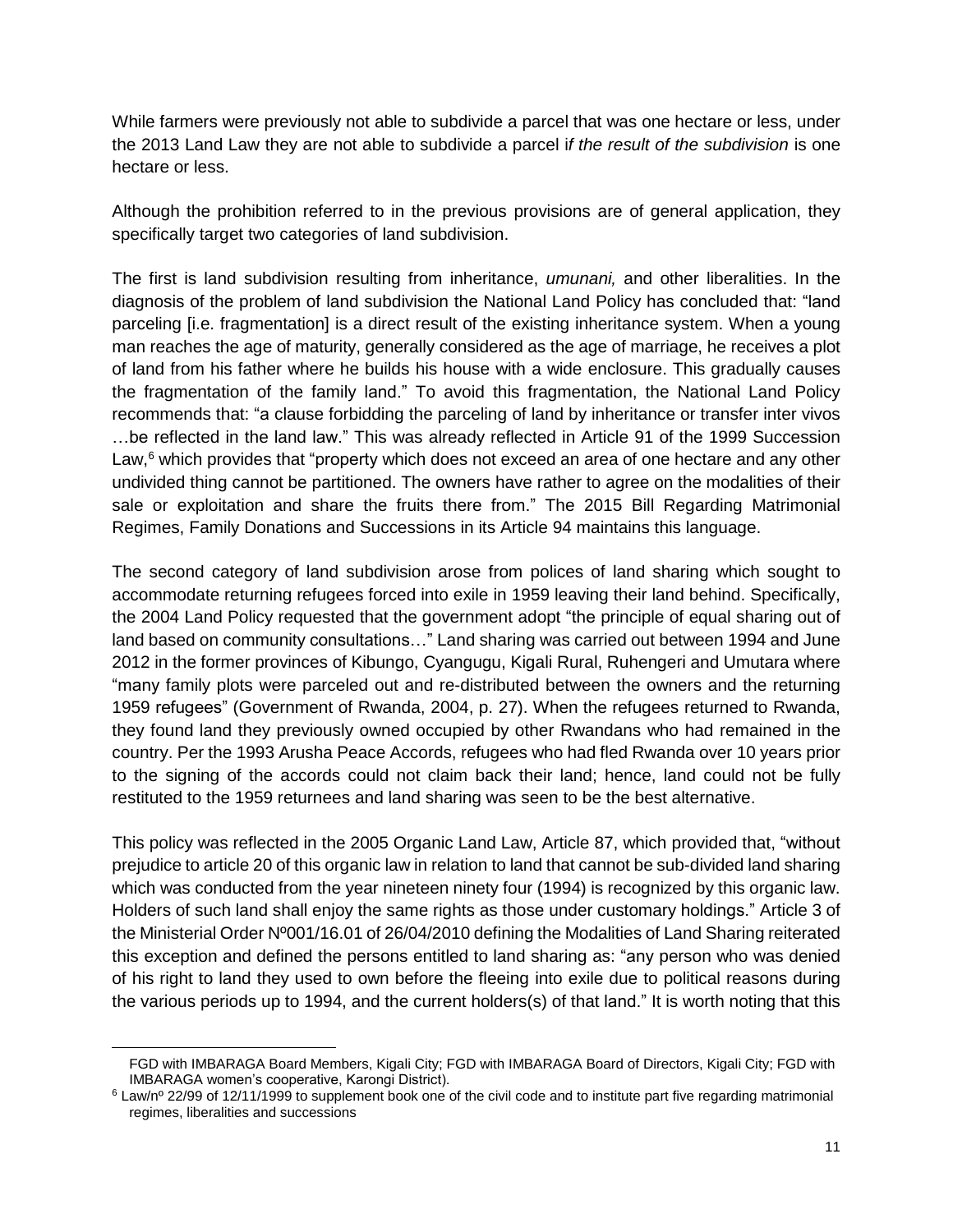provision does not apply to those who fled the country since 1994.

Although the land sharing defined above has, in principle, ended with the completion of the first systematic registration of all lands between 2012-2014, Article 68 of the 2013 Land Law which abrogated and replaced Article 87 of the 2005 Organic Land Law provides that "a person who could have qualified for land sharing when it was still ongoing, but did not, because of not being in the Country during the land sharing period, may seek for resettlement by the Government." In case this resettlement may require land sharing, the sharing will need to be done according to Article 30 of the 2013 Land Law that forbids subdivision of land reserved for agriculture and animal resources if the result of such subdivision leads to parcels of land of less than a hectare in size.

#### <span id="page-11-0"></span>*Promotion of Land Consolidation*

Article 20 of the 2005 Land Law provided that:

"In respect of public interest and in a bid to improve rural land productivity, the Minister having Agriculture in his or her attributions in conjunction with local authorities and the respective residents may approve the consolidation of small plots of land in order to improve land management and productivity. Each landholder shall be entitled to the rights over his or her parcel of land.

Procedures for the land consolidation of the small plots of land shall respect the order of the Minister having Agriculture in his or her attributions, which determines the modalities of land consolidation and productivity…"

Article 30 of the 2013 Land Law abrogated and modified the above article as follows: "For purposes of optimization of productivity, an Order of the Minister in charge of Agriculture and Animal Resources shall set up procedures and modalities of land use consolidation for agricultural and livestock purposes…" It further removed from Article 20 of the 2005 Land Law the need for the Minister of Agriculture to consider "public interest" and to consult local authorities and respective residents before approving land consolidation. More significantly, however, is that it removed the consideration that in case of land consolidation each landholder is to "be entitled to the rights over his or her parcel of land."

The above changes allowed the Minister of Agriculture more flexibility and power in regulating land consolidation. The Ministerial Order N°14/11.30 Of 21/12/2010 of the Minister of Agriculture Determining the Models of Land Consolidation and its Productivity defines land consolidation as "the unification of land parcels with an estimated easier and productive farming than the fragmented plots" (Art. 2). It further defines the objective of land consolidation as the promotion of rural development and agricultural transformation that increases agricultural production and improves the lives of Rwanda's people in rural areas" (Art.3). The same Ministerial Order also defines and organizes three models of Land Consolidation: (1) Facilitated Farming Contract, which is a contract negotiated between the farmers and the buyer with the facilitation of the Minister of Agriculture. In this contract the buyer exploits the land in accordance with the terms of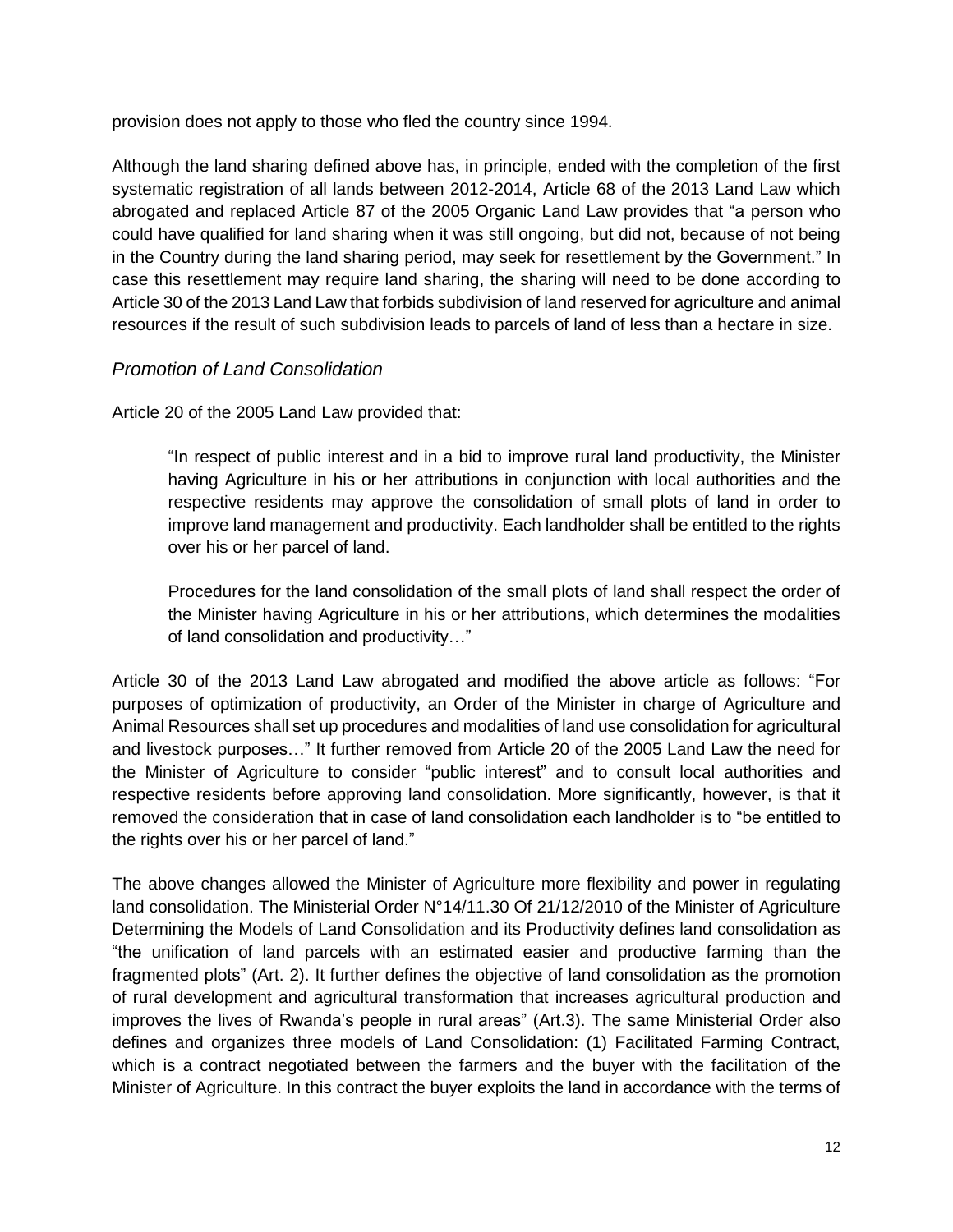the contract but the farmers retain all the reserved rights on their plots (Art. 6-7); (2) Cooperative farming; in this model land owners get together to form a cooperative of farmers according to the Rwandan laws on cooperatives (Art. 9); and (3) Farming Corporation; in this model farmers and investors become stakeholders who jointly enter into an operation agreement (Art. 10). In a farming corporation, "land-owners give land to the corporation, and the value of the land shall be considered as a share in the corporation's capital. Certain members of the corporation or all may also provide labor in the corporation agricultural activities for a wage equivalent to the labor each provides. Proceeds and profits acquired by the corporation shall be shared among the members in proportion to the share contributed to the capital by each member" (Art. 11). In the context of this research, the cooperative farming model seemed to be the most common.

# <span id="page-12-0"></span>**5.0 Research Findings**

Among key informants and FGD participants, Article 30 of the 2013 Land Law was generally known though it was not perfectly understood by all.<sup>78</sup> Despite sensitization campaigns led by local government on the provision, several key informants and FGD participants reported that knowledge of this is not universal in rural areas.<sup>9</sup> FGD participants in Musanze said that most farmers – and even village leaders – are not aware of Article 30.<sup>10</sup> This was affirmed during an FGD in Karongi District, in which only one of the women present (the cooperative spokesperson) was aware of the provision. $11$ 

Even if farmers know about Article 30, they might not understand why it is in place or how it might apply to them.<sup>12</sup> In regards to learning about Article 30, one key informant said that farmers tell him, "This doesn't concern us because we don't have that amount of land."<sup>13</sup> This was echoed by local leaders in Rwamagana, who stated that, "The provision is meaningless to most people because they don't have that land and they'll continue with their lives through informal transfers." This can be interpreted to mean that many people do not understand that the provision applies regardless of parcel size and whether transactions are formal or informal.

<sup>7</sup> The exception to this is participants in the FGD with IMBARAGA Women's Cooperative members in Karongi District. With the exception of the chairperson for the cooperative, none of the participants were aware of Article 30 and its implications on their lives.

<sup>&</sup>lt;sup>8</sup> FGD with INGABO farmers' cooperative, Muhanga District

<sup>9</sup> KII with Agronomist, Rwamagana District; KII with Musanze OSC Coordinator; KII with Director of Land, One Stop Centre, Gasabo District; KII with OSC Coordinator, Rwamagana District; KII with INGABO Executive Secretary, Monitoring and Evaluation Specialist, and Farmer; KII with Government Relations Officer, Tubura; KII with Honorable Desire Nyandwi, Former Chair of the Lands and Environment Committee; KII with Leonard Kayonga, Director of Land Use Management and Spatial Planning Unit, Department of Lands and Mapping; FGD with Sector Executive Secretaries, Rwamagana District

<sup>10</sup> FGD with IMBARAGA farmers' cooperative, Musanze District

<sup>11</sup> FGD with IMBARAGA women's cooperative, Karongi District

<sup>&</sup>lt;sup>12</sup> FGDs with Sector Executive Secretaries, Rwamagana District and IMBARAGA Board of Directors, Kigali City; KII with Government Relations Officer, Tubura; KII with Leonard Kayonga, Director of Land Use Management and Spatial Planning Unit, Department of Lands and Mapping

<sup>&</sup>lt;sup>13</sup> KII with INGABO Executive Secretary, Monitoring and Evaluation Specialist, and Farmer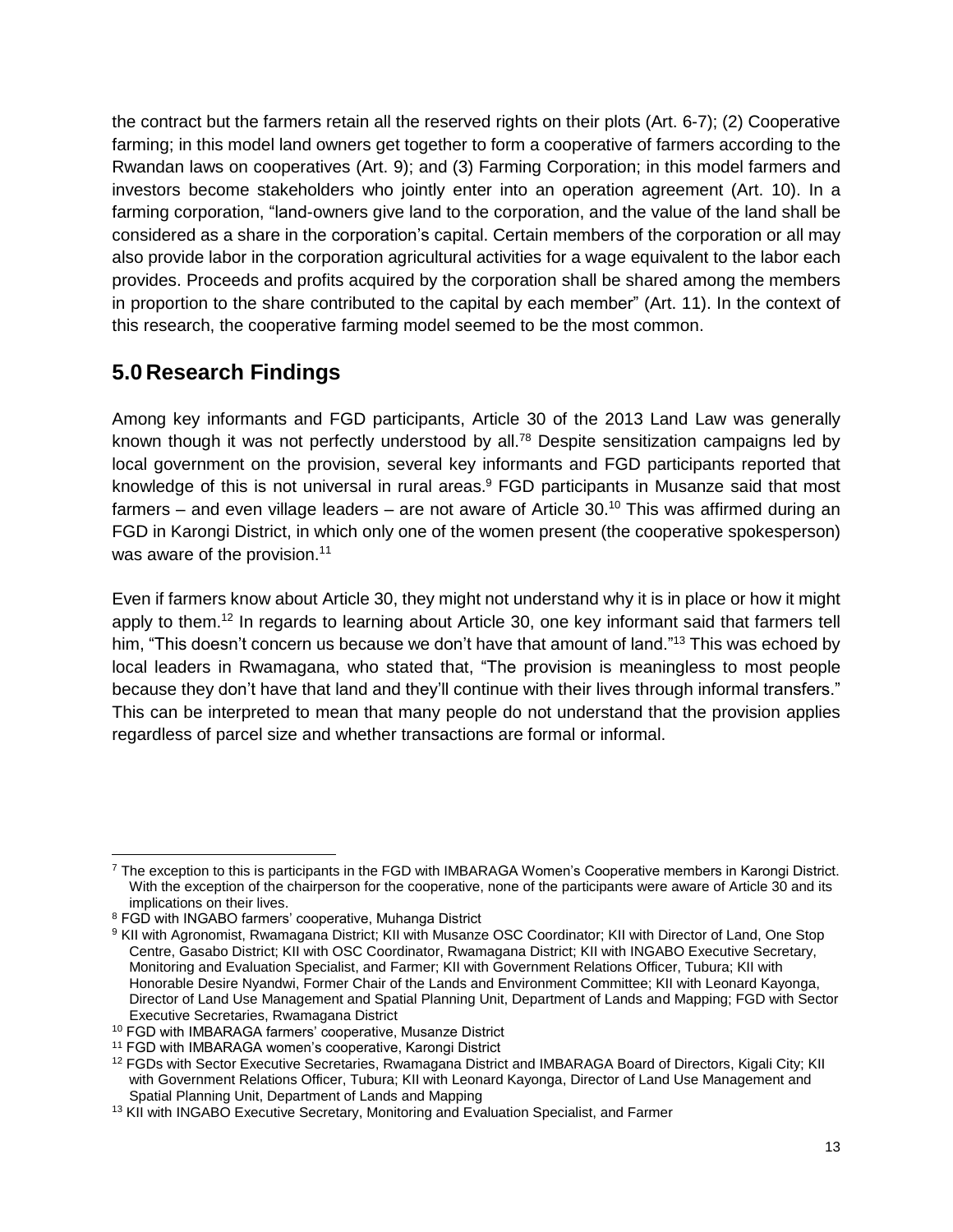While many rural people do not know about this provision, men are more informed than women.<sup>14</sup> FGD participants in Kigali reported that men have more time to attend community meetings during which land-related information is conveyed; women are unable to attend because they are working on the farms. As a result, women do not know the laws or understand their rights.<sup>15</sup> According to FGD participants in Karongi, access to information is also partially dependent on wealth. People learn about Article 30 and other land-related policies through district meetings – those who normally attend such meetings are those who can afford to pay laborers to cultivate the land. In contrast, poor people cannot take the time away from their farms to attend meetings and therefore must acquire information through other channels.<sup>16</sup>

For those that know about the provision, the channels for learning about it and other land-related information varied. Radio programming through Rwanda Natural Resources Authority's (RNRA) Land Week and community meetings were commonly reported sources.<sup>17</sup> In some communities, local authorities are sources of land-related information, sometimes through the distribution of leaflets. <sup>18</sup> However, most frequently, farmers learn about Article 30 when they attempt to register a transfer and are told that it is not possible.<sup>19</sup> When this happens, the district authorities explain the provision.<sup>20</sup>

#### <span id="page-13-0"></span>*Perceptions as to the Purpose of the Law*

Perceptions among respondents as to the purpose of Article 30 varied, though limiting fragmentation, facilitation of efficient land use, and LUC were the most commonly cited reasons.<sup>21</sup> According to one key informant, "The purpose of the provision is to ensure that Rwanda has big plots of farmland where intensified agricultural activities that are geared towards professional and market-oriented farming or economy can be conducted. This is the vision of Rwanda where the country strives to move from an agrarian to an industrial economy."<sup>22</sup> Coordination of LUC is also

l

<sup>14</sup> FGD with INGABO farmers' cooperative, Muhanga District; KIIs with Agronomist, Gasabo District; Director of Land, One Stop Centre, Gasabo District; OSC Coordinator, Rwamagana District

<sup>15</sup> FGD with IMBARAGA Board of Directors, Kigali City

<sup>&</sup>lt;sup>16</sup> KII with INGABO Executive Secretary, Monitoring and Evaluation Specialist, and Farmer

<sup>17</sup> FGDs with local leaders, Musanze District and INGABO farmers' cooperative, Muhanga District; KIIs with Director of Land, Gasabo One Stop Centre; Agronomist, Gasabo District; Acting OSC Coordinator, Karongi District; KII with Leonard Kayonga, Director of Land Use Management and Spatial Planning Unit, Department of Lands and Mapping

<sup>&</sup>lt;sup>18</sup> FGDs with IMBARAGA farmers' cooperative, Musanze District and local leaders, Musanze District; KIIs with Agronomist, Gasabo District, Director of Land, One Stop Centre, Gasabo District, Muhanga District One Stop Centre Director and Agronomist

<sup>19</sup> FGDs with IMBARAGA farmers' cooperative, Musanze District and local leaders, Musanze District; KIIs with Agronomist, Gasabo District, Director of Land, One Stop Centre, Gasabo District, Muhanga District One Stop Centre Director and Agronomist

<sup>20</sup> KII with Agronomist, Gasabo District

<sup>&</sup>lt;sup>21</sup> KII with Agronomist, Gasabo District; KII with Director of Land, One Stop Centre, Gasabo District; KII with Honorable Desire Nyandwi, Former Chair of the Lands and Environment Committee; KII with Leonard Kayonga, Director of Land Use Management and Spatial Planning Unit, Department of Lands and Mapping, RNRA; KII with Dr. Charles Murekezi, Director of Intensive Agriculture, MINAGRI; KII with Dr. Alfred Bizoza, Director of Research, IPAR; KII with Juvenal, Program Officer, IMBARAGA; FGDs with INGABO farmers' cooperative, Muhanga District; local leaders, Musanze District; and Sector Executive Secretaries, Rwamagana District.

<sup>&</sup>lt;sup>22</sup> KII with Emmanuel Uwizeye, Director of Land, Environment, Water, and Forest Management, MINIRENA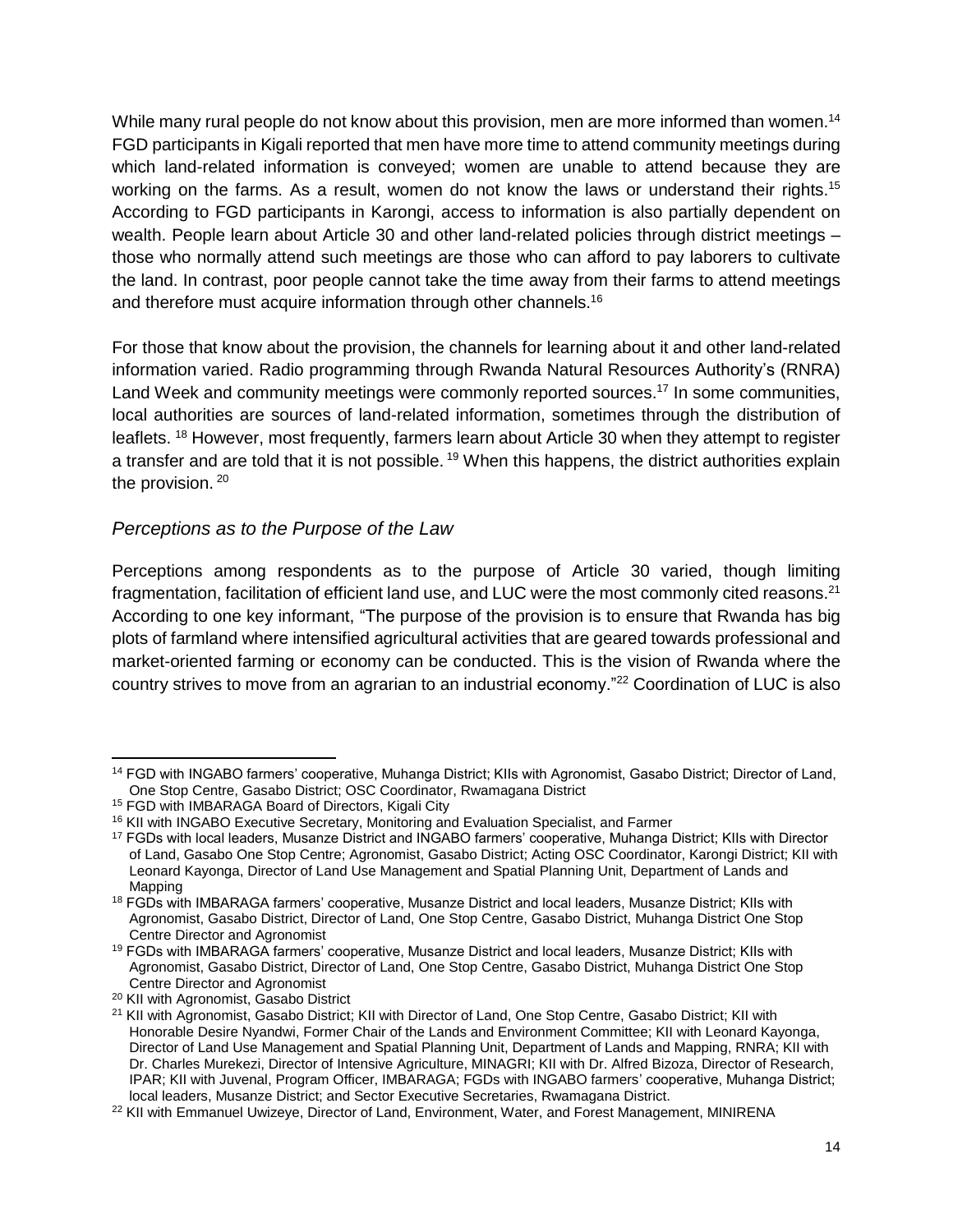reportedly easier when there is just one landowner, as it is harder to convince multiple landowners to participate in the program. $23$ 

In regards to the one hectare parcel size, Dr. Charles Murekezi, Director of Intensive Agriculture, MINAGRI stated that, "One hectare was selected . . . following a cost-benefit analysis that found that one hectare yields better returns in terms of profitability of crop production compared to plots of land less than one hectare." Other key informants added that the minimum was derived from FAO literature, which stated that 0.7 hectare of land can be productive, but that land less than 0.5 hectare is not productive.<sup>24</sup> Unfortunately, the research team was unable to obtain a copy of the cost-benefit analysis or additional information on the FAO literature in question.

In addition to facilitating efficient land use and LUC, another key informant thought that having consolidated parcels of land rather than many small parcels with different owners would make it easier for the government to collect taxes.<sup>25</sup> FGD participants in Muhanga thought that the provision was introduced to reduce boundaries (like hedges) between plots because they can cause erosion. <sup>26</sup> One FGD participant shared an anecdote: "If you subdivide a terrace, the barrier is weakened and much soil is lost to erosion. I knew one man and his brother that had one terraced plot, but when they subdivided the plot his younger brother couldn't cultivate on his side of the terrace because it crumbled away."<sup>27</sup>

# <span id="page-14-0"></span>**6.0 Compliance with the Law: Formal Co-Ownership of Land**

Compliance with the law could mean (a) registering a single parcel to multiple owners (i.e. formal co-ownership), (b) the registered owner or owners of a parcel of land manage the land themselves and do not subdivide it – formally or informally – among their children, and (c) the registered owner or owners of a parcel of land that, if subdivided, would result in parcels that are each one hectare or less legally transfer the entire parcel to a new owner. Registration of multiple owners was more commonly seen in this research than maintaining individual land rights or selling entire parcels of land, possibly due to the cultural value that is still placed on subdividing land within a family, as well as rural households' dependence on land for their livelihoods. In regards to the latter, selling an entire parcel of land could pose challenges to a small farmer's livelihood.

Landowners are encouraged to co-own their land, rather than subdivide it into small, individual parcels.<sup>28</sup> To be in compliance with the law, a landowner who wishes to subdivide land would undertake procedures to jointly register the land, which would then be co-owned under a single land title certificate and, theoretically, managed as a single entity.<sup>2930</sup> In such cases, the district

<sup>23</sup> KII with Agronomist, Rwamagana District

<sup>&</sup>lt;sup>24</sup> KII with Dr. Alfred Bizoza, Director of Research, IPAR; KII with Juvenal, Program Officer, IMBARAGA

<sup>&</sup>lt;sup>25</sup> KII with INGABO Executive Secretary, Monitoring and Evaluation Specialist, and Farmer

<sup>26</sup> FGD with INGABO farmers' cooperative, Muhanga District

<sup>27</sup> FGD with INBAGO Farmers' Cooperative, Muhanga District

<sup>&</sup>lt;sup>28</sup> FGD with local leaders, Musanze District: KII with Agronomist, Gasabo District: KII with Emmanuel Uwizeye, Director of Land, Environment, Water, and Forest Management, MINIRENA

<sup>&</sup>lt;sup>29</sup> KII with Emmanuel Uwizeye, Director of Land, Environment, Water, and Forest Management, MINIRENA

<sup>&</sup>lt;sup>30</sup> Local Leaders in Rwamagana also reported that, when children reach the age of 21, they can be added to the land title certificate. However, this is not usually done unless the children explicitly request it. Parents typically do not want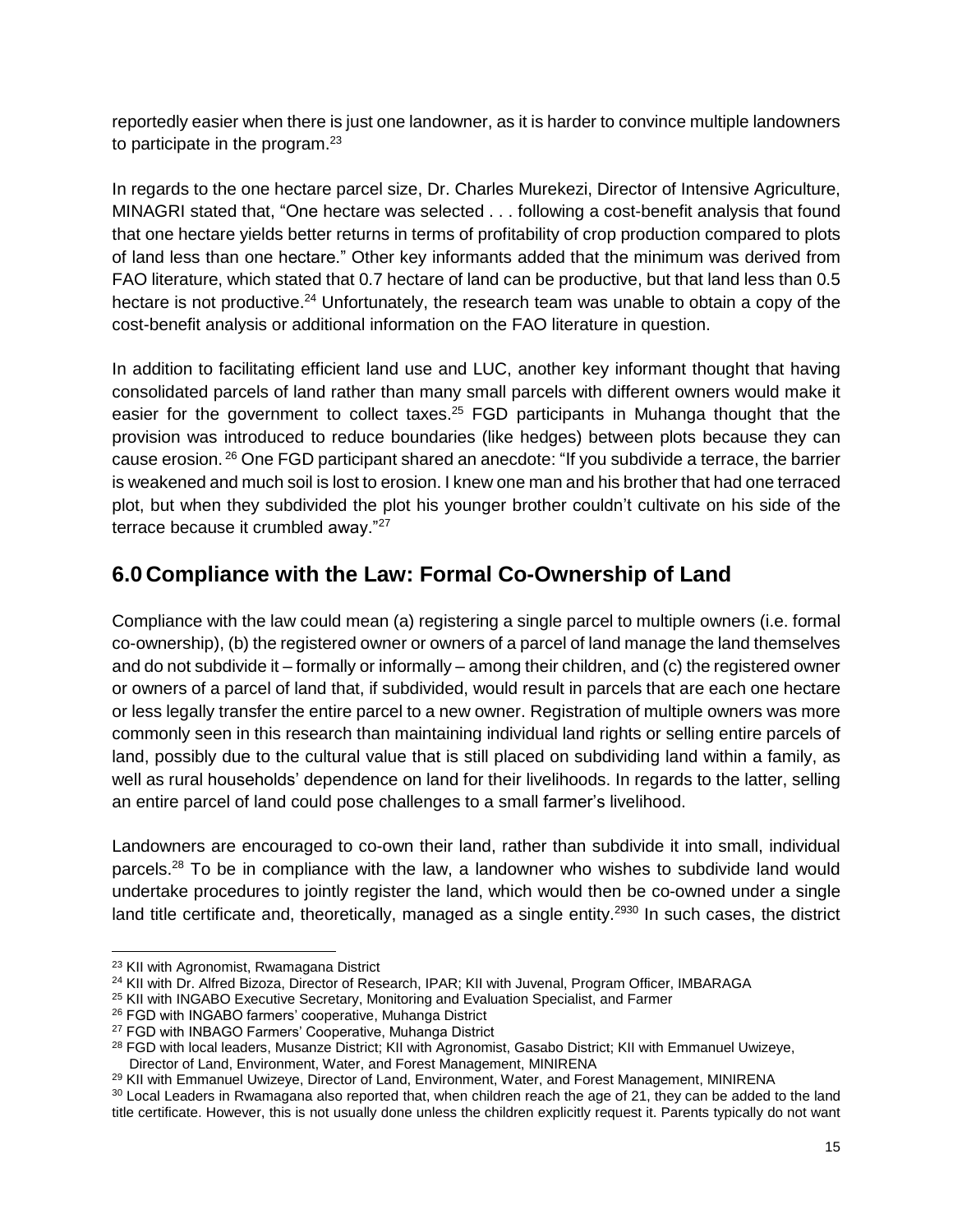advises landowners who want to subdivide their land for *umunani* or inheritance to take actual measurements of the parcel, which requires a survey, and then bring the measurements to the district. If the survey reveals that subdivision of the parcel would result in parcels of land smaller than one hectare each, the plot will be co-owned by the interested parties.<sup>31</sup> After following these steps, landowners can acquire a single land title certificate that stipulates each co-owners' percentage of ownership in the plot, but not measurements of individuals' parcels since this would be contradictory to the intention of co-ownership and co-management.<sup>32</sup>

However, formal co-ownership of land is rare because the practice is not well-known and it is too expensive for many.<sup>33</sup> FGD participants in Rwamagana said that this procedure was for "the wealthy elite because it is costly" and most families do not formally register as co-owners on the land title certificate.<sup>34</sup> Furthermore, even those who register co-ownership of a single parcel often initiate traditional boundaries on the land, such that the land is fragmented in practice, though this is not reflected in the official register.<sup>35</sup>

#### *Perceived Benefits of Compliance (i.e. Formal Co-Ownership)*

#### Preventing Land Fragmentation

Multiple key informants expressed concerns about continuous land subdivisions – concerns which Article 30 is intended to prevent. Several discussed the challenge of making fragmented parcels of land productive beyond limited subsistence agriculture; these challenges were often linked to the perceived benefits of forming cooperatives and participating in LUC.<sup>36</sup> For example, one key informant said, "It is challenging to apply fertilizers, good seeds, and other inputs across fragmented parcels. On the other hand, the advantages of merging the small plots include the ability to grow one crop, which can increase production. Second, it is easier for them to find a market for their produce as a group."37 On small, fragmented parcels on which landowners are cultivating different crops, it is also difficult to utilize machinery, such as tractors, and to introduce large-scale infrastructure like irrigation.<sup>38</sup> Other informants argued, however, that Rwanda's hilly terrain makes mechanized farming impractical, regardless of parcel size.<sup>39</sup>

There was also concern about the seemingly never-ending pattern of subdivision as a result of cultural practices, such as *umunani*, and the impact of this on the country's vision to develop a

their children on the title because they do not trust that the children will use the land in the way the parents want. This option was not reported by other informants.

<sup>&</sup>lt;sup>31</sup> KII with Director of Land, Gasabo One Stop Centre

<sup>&</sup>lt;sup>32</sup> KII with Director of Land, Gasabo One Stop Centre; KII with Acting OSC Coordinator, Karongi District

<sup>33</sup> KII with Director of Land, Gasabo One Stop Centre; FGD with Sector Executive Secretaries, Rwamagana District <sup>34</sup> FGD with Sector Executive Secretaries, Rwamagana District

<sup>35</sup> KII Acting OSC Coordinator, Karongi District; KII with Director of Land, Gasabo One Stop Centre

<sup>36</sup> KII with Agronomist, Rwamagana District; KII with Director of Land, Gasabo One Stop Centre; KII with Honorable Desire Nyandwi, Former Chair of the Lands and Environment Committee

<sup>&</sup>lt;sup>37</sup> KII with Director of Land, Gasabo One Stop Centre

<sup>38</sup> KII with Agronomist, Gasabo District; KII with Honorable Desire Nyandwi, Former Chair of the Lands and Environment Committee

<sup>39</sup> FGD with IMBARAGA farmers' cooperative, Musanze District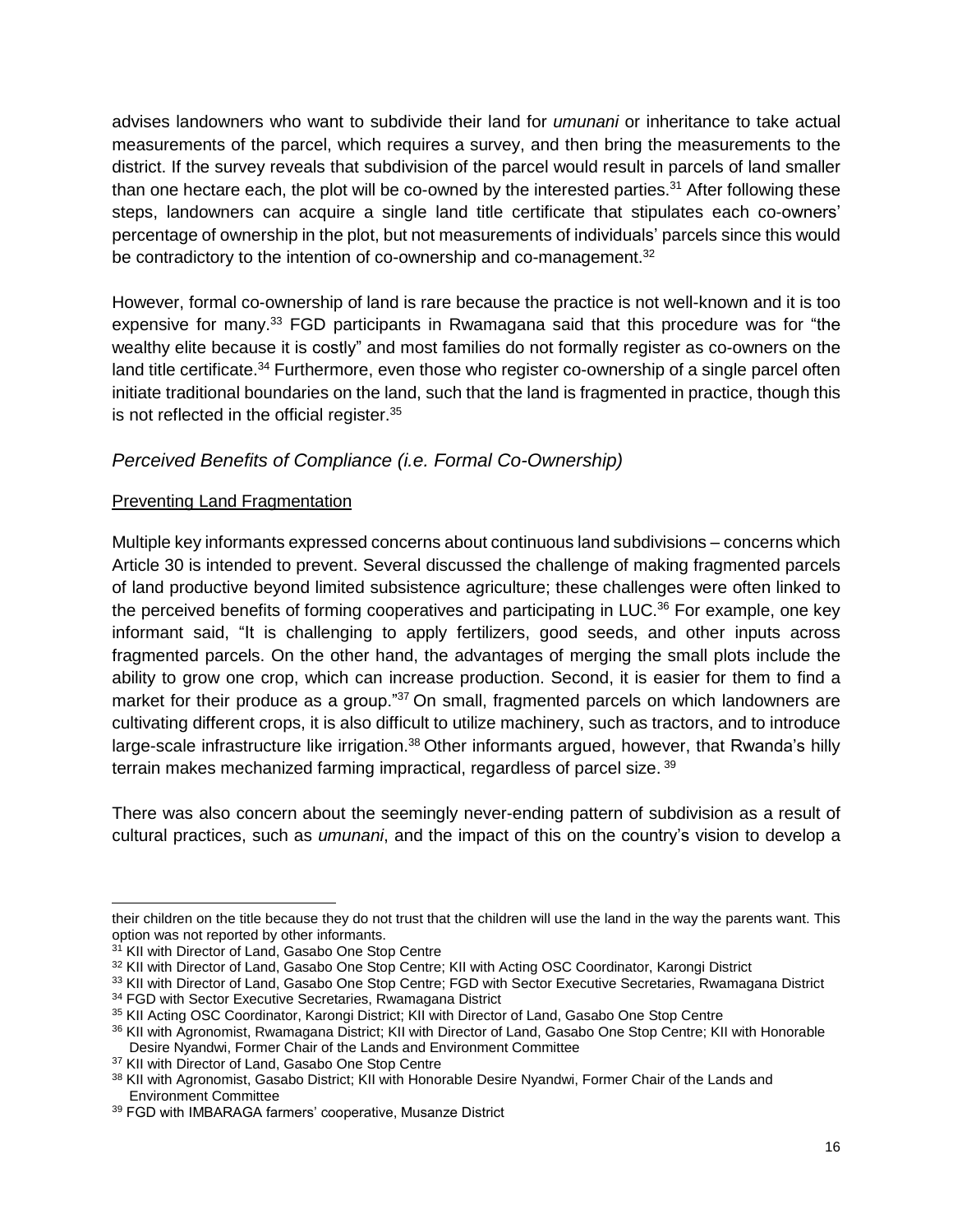professionalized economy, which includes commercialization of agriculture.<sup>40</sup> According to one key informant, land subdivisions makes it difficult for investors who would "use the land more optimally" to invest in Rwandan agriculture, $41$  presumably because they would have to reach agreements with multiple landowners. There are also practical challenges associated with decreasing parcel sizes. One FGD participant said*:* "Imagine having eight kids and subdividing a small amount of land between them! It's not even enough to build a house on.<sup>"42</sup> There is a concern that if subdivisions continue unabated, parcel sizes will become too small to be useful to the owners.<sup>43</sup>

#### Facilitation of LUC

ı

The most commonly cited and seemingly most important benefit of co-ownership was that this facilitates LUC.<sup>44</sup> Co-ownership, particularly on consolidated parcels, allegedly enables landowners to produce more, as opposed to smallholders who are engaged in subsistence farming.<sup>45</sup> According to one key informant, "It has been verified that co-ownership of consolidated parcels results in higher productivity than smaller, individually owned plots of land."<sup>46</sup> This is in part because co-owners are perceived as easier to convince to participate in LUC, <sup>47</sup> which promotes mono-cropping and links participants with government support, such as agricultural inputs (i.e. seeds, pesticides, and fertilizers), machinery, extension services, and markets.<sup>48</sup> The impacts of LUC have been explored in great detail in other reports and are therefore not investigated here.<sup>49</sup>

Co-ownership is also said to decrease land sales and gifts of land, which might otherwise be detrimental to households.<sup>50</sup> When land is co-owned, each co-owner must obtain the approval of the other co-owners before selling their portion.<sup>51</sup> Furthermore, Article 30 restricts the legal subdivision of land for *umunani*, which could leave the original owners in extreme poverty and without enough land to support themselves.<sup>52</sup> FGD participants in Karongi explained that, giving *umunani* benefits one's children, but leads to economic hardship for the parents as they are left with very small pieces of land which are not enough to sustain them. One woman added that, in the past, "There was more land and it was easier to raise eight children, but these days it's not

<sup>40</sup> KII with Dr. Charles Bucagu, Dean of Agriculture Department, University of Rwanda; KII with Emmanuel Uwizeye, Director of Land, Environment, Water, and Forest Management, MINIRENA; KII with Honorable Desire Nyandwi, Former Chair of the Lands and Environment Committee

<sup>41</sup> KII with Emmanuel Uwizeye, Director of Land, Environment, Water, and Forest Management, MINIRENA

<sup>42</sup> FGD with IMBARAGA Board of Directors, Kigali City

<sup>43</sup> KII with Dr. Charles Murekezi, Director of Intensive Agriculture, MINAGRI

<sup>44</sup> KII with Emmanuel Uwizeye, Director of Land, Environment, Water, and Forest Management, MINIRENA; KII with Dr. Charles Murekezi, Director of Intensive Agriculture, MINAGRI; FGD with Sector Executive Secretaries, Rwamagana District

<sup>45</sup> KII with Arnaud de Vanssay, Head of Section, Rural Development, EU Delegation to Rwanda

<sup>46</sup> KII with Director of Land, Gasabo One Stop Centre

<sup>47</sup> KII with Agronomist, Rwamagana District

<sup>48</sup> KIIs with Agronomist, Gasabo District; Agronomist, Karongi District; INGABO Executive Secretary, Monitoring and Evaluation Specialist, and Farmer; Muhanga District One Stop Centre Coordinator and Agronomist; FGD with IMBARAGA Board of Directors, Kigali City

<sup>49</sup> See, for example: Dawson, Martin, & Sikor, 2015; University of Rwanda, 2014; and Kathiresan, 2012.

<sup>50</sup> FGD with Sector Executive Secretaries, Rwamagana District

<sup>51</sup> KII with Acting OSC Coordinator, Karongi District

<sup>52</sup> FGD with Sector Executive Secretaries, Rwamagana District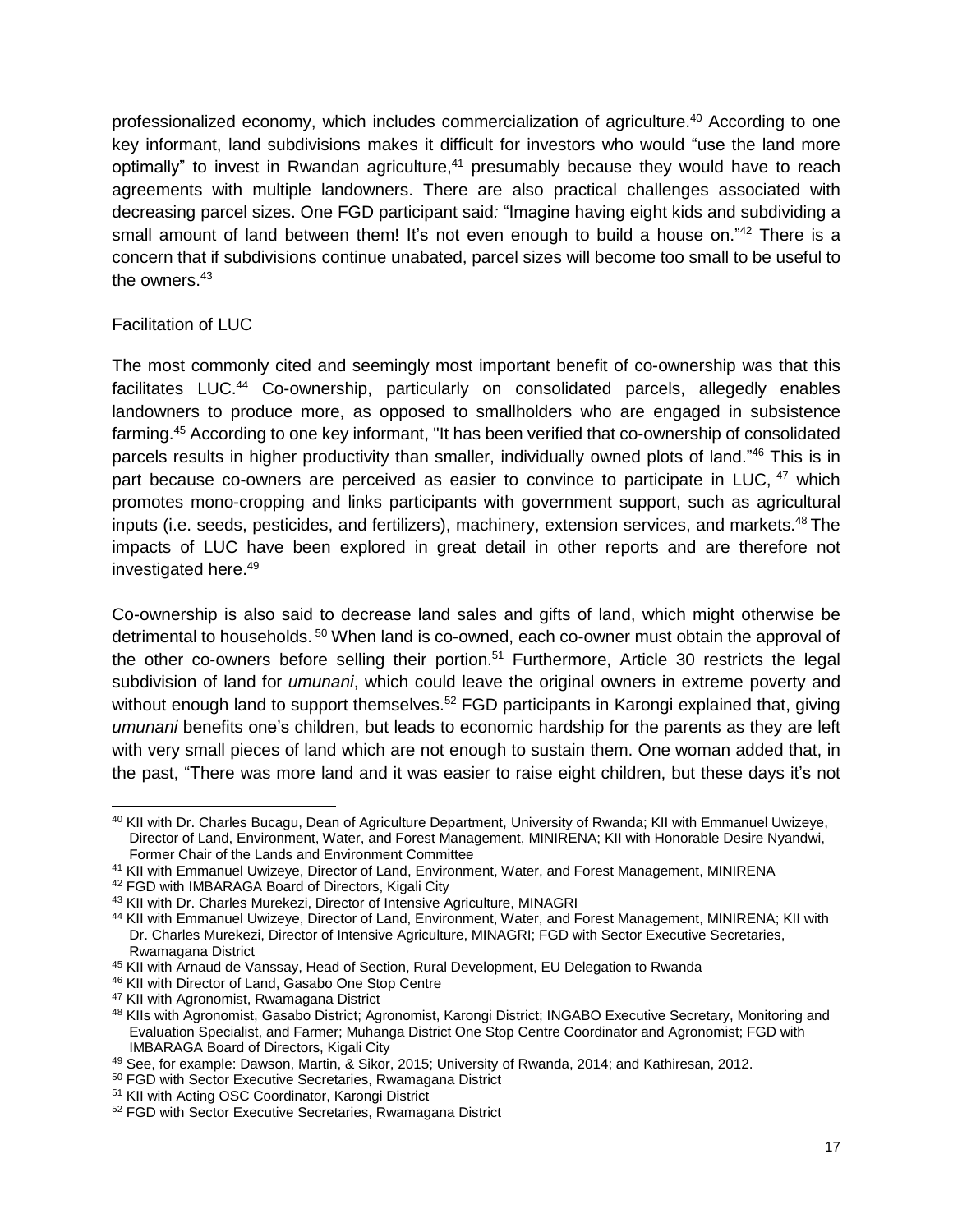easy to raise eight children."<sup>53</sup> Several respondents reported that, after giving *umunani*, a household becomes poorer with higher food insecurity.<sup>54</sup>

The potential for family members to co-own land was seen as positive by some FGD participants, who argued that this strengthens family bonds and fosters a culture of social cohesion.<sup>55</sup> There may also be increased cohesion among women, as they are the ones who work on the land.<sup>56</sup> This contradicted feedback from several other informants who viewed co-ownership as a source of discord within families. An FGD participant in Muhanga stated, "There is no benefit at all [with coownership], since this will create more conflict. People don't work at the same rate, how can they share the produce?"<sup>57</sup> Co-ownership presents a challenge when one co-owner wants to sell or use the land as collateral and the other co-owners do not agree. The lack of freedom to sell when one wants is also reportedly a common issue.<sup>58</sup>

#### <span id="page-17-0"></span>*Challenges Associated with Compliance*

While several key informants and FGD participants described the benefits of compliance with the provision, many also described the challenges. Respondents referenced the desire to distribute *umunani* to one's children and to have the freedom to sell a parcel of land when the need arises. Others reported that the provision is not practical because it is contrary to cultural practices and the realities of Rwandan agriculture. For example, households have very small parcels of land and many children. This makes it nearly impossible for people to comply with the provision, since they feel compelled to give their children *umunani*. <sup>59</sup> FGD participants in Muhanga averred that the hilly terrain is just not suitable for large parcels of land. $60$  Several respondents reported that, in general, the perception of landowners toward this provision is negative. $61$ 

#### Decision-making authority over land.

One key informant argued that Article 30 is against Rwandan tradition, which for many centuries gave individuals decision-making authority over their lands. <sup>62</sup> Landowners want to be able to choose to give their children *umunani* or sell a portion of land, should the need arise.<sup>63</sup> However, the LUC program and restrictions on subdivisions remove landowners' decision-making authority

<sup>53</sup> FGD with IMBARAGA women's cooperative, Karongi District

<sup>54</sup> FGD with IMBARAGA Board of Directors, Kigali City; KII with Agronomist, Karongi District

<sup>55</sup> KII with Emmanuel Uwizeye, Director of Land, Environment, Water, and Forest Management, MINIRENA

<sup>56</sup> FGD with IMBARAGA Board of Directors, Kigali City

<sup>57</sup> FGD with Sector Executive Secretaries, Rwamagana District

<sup>58</sup> KII with Agronomist, Gasabo District

<sup>&</sup>lt;sup>59</sup> KII with Agronomist, Gasabo District; FGDs with IMBARAGA Board of Directors, Kigali City and INGABO farmers' cooperative, Muhanga District

<sup>60</sup> FGD with IMBARAGA farmers' cooperative, Musanze District

<sup>61</sup> KII with INGABO Executive Secretary, Monitoring and Evaluation Specialist, and Farmer; KII with Agronomist, Karongi District; KII with Acting OSC Coordinator, Karongi District

<sup>62</sup> KII with Juvenal, Program Officer, IMBARAGA

<sup>&</sup>lt;sup>63</sup> KII with Director of Land, District One Stop Centre, Gasabo District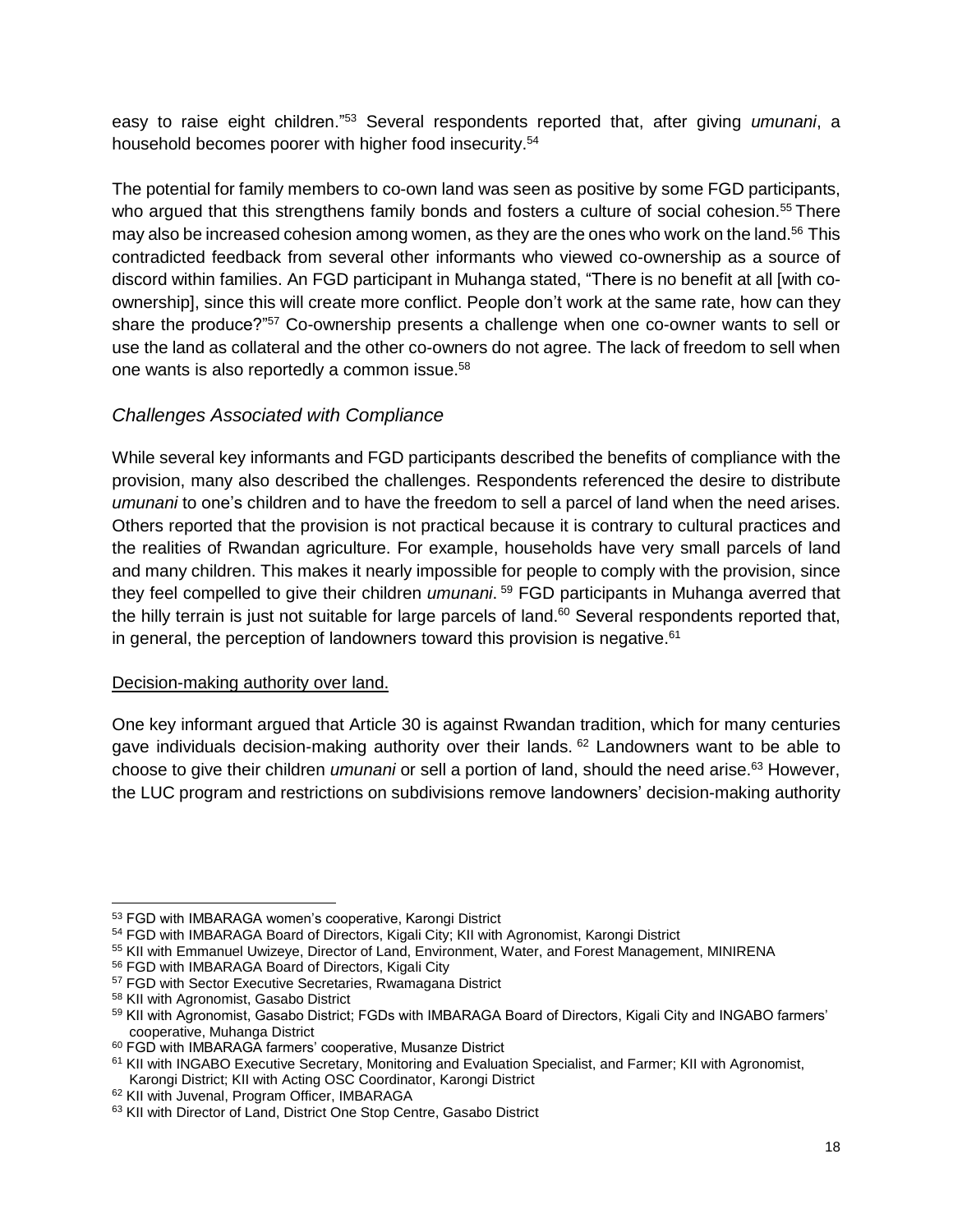about what they can plant and how they can use their land, which fosters resistance among landowners who view this as limiting their decision-making authority.<sup>64</sup>

#### Umunani and Inheritance

The desire to distribute land *umunani* and inheritance among one's children was the most commonly given challenge associated with implementation of Article 30.<sup>65</sup> Regardless of the size of their parcel and the number children they had, landowners want to subdivide land among their children.<sup>66</sup> For example, FGD participants in Karongi District planned to give their children umunani, though they had an average of seven children each and very small parcels.<sup>67</sup> Giving *umunani* is seen as a cultural value<sup>68</sup> and has economic benefits for the children, who are able to establish a household and a life of their own as a result of such gifts. <sup>69</sup> Subdividing land through *umunani* was also reported to mitigate intra-family conflicts.<sup>70</sup> Some families, however, are also beginning to recognize the value of giving education or cash in lieu of land *umunani*. 71

Because land subdivisions for the purposes of giving *umunani* typically result in parcels smaller than one hectare each and that are not in compliance with Article 30, beneficiaries are not able to register their individual ownership over the land received as *umunani*, though they recognize the value of doing so.<sup>72</sup> As a result, they are not able to formally sell the land or use it as collateral to obtain loans.<sup>73</sup> Despite the challenge of not being able to register land *umunani* individually or use it as collateral*,* the practice continues, in part because people feel they have no other option.<sup>74</sup> One FGD participant described the challenge thus: "If you have 0.5 hectares and five children what can you do? For me, I'll go ahead and subdivide my 0.5 hectares among my children. But I worry about how they will get [individual] certificates for the land."75

#### Land Sales

l

According to one key informant, "Land is the main capital of the poor," which farmers may need to sell in order to meet immediate needs.<sup>76</sup> The occasional need to sell a parcel of land was

<sup>&</sup>lt;sup>64</sup> KII with Juvenal, Program Officer, IMBARAGA; KII with Director of Land, District One Stop Centre, Gasabo District

<sup>65</sup> KII with INGABO Executive Secretary, Monitoring and Evaluation Specialist, and Farmer; KII with Agronomist, Rwamagana District; KII with Acting OSC Coordinator, Karongi District; KII with Government Relations Officer, Tubura; KII with Honorable Desire Nyandwi, Former Chair of the Lands and Environment Committee; FGD with local leaders, Musanze District

<sup>66</sup> KIIs with Muhanga District One Stop Centre Director and Agronomist and One Stop Centre Coordinator, Musanze District; FGD with IMBARAGA farmers' cooperative, Musanze District

<sup>67</sup> FGD with IMBARAGA women's cooperative, Karongi District

<sup>68</sup> FGD with IMBARAGA farmers' cooperative, Musanze District

<sup>&</sup>lt;sup>69</sup> FGDs with INGABO farmers' cooperative, Muhanga District and IMBARAGA women's cooperative, Karongi District

<sup>70</sup> FGDs with INGABO farmers' cooperative, Muhanga District and IMBARAGA farmers' cooperative, Musanze

District; KII with Agronomist, Gasabo District

<sup>71</sup> FGD with IMBARAGA women's cooperative, Karongi District

<sup>72</sup> KII with Muhanga District One Stop Centre Director and Agronomist; FGDs with INGABO farmers' cooperative, Muhanga District and IMBARAGA women's cooperative, Karongi District

<sup>&</sup>lt;sup>73</sup> FGDs with INGABO farmers' cooperative, Muhanga District and Sector Executive Secretaries, Rwamagana District; KII with One Stop Centre Director and Agronomist, Muhanga District

<sup>74</sup> FGD with INGABO farmers' cooperative, Muhanga District; KII with Agronomist, Gasabo District

<sup>75</sup> FGD with INGABO farmers' cooperative, Muhanga District

<sup>&</sup>lt;sup>76</sup> KII with Arnaud de Vanssay, Head of Section, Rural Development, EU Delegation to Rwanda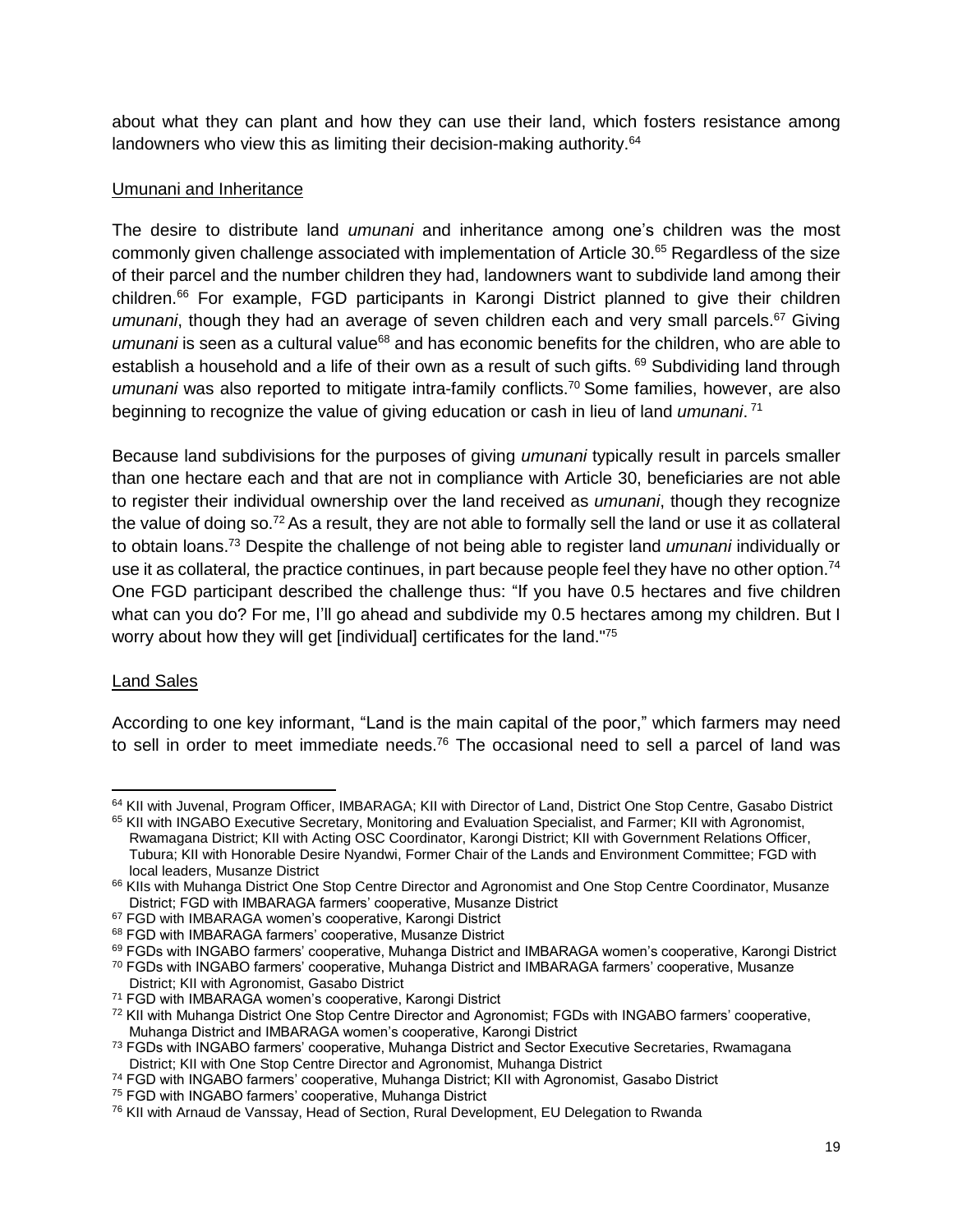commonly cited as a challenge to compliance with Article 30.<sup>77</sup> At times, landowners want to sell a portion of their land to meet a household need, $78$  such as to pay school fees or purchase medicine.<sup>79</sup> Participants in one FGD said that, if a household needs money, the landowner will negotiate with a neighbor to sell a piece of their land informally.<sup>80</sup>

While an entire, registered parcel that is smaller than one hectare can be legally sold, it cannot be subdivided.<sup>81</sup> This presents a challenge for landowners that need money, but cannot legally subdivide and sell a piece of their land. In such cases, they may have to sell their entire parcel to meet an immediate need, leaving the household landless and impoverished. $82$  In contrast, if a landowner cannot sell a piece of their land, they lose access to a source of emergency funds.

#### Resistance to Co-Ownership

As described above, formal co-ownership is rare in Rwanda. Some people actively resist coownership, in part because it is difficult to reach common agreement on how the land should be used, even among siblings.<sup>83</sup> In addition, co-ownership complicates the ability to sell one's land or apply for a loan using the land as collateral. To take a loan, all the co-owners must first reach consensus on the matter, which is reportedly a difficult process. Then, each co-owner must cosign for the loan, $84$  such that if the one investing the proceeds of the loan defaults, the entire group is held responsible.<sup>85</sup> Because of the difficulty of reaching consensus, many co-owners simply opt not take a loan.<sup>86</sup> Similarly, when it comes to land sales, all co-owners must agree to sell the land. Only then may district authorities register the transfer.<sup>87</sup> As with loans, issues arise when one coowner wishes to sell their portion and the co-owners do not agree.<sup>88</sup>

# <span id="page-19-0"></span>**7.0 Non-Compliance with the Law**

Land subdivisions carried out through informal transfers that are not in compliance with the law were reported by FGD participants and key informants in all research sites, and are said to be common. In some cases, rural people subdivide land because they do not know about the policy, but in other cases they know the law and ignore it "in order to survive."<sup>89</sup>

<sup>80</sup> FGD with IMBARAGA Board of Directors, Kigali City

ı

84 FGDs with INGABO farmers' cooperative, Muhanga District and IMBARAGA Board of Directors, Kigali City

<sup>77</sup> KII with Government Relations Officer, Tubura; FGDs with IMBARAGA Board of Directors, Kigali City and Sector Executive Secretaries, Rwamagana District; KIIs with Muhanga District One Stop Centre Director and Agronomist; Gasabo District Agronomist; Agronomist Karongi District

<sup>&</sup>lt;sup>78</sup> KII with Muhanga District One Stop Centre Director and Agronomist and FGD with IMBARAGA Board of Directors, Kigali City

<sup>&</sup>lt;sup>79</sup> FGDs with INGABO farmers' cooperative, Muhanga District and IMBARAGA Board of Directors, Kigali City

<sup>81</sup> KII with Agronomist, Karongi District

<sup>82</sup> FGD with IMBARAGA Board of Directors, Kigali City

<sup>83</sup> KIIs with Director of Land, Gasabo One Stop Centre and One Stop Centre Coordinator, Musanze District

<sup>85</sup> FGDs with Sector Executive Secretaries, Rwamagana District and INGABO farmers' cooperative, Muhanga District

<sup>86</sup> FGD with IMBARAGA Board of Directors, Kigali City

<sup>&</sup>lt;sup>87</sup> KII with Muhanga District One Stop Centre Director and Agronomist

<sup>88</sup> KII with Muhanga District One Stop Centre Director and Agronomist

<sup>89</sup> KII with INGABO Executive Secretary, Monitoring and Evaluation Specialist, and Farmer; FGD with IMBARAGA Board of Directors, Kigali City; KII with Director of Lands, District One Stop Centre, Gasabo District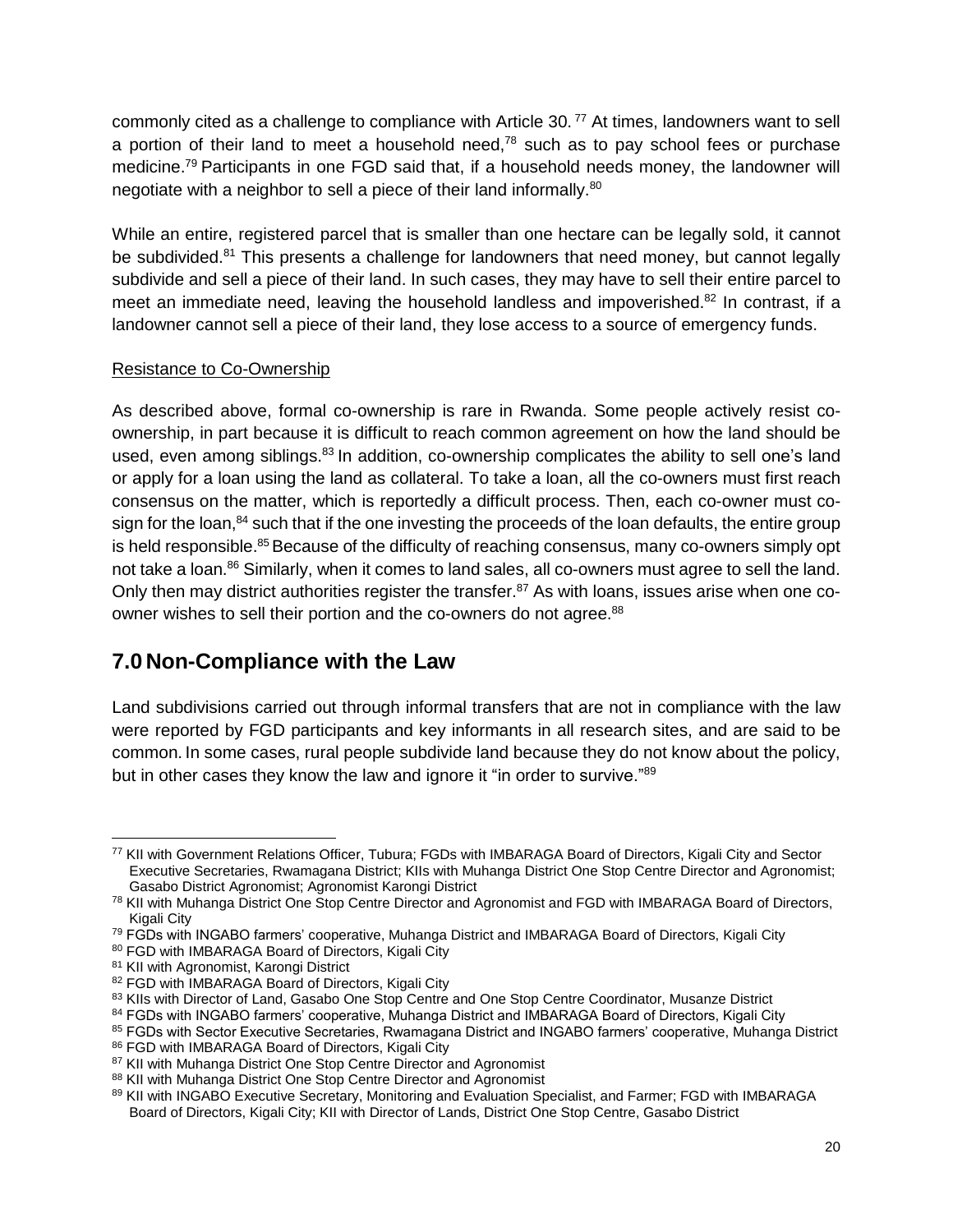#### <span id="page-20-0"></span>*Types of Non-Compliance*

Extra-legal subdivisions of land typically occur for purposes of giving *umunani* or inheritance to one's children and selling land. These practices result in separate effective ownership, but not separate legal ownership, of a previously contiguous parcel. Land that has been subdivided for *umunani* or inheritance is held within one family and land that has been subdivided for land sales between families. Because the land title certificate is not legally transferred, legal ownership of the subdivided parcels remains with the registered owner, posing significant risks to the parties of the transfer.

#### Informal co-ownership $90$  within the family

As described above, formal co-ownership of land is rare in part because the practice is not wellknown, but also because it is too expensive for many families.<sup>91</sup> Furthermore, people believe that if they buy land they should have their own land title certificate.<sup>92</sup> As a result, ownership of parcels subdivided for the purposes of *umunani* or inheritance is most often informal. In such cases, the land is divided among children or other family members with friends, family members, and neighbors witnessing the transfer of land rights. One FGD participant in Rwamagana said, "When you receive land in the form of *umunani* and you share it with your siblings, there's no way you're going to get that share of yours registered."<sup>93</sup> Though the land is typically registered to the parents under a single land title certificate,  $94$  it is subdivided in practice and each individual knows the traditional boundaries demarcating their individual plot.<sup>95</sup> While the new landholders' rights are not formally registered, the transfer is recognized by the community.<sup>96</sup>

When informally co-owned land is registered in the name of the parents, family members demarcate their subdivided parcels with traditional boundaries and use them separately. However, management of land informally subdivided among family members becomes more complicated when the parents die. In such cases, should the siblings choose to formally register their rights, they will have to do so in common for the entire parcel and pay for a surveyor to visit the property to take measurements of the boundaries of the subdivided plots within the primary parcel. Then, upon registration, the authorities will allocate percentages to each co-owner corresponding to the size of his or her plot, and the co-owners' names will appear together on the certificate for the main parcel formally in the name of the parents. $97$  In other cases, informal co-

l

 $90$  For the purposes of this brief, "informal co-ownership" is a type of informal landholding in which landholders, typically within one family, informally subdivide and own parcels of land that together comprise a single, registered parcel which is registered in the legal owner's name, usually the landholders' parents or the mutually agreed head of the family.

<sup>91</sup> KIIs with Director of Land, Gasabo One Stop Centre and Agronomist, Karongi District; FGD with Sector Executive Secretaries, Rwamagana District

<sup>92</sup> KII with Acting OSC Coordinator, Karongi District

<sup>93</sup> FGD with Sector Executive Secretaries, Rwamagana District

<sup>94</sup> KII with Agronomist, Karongi District; FGDs with IMBARAGA women's cooperative, Karongi District and INGABO farmers' cooperative, Muhanga District

<sup>95</sup> KII with Agronomist, Karongi District; KII with Emmanuel Uwizeye, Director of Land, Environment, Water, and Forest Department, MINIRENA; FGDs with IMBARAGA women's cooperative, Karongi District and INGABO farmers' cooperative, Muhanga District

<sup>96</sup> KII with Emmanuel Uwizeye, Director of Land, Environment, Water, and Forest Management, MINIRENA

<sup>97</sup> KII with Acting OSC Coordinator, Karongi District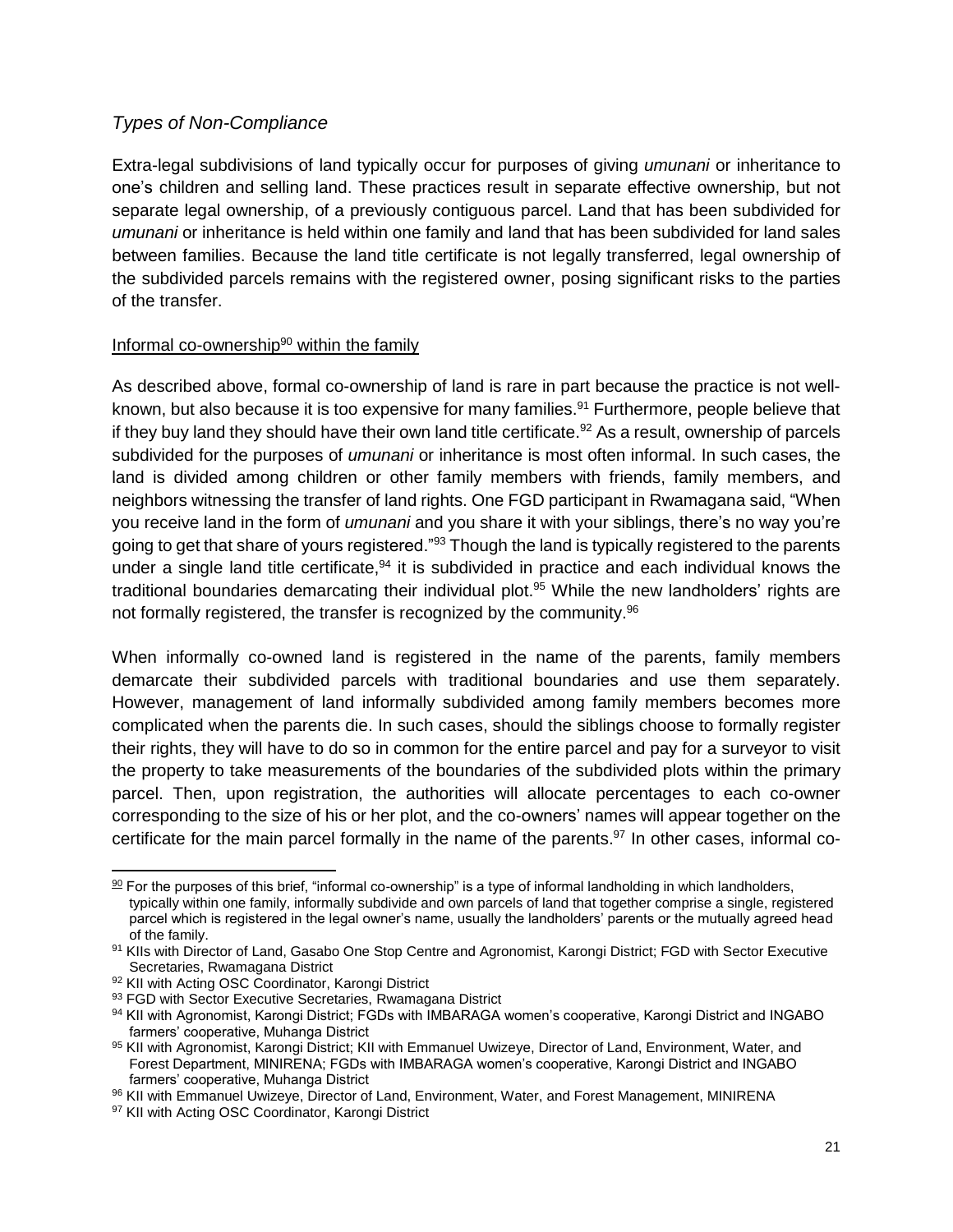owners do not want to pay for  $-$  or cannot pay for  $-$  a formal survey of the boundaries of their subdivided plots. When this happens, they may opt for one of the family members to register the land title certificate in their name and then continue to share the land informally. The new "head of the family" is agreed upon by the other informal co-owners and witnessed by neighbors.<sup>98</sup> This was identified as a potential source of long-term tensions, including disputes.<sup>99</sup>

In regards to management of a parcel subdivided among family members, much depends on whether or not the owners participate in LUC. If they participate, the crop that they will cultivate is dictated by the LUC technical team. If they do not participate in LUC, each informal co-owner typically determines what crop or crops they will cultivate on their individual plot, resulting in a number of crops grown on the main parcel. Multi-cropping was perceived as a negative by LUC technical team members interviewed for this report.<sup>100</sup>

#### Fragmented ownership through informal sales and leases

As described above, the occasional need to sell a parcel of land was commonly cited as a challenge to compliance with Article 30.<sup>101</sup> However, it is not universally known that land subdivisions resulting in parcels smaller than one hectare each cannot be registered. In some cases, neither the seller nor the buyer know that they will not be able to register the transaction.<sup>102</sup> In other cases, the seller and/or buyer know the law, but choose to transact informally,<sup>103</sup> possibly because they know that the subdivided parcels cannot be registered. When the parties are unaware of the law, a buyer will usually purchase land from a seller before going to the district to register the transaction. At the district, the authorities inform them that the transaction cannot be registered and might advise the buyer and seller to register as co-owners on the entire parcel. <sup>104</sup> If they agree, the buyer and seller pay for a survey of the parcel, then pay to register their percentage of ownership on the entire parcel.<sup>105</sup> More commonly, the buyer and seller will not agree to co-own the land. In such cases, the seller may either reimburse the buyer for the purchase, or sell the entire parcel of land to the buyer.<sup>106</sup> It is also possible that the buyer and seller might choose to keep their transaction informal once they learn that they cannot register the subdivided parcel; however, such practices are unreported and key informants did not know the extent to which this is done.

Sub-leases between separate families – rarely within families – can also occur on extra-legally subdivided parcels, though this was only reported in one research site.<sup>107</sup>

ı

<sup>98</sup> KII with Acting OSC Coordinator, Karongi District

<sup>99</sup> FGD with Sector Executive Secretaries, Rwamagana District

<sup>100</sup> KII with Agronomist, Karongi District; KII with Agronomist, Rwamagana District

<sup>101</sup> KII with Government Relations Officer, Tubura; FGDs with IMBARAGA Board of Directors, Kigali City and Sector Executive Secretaries, Rwamagana District; KIIs with Muhanga District One Stop Centre Director and Agronomist; Gasabo District Agronomist; Agronomist Karongi District

<sup>102</sup> FGD with Sector Executive Secretaries, Rwamagana District

<sup>&</sup>lt;sup>103</sup> KII with Director of Land, District One Stop Centre, Gasabo District

<sup>104</sup> KII with Director of Land, Gasabo One Stop Centre

<sup>105</sup> KII with Acting OSC Coordinator, Karongi District

<sup>&</sup>lt;sup>106</sup> KII with Acting OSC Coordinator, Karongi District; KII with Director of Land, Gasabo One Stop Centre

<sup>&</sup>lt;sup>107</sup> KII with Muhanga District One Stop Centre Director and Agronomist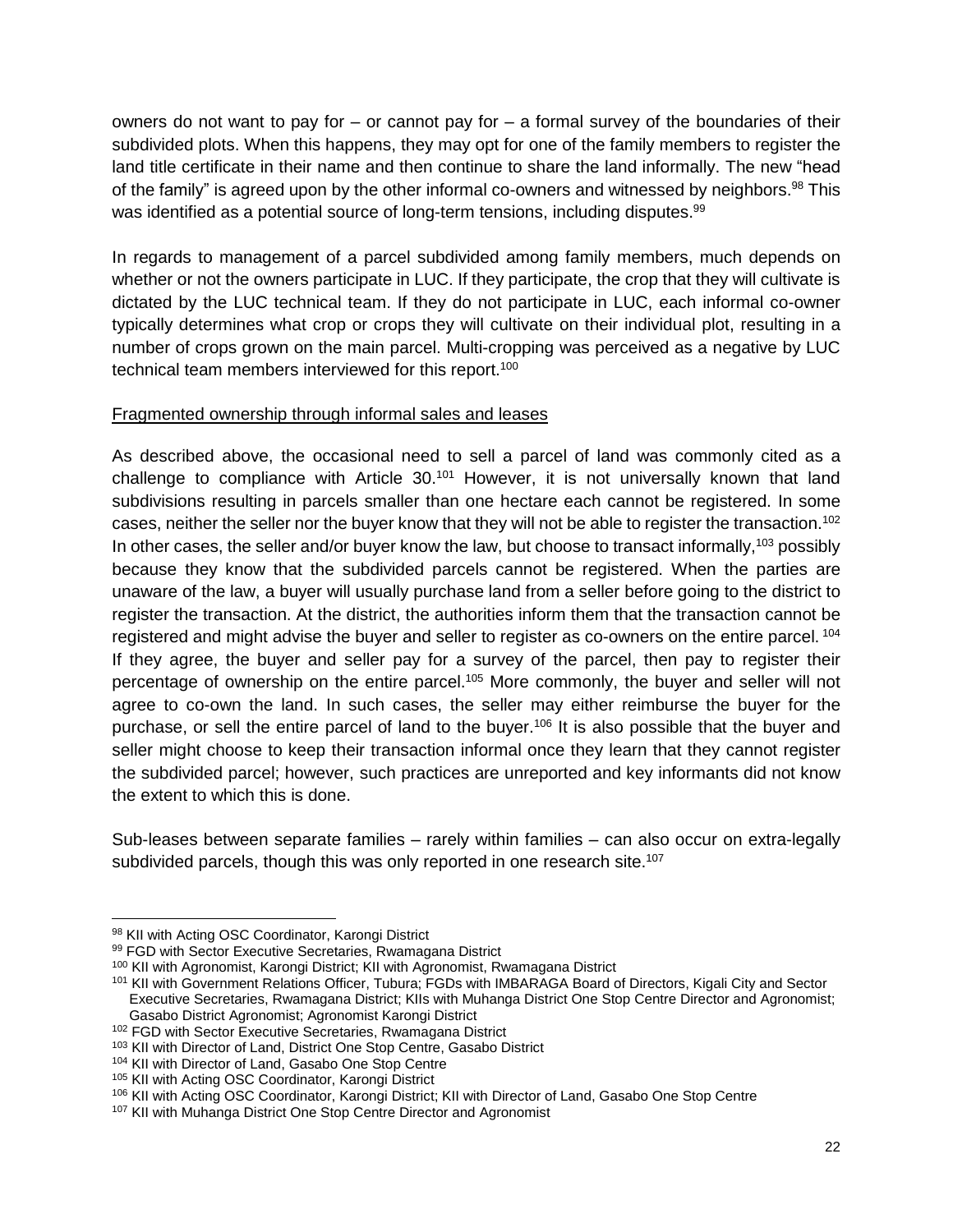in other cases buyers and sellers do not see the need to register land transactions in the first place, including sales of extra-legally subdivided parcels,<sup>108</sup> possibly because the cost to register land is high and community recognition of one's land rights provides sufficient tenure security to owners. In some areas, transactions – including sales of extra-legally subdivided parcels – are always informal; this is most common in very remote areas that are distant from District One Stop Centers and where awareness of land policies and laws is low.<sup>109</sup> However, this practice is decreasing due to the introduction of Sector Land Managers and increasing awareness of the importance of registering transactions.<sup>110</sup>

To give informal transactions a modicum of legitimacy, village leaders will act as witnesses to land sales.<sup>111</sup> When an informal sale takes place  $-$  or even when land is extra-legally subdivided for umunani – village leaders may witness the laying of traditional boundaries.<sup>112</sup> Village leaders may also sign the informal sale agreement in return for a token payment of beer. <sup>113</sup> FGD participants in Kigali alleged corruption on the part of village leaders who they averred knew that their authority to sanction sales was not legal and yet accepted payment for their services.<sup>114</sup> However, it is also possible that many village leaders, like many ordinary citizens, are not aware of Article 30 or its implications for land subdivisions.<sup>115</sup> Whether village leaders are aware of the implications of Article 30 on their constituents or not, they are responding to a practical need to transfer land and a corresponding desire for tenure security within their communities. <sup>116</sup> According to one key informant, "It's just an administrative arrangement to facilitate urgent needs, like acquiring money for school fees for your children."<sup>117</sup>

#### <span id="page-22-0"></span>*Perceived Benefits of Non-Compliance*

There are benefits to subdividing land, including transferring land to one's children to serve as the foundation for their independent livelihoods, and selling a parcel of land to meet an immediate need. There are also benefits to cultivating small parcels of land in Rwanda, which has been documented through empirical research (Ali & Deininger, 2014; Ansoms, Verdoot, & Van Ranst, 2009; Blarel, Hazell, & Place, 1992). In two separate studies, Ali & Deininger (2014) and Ansoms, Verdoot, & Van Ranst (2009) found that the inverse size-productivity relationship holds true in Rwanda. While the former study found that small farms perform better than larger farms (Ansoms, Verdoot, & Van Ranst, 2009), the latter study found that land quality and yields are higher on small farms and profits per hectare are the same regardless of plot size (Ali & Deininger, 2014).

<sup>108</sup> KII with Emmanuel Uwizeye, Director of Land, Environment, Water, and Forest Management, MINIRENA <sup>109</sup> FGD with local leaders, Musanze District

<sup>110</sup> KII with Acting OSC Coordinator, Karongi District

<sup>111</sup> KII with One Stop Centre Coordinator, Musanze District; FGD with local leaders, Musanze District; FGD with Sector Executive Secretaries, Rwamagana District; FGD with local leaders, Musanze District

<sup>112</sup> FGD with Sector Executive Secretaries, Rwamagana District; FGD with INGABO farmers' cooperative, Muhanga **District** 

<sup>113</sup> FGD with INGABO farmers' cooperative, Muhanga District; FGD with IMBARAGA women's cooperative, Karongi **District** 

<sup>114</sup> FGD with IMBARAGA Board of Directors, Kigali City

<sup>115</sup> FGD with INGABO farmers' cooperative, Muhanga District

<sup>116</sup> KII with One Stop Centre Coordinator, Musanze District

<sup>117</sup> KII with OSC Coordinator, Rwamagana District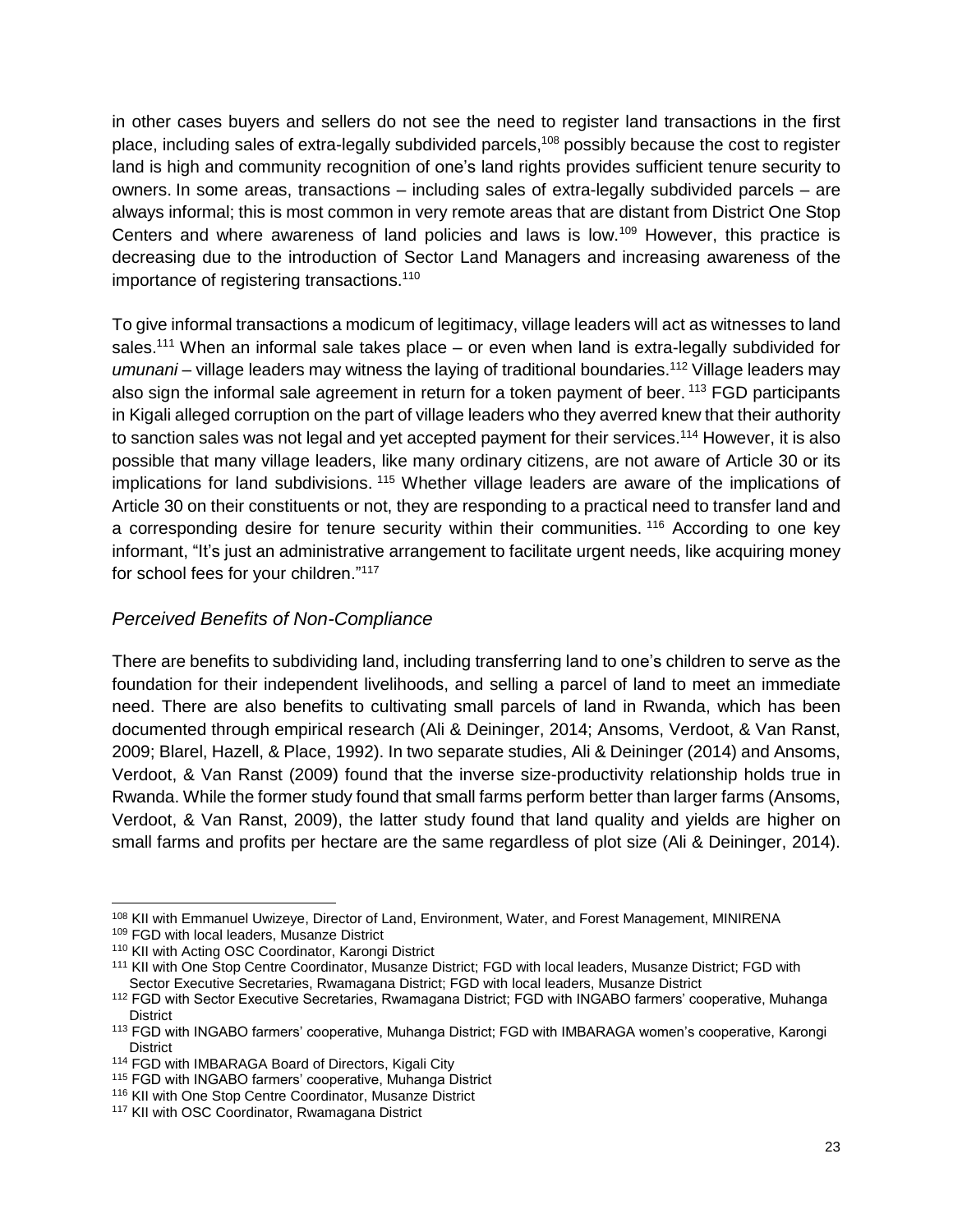Blarel, Hazell, & Place (1992) found that fragmentation in Rwanda may help farmers manage risk and enhance household food security.

The benefits of cultivating smaller parcels of land were also cited by several key informants. According to one key informant, managing larger parcels of land can be prohibitively expensive for a poor landowner because they require more inputs and infrastructure. Smaller parcels of land might therefore be more financially manageable for many rural Rwandans.<sup>118</sup> Dr. Alfred Bizoza, Director of Research at IPAR, reported that when a landowner has a smaller parcel of land, they will invest more on that parcel in terms of labor and other inputs. However, this does not mean that they will realize positive returns on their investments and some experience heavy losses.<sup>119</sup> In some cases, positive returns on small parcels are a result of high-intensity practices that can exhaust the soil and are not sustainable.<sup>120</sup> For example, FGD participants in Karongi said that they needed to apply heavy doses of fertilizers and pesticides to see a positive return on their investment.<sup>121</sup> To counter these challenges, Dr. Bizoza recommended grouping small landowners into cooperatives to facilitate their participation in LUC.<sup>122</sup> It was not made clear, however, how participation in LUC will reduce overly intensive agricultural practices on the part of smallholders.

Indeed, non-compliance with Article 30 does not equate to non-participation in LUC. Informal coowners can and do participate in LUC.<sup>123</sup> If the land has been extra-legally subdivided, agents introducing LUC will consult all co-owning farmers regardless of whether their name is registered on the land certificate.<sup>124</sup> According to one key informant, traditional boundaries do not pose a challenge to implementation of LUC, as these can be as non-invasive as a tree or a mark. This key informant added that recognition of these boundaries in LUC is important because one farmer might have 0.5 hectare and the other might have 5 hectares; these landowners cannot claim the same harvest.<sup>125</sup> One agronomist reported that even if a landowner has a very tiny parcel of land that is not technically part of LUC, if the parcel is in close proximity to an LUC implementation site, the landowner should be able to access extension services.<sup>126</sup>

The challenge with many small, individually owned parcels, however, arises with having to convince many landowners to participate in LUC and then monitoring their participation, especially when each owner retains decision-making authority over his or her parcel.<sup>127</sup> For example, when three co-owners cultivate one hectare allocated for maize, one might start growing beans. The LUC technical team cannot destroy the crops, but must focus on encouraging all landowners to

<sup>118</sup> KII with Dr. Charles Bucagu, Dean of Agriculture Department, University of Rwanda

<sup>119</sup> KII with Dr. Alfred Bizoza, Director of Research, IPAR

<sup>&</sup>lt;sup>120</sup> KII with Dr. Charles Bucagu, Dean of Agriculture Department, University of Rwanda

<sup>&</sup>lt;sup>121</sup> FGD with IMBARAGA women's cooperative, Karongi District

<sup>122</sup> KII with Dr. Alfred Bizoza, Director of Research, IPAR

<sup>123</sup> KII with Honorable Desire Nyandwi, Former Chair of the Lands and Environment Committee

<sup>124</sup> KII with Agronomist, Rwamagana District

<sup>125</sup> KII with OSC Coordinator, Rwamagana District

<sup>126</sup> KII with Agronomist, Rwamagana District

<sup>&</sup>lt;sup>127</sup> KII with Agronomist, Rwamagana District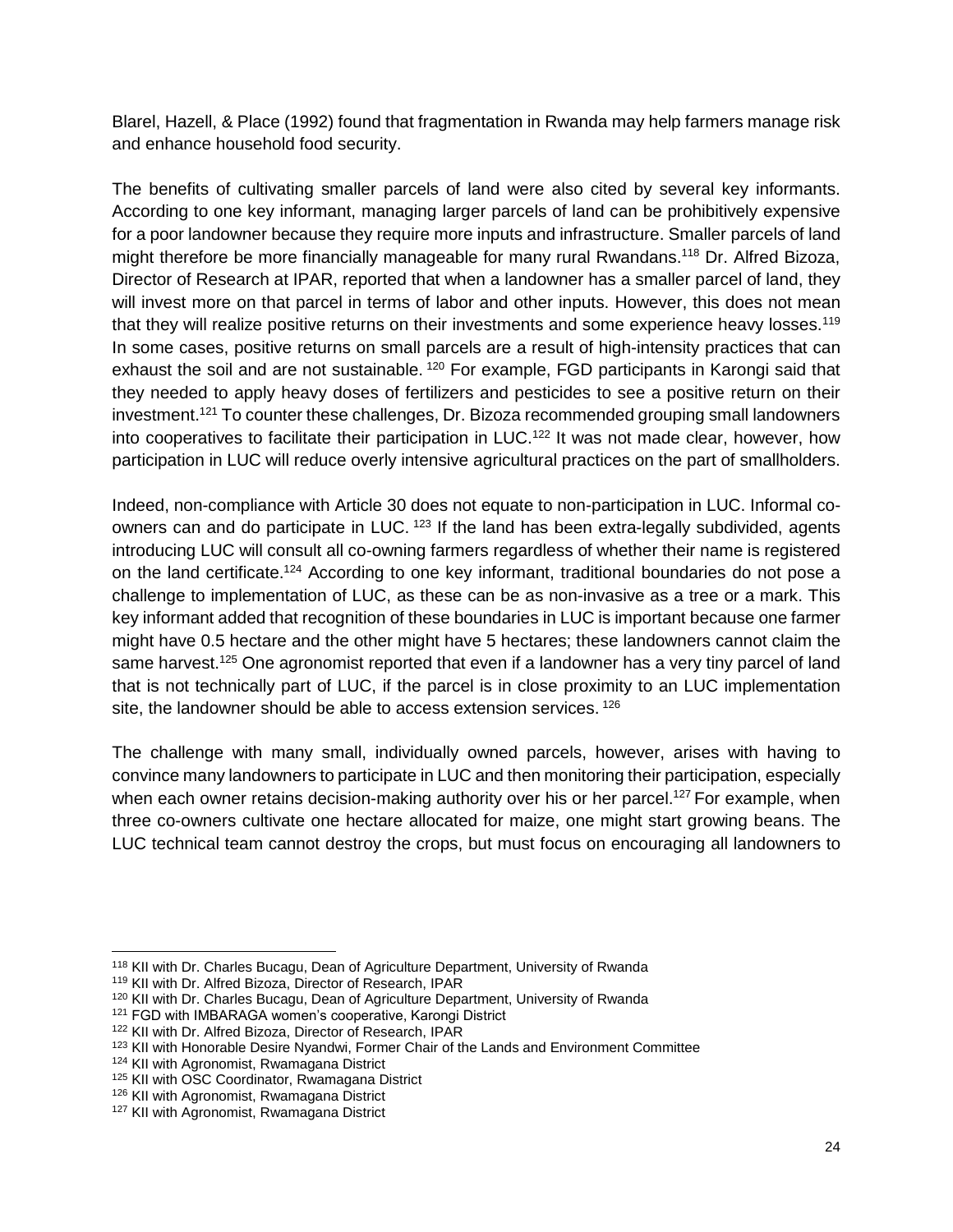participate.<sup>128</sup> Still, while informal co-ownership of extra-legally subdivided parcels might encumber implementation of LUC, it does not obstruct the program.

#### <span id="page-24-0"></span>*Enforcement of Article 30*

In addition to the limitations on subdivision of land under Article 30, Article 20 of the 2013 Land Law states that "Registration of land is obligatory for that landowner." However, key informants universally reported that there are no official penalties associated with extra-legally subdividing land and failing to register land transfers and transactions.<sup>129</sup> Additionally, there is a lack of local government involvement in implementing and enforcing the provision, as evidenced by village leaders witnessing informal land transactions.<sup>130</sup> Enforcement typically begins at the sector-level. Because of the recent introduction of Sector Land Managers, it may now be easier for landowners to learn about Article 30 before they attempt to register land that has been subdivided below the legal limit.<sup>131</sup> At the district-level, the priority is to encourage compliance.<sup>132</sup> Both sector and district authorities sensitize people about the importance of complying with the provision;<sup>133</sup> however, extra-legal subdivisions of land for the purposes of land *umunani*, inheritance, and sales persists despite sensitization.<sup>134</sup>

# <span id="page-24-1"></span>**8.0 Land Tenure Issues Related to Article 30**

Article 30 has negative impacts on the land tenure security of landowners in Rwanda. In the shortterm, the provision curtails owners' decision-making authority to gift, bequeath or sell their land and prevents many landowners who purchase or receive subdivided plots from registering them. Landowners complain that Article 30 hinders their ability to use their land as they wish – including to distribute *umunani* and inheritance among their children, sell land to meet an immediate need,<sup>135</sup> or take a loan using one's land as collateral.<sup>136</sup> This may reduce a vulnerable household's ability to respond to an economic shock.<sup>137</sup> According to one key informant, the law "erodes the rights of individual smallholders."<sup>138</sup> However, extra-legal subdivisions of land and transfers of these subdivided parcels continue, albeit informally.

Informal transfers of extra-legally subdivided parcels are common because individual rights to subdivided parcels cannot be registered and: 1) The owners do not wish to formally co-own because the social and economic costs of co-owning are too high, thereby they opt for informality; 2) People do not know that formal co-ownership is an option; or 3) They do not value registration

ı

<sup>128</sup> KII with Agronomist, Rwamagana District

<sup>&</sup>lt;sup>129</sup> KII with Director of Land, Gasabo One Stop Centre; KII with Agronomist, Gasabo District

<sup>130</sup> KII with INGABO Executive Secretary, Monitoring and Evaluation Specialist, and Farmer; FGD with INGABO farmers' cooperative, Muhanga District

<sup>&</sup>lt;sup>131</sup> FGD with INGABO farmers' cooperative, Muhanga District

<sup>132</sup> KII with Director of Land, Gasabo One Stop Centre

<sup>&</sup>lt;sup>133</sup> KII with Agronomist, Gasabo District

<sup>134</sup> KII with Agronomist, Gasabo District

<sup>&</sup>lt;sup>135</sup> KII with Agronomist, Karongi District: KII with Agronomist, Gasabo District

<sup>&</sup>lt;sup>136</sup> KII with OSC Coordinator, Rwamagana District; KII with Agronomist, Gasabo District

<sup>137</sup> KII with Director of Land, Gasabo One Stop Centre

<sup>&</sup>lt;sup>138</sup> FGD with local leaders, Musanze District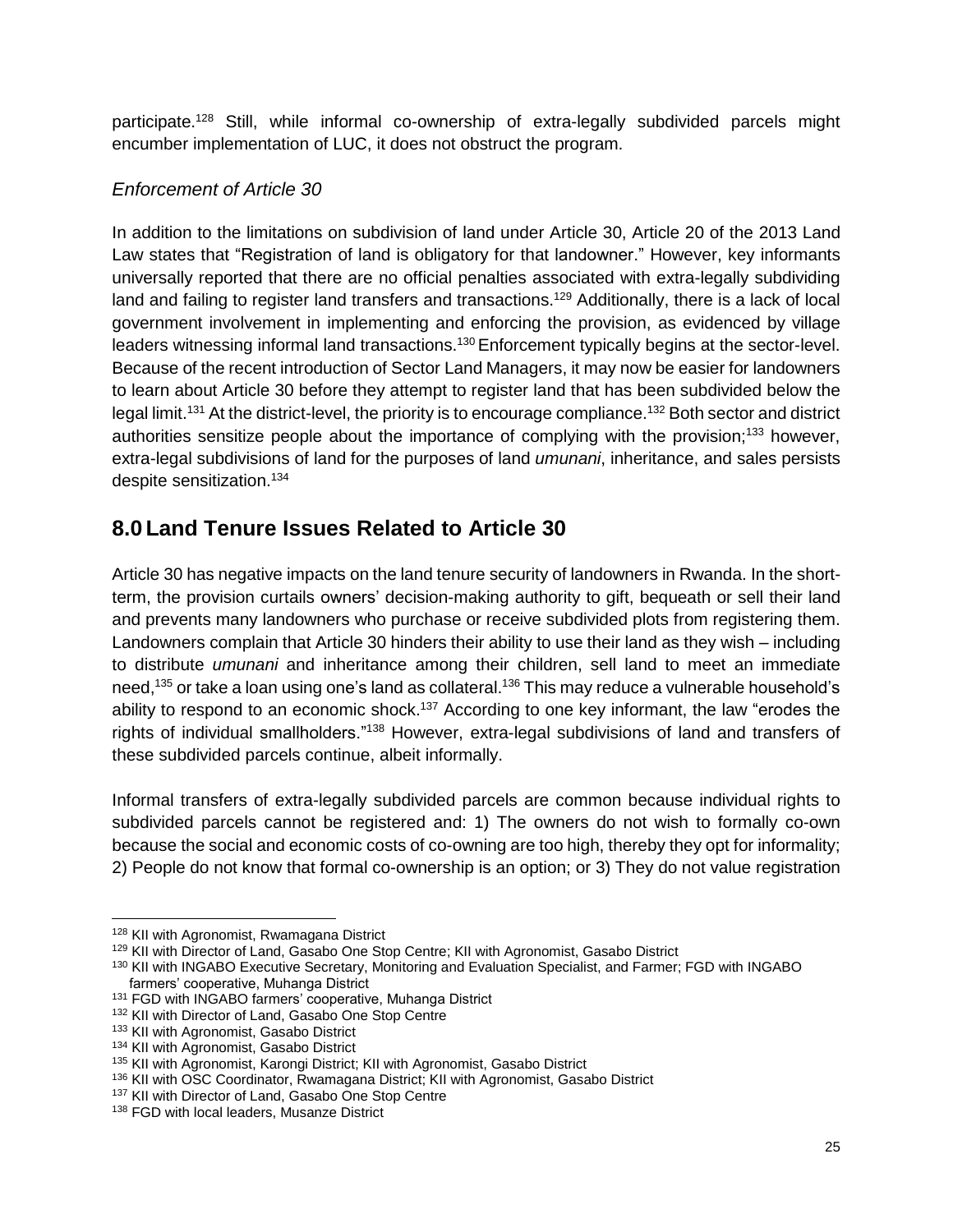of their land rights, regardless of the transaction type.<sup>139</sup> The former two reasons were the most commonly given by respondents; overall, respondents seemed to value land registration. While they had obtained land through informal transfers, primarily through gifts of *umunani*, FGD participants in Karongi District wanted to acquire certificates for their land because, without registration, ownership is unclear.<sup>140</sup> Among FGD participants in Muhanga, one man said that he gave his children *umunani*, but now they cannot get land certificates, which was a concern. <sup>141</sup> Based on this information, it seems that many landowners do not prefer informality, but feel they have no other choice because of the costs and disadvantages of registering as co-owners and their lack of knowledge of the process for doing so.

As a result of the number of informal transactions taking place, the Land Administration Information System (LAIS) – the Rwandan land registry – could become obsolete with negative impacts on land tenure security.<sup>142</sup> Already, data on subsequent transactions is missing from the LAIS.<sup>143</sup> When land is transferred informally, it may change hands numerous times, but the land certificate remains in the name of the original owner and is useless to the current owner.<sup>144</sup> This presents a challenge when threats to tenure security arise, such as land disputes or expropriations. For example, disputes related to a seller attempting to sell land multiple times to multiple buyers are reportedly common.<sup>145</sup> According to FGD participants in Muhanga, "This is like a time bomb because when you subdivide the land among the children and they can't register, anything can happen."<sup>146</sup>

The long-term potential for disputes associated with implementation of Article 30 includes disputes related to both compliance and non-compliance with the provision.<sup>147</sup> For those households that comply with the law by co-owning land, disputes can arise because the coowners cannot reach an agreement in regards to a land sale, or mortgage, or what to grow, or even disagree on whether or not to participate in LUC.<sup>148</sup> According to FGD participants in Muhanga, co-ownership can lead to disputes because some people naturally cannot share with others. One participant said, "If you have children, some are more proactive than others and they can fully exploit the land, while others are lazy – so how do you merge them to co-manage the land?" They saw further challenges in sharing the harvest, since people work at different rates, but would demand an equal share of the profits.<sup>149</sup> Whether co-ownership is formal or informal,

<sup>139</sup> KII with OSC Coordinator, Rwamagana District

<sup>140</sup> FGD with IMBARAGA women's cooperative, Karongi District

<sup>141</sup> FGD with INGABO farmers' cooperative, Muhanga District

<sup>&</sup>lt;sup>142</sup> KII with Dr. Charles Bucagu, Dean of Agriculture Department, University of Rwanda; KII with Juvenal, Program Officer, IMBARAGA; KII with OSC Coordinator, Rwamagana District; Emmanuel Uwizeye, Director of Land, Environment, Water, and Forest Management, MINIRENA

<sup>143</sup> KII with Dr. Alfred Bizoza, Director of Research, IPAR

<sup>144</sup> KII with Director of Land, District One Stop Centre, Gasabo District; FGD with IMBARAGA Board of Directors, Kigali City

<sup>145</sup> FGD with INGABO farmers' cooperative, Muhanga District

<sup>146</sup> FGD with INGABO farmers' cooperative, Muhanga District

<sup>&</sup>lt;sup>147</sup> KII with Emmanuel Uwizeye, Director of Land, Environment, Water, and Forest Management, MINIRENA

<sup>148</sup> KII with Arnaud de Vanssay, Head of Section, Rural Development, EU Delegation to Rwanda; KII with Agronomist, Karongi District; FGD with IMBARAGA farmers' cooperative, Musanze District; FGD with IMBARAGA Board of Directors, Kigali City

<sup>149</sup> FGD with INBAGO Farmers' Cooperative, Muhanga District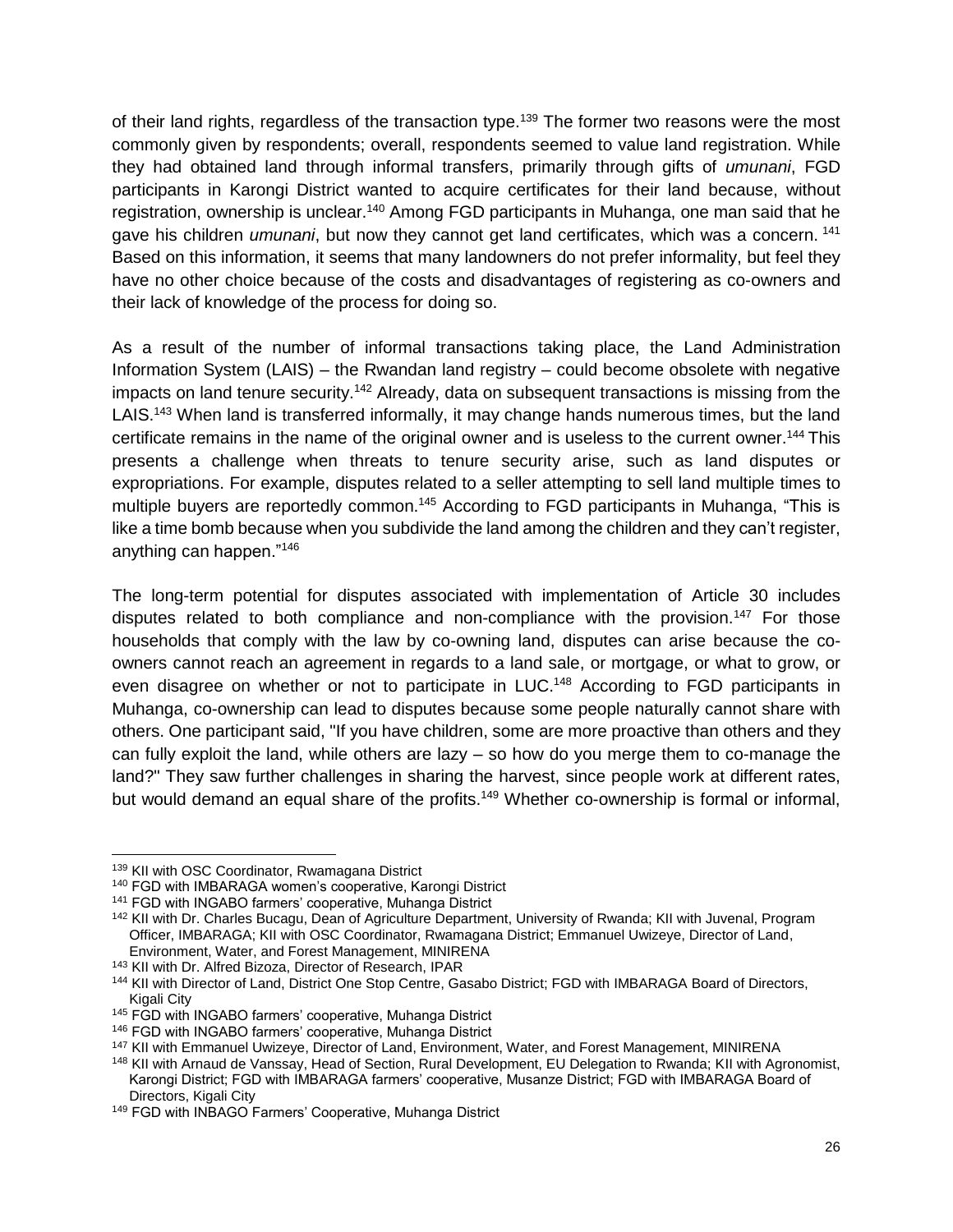the next generation might not have the same common understanding as the current generation, and this will lead to conflicts.<sup>150</sup>

Most potential disputes, however, relate to informal transfers of land and the fact that it becomes harder and harder to identify ownership over parcels, particularly when there are no official boundaries demarcating individual plots.<sup>151</sup> Traditional boundaries can be easily shifted, leading to disputes among those that informally subdivide and transact in land.<sup>152</sup> In contrast to boundary disputes on registered parcels of land, disputes over traditional boundaries are difficult to resolve. For the former, the authorities simply reference the land certificate, but for the latter, there is not always a formal point of reference.<sup>153</sup>

Land disputes could also increase if prior owners, who remain with the land registered in their name, attempt to re-sell the land to another buyer. IMBARAGA board members explained that the children of a person who sold land informally might later try to reclaim the land since the land title certificate would still be in the name of their parent or parents, even though the buyer paid for it.<sup>154</sup> Similarly, former owners with land certificates still registered in their name could potentially use the certificate as collateral to obtain a loan, then fail to repay, leaving the consequences of foreclosure to fall on the current informal owner. In regards to informal transfers of land for *umunani* or inheritance, disputes might arise among the children (or their descendants) because their individual, informally owned parcels are not recorded in the LAIS.<sup>155</sup> One key informant also saw potential for intra-family disputes related to taxes. When plots are allocated to children but remain registered in the name of the parents, the tax liability will continue fall on the parents, even while their children are benefiting from the land.<sup>156</sup> The problems and prospects for disputes only grow as co-owners marry and their spouses become entitled to co-ownership as well, and then when the time comes to give their children *umunani* or inheritance; the number of co-owners will continue to expand, making disputes almost inevitable.

Informality of ownership restricts opportunities to take a loan using one's land as collateral.<sup>157</sup> Even when co-ownership over land is formal, taking a loan can be difficult, as one must reach consensus with the other co-owners. According to FGD participants in Rwamagana, this restricts family growth and prosperity.<sup>158</sup> If the family agrees to the loan, then later the family member receiving the loan proceeds fails to repay, the bank could foreclose and take the entire parcel. FGD participants in Muhanga thought that land collateral offered to banks should correspond to the borrower's share of the parcel.<sup>159</sup>

<sup>150</sup> KII with Acting OSC Coordinator, Karongi District

<sup>151</sup> KII with OSC Coordinator, Rwamagana District

<sup>&</sup>lt;sup>152</sup> FGD with Sector Executive Secretaries, Rwamagana District; KII with Dr. Charles Bucagu, Dean of Agriculture Department, University of Rwanda

<sup>153</sup> KII with Director of Land, Gasabo One Stop Centre

<sup>154</sup> FGD with IMBARAGA Board of Directors, Kigali City

<sup>155</sup> KII with Juvenal, Program Officer, IMBARAGA

<sup>156</sup> KII with INGABO Executive Secretary, Monitoring and Evaluation Specialist, and Farmer

<sup>157</sup> KII with One Stop Centre Coordinator and Agronomist, Muhanga District; KII with Agronomist, Gasabo District

<sup>158</sup> FGD with Sector Executive Secretaries, Rwamagana District

<sup>159</sup> FGD with INGABO farmers' cooperative, Muhanga District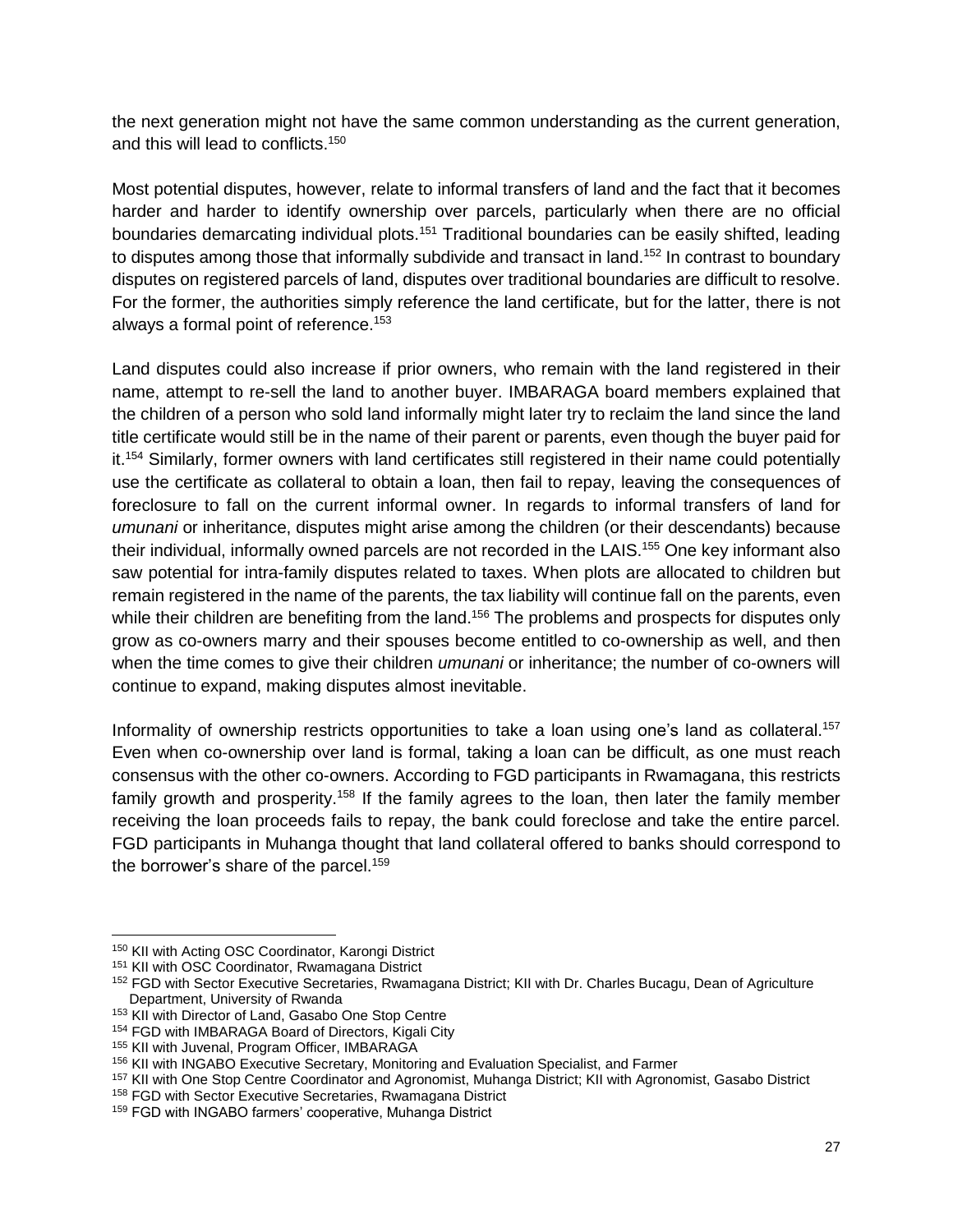#### <span id="page-27-0"></span>*Impacts of Article 30 on Women's Land Rights*

According to respondents, implementation of Article 30 has both positive and negative impacts on women's rights to land. Positive elements were associated with formal co-ownership of land and participation in LUC. Whereas individual female landowners might lack the financial capacity to purchase inputs or labor, co-ownership enables vulnerable people – including women – to consolidate their assets with others in order to purchase inputs and fully exploit the land. When women co-own land and participate in LUC, they receive support through the program and see benefits in terms of profits,<sup>160</sup> as all farmers collectively harvest from the consolidated parcel and take an equal share regardless of sex.<sup>161</sup> However, participation in LUC would presumably also benefit women who informally co-own land and participate in the program.

As discussed above, the provision limits formal land sales, which can benefit or harm women depending on the prevalence of such transfers. Before adoption of the 1999 Succession Law, which requires that formal spouses must consent to the transfer of marital property, and Article 30 of the 2013 Land Law, a man could easily subdivide the household land and sell a portion without consulting his wife. Due to the restriction on subdividing land, such transfers are now often informal and thereby less attractive to buyers. As a result, the prevalence of informal land sales is decreasing and women are less likely to suffer from land transfers to which they did not consent.<sup>162</sup> However, a key informant in Musanze District – where informal land sales are seemingly more common than in other areas – identified Article 30 as harmful to women because sales of extra-legally subdivided land must happen informally and, as such, women are not required to give their consent.<sup>163</sup> Additionally, when a transaction is informal, the buyer does not need to include their spouse as a co-owners, which could have negative implications for a woman's rights to that land.

Implementation of the provision also has negative implications for women's ability to use and benefit from *umunani.* When a woman marries, she may move to another village or even province, making it difficult or impossible for her to exploit her land.<sup>164</sup> Though it might be more practical for her to sell the land, she may not be able to do so formally because her individual parcel cannot be registered.<sup>165</sup> FGD participants in Muhanga shared an anecdote related to the giving of *umunani:* A man distributed *umunani* on a single parcel of land among his children. The time came when one of the children, a daughter, wanted to sell her share of the land, but the law prohibited the subdivision. Rather than sell a portion of the land informally, the informal co-owners all agreed to sell the entire parcel and then shared the proceeds to maintain family harmony.<sup>166</sup> In some cases, married women request equivalent compensation of their share of *umunani* from their brothers, though the compensation might not be equal to market value. <sup>167</sup> More often,

ı

<sup>160</sup> KII with One Stop Centre Coordinator and Agronomist, Muhanga District; KII with Agronomist, Gasabo District <sup>161</sup> KII with Agronomist, Rwamagana District

<sup>&</sup>lt;sup>162</sup> FGD with Sector Executive Secretaries, Rwamagana District

<sup>163</sup> KII with One Stop Centre Coordinator, Musanze District

<sup>164</sup> FGD with INGABO farmers' cooperative, Muhanga District

<sup>165</sup> KII with Acting OSC Coordinator, Karongi District; KII with Director of Land, Gasabo One Stop Centre; FGD with INGABO farmers' cooperative, Muhanga District; FGD with Sector Executive Secretaries, Rwamagana District <sup>166</sup> FGD with INGABO farmers' cooperative, Muhanga District

<sup>167</sup> KII with Acting OSC Coordinator, Karongi District; FGD with INGABO farmers' cooperative, Muhanga District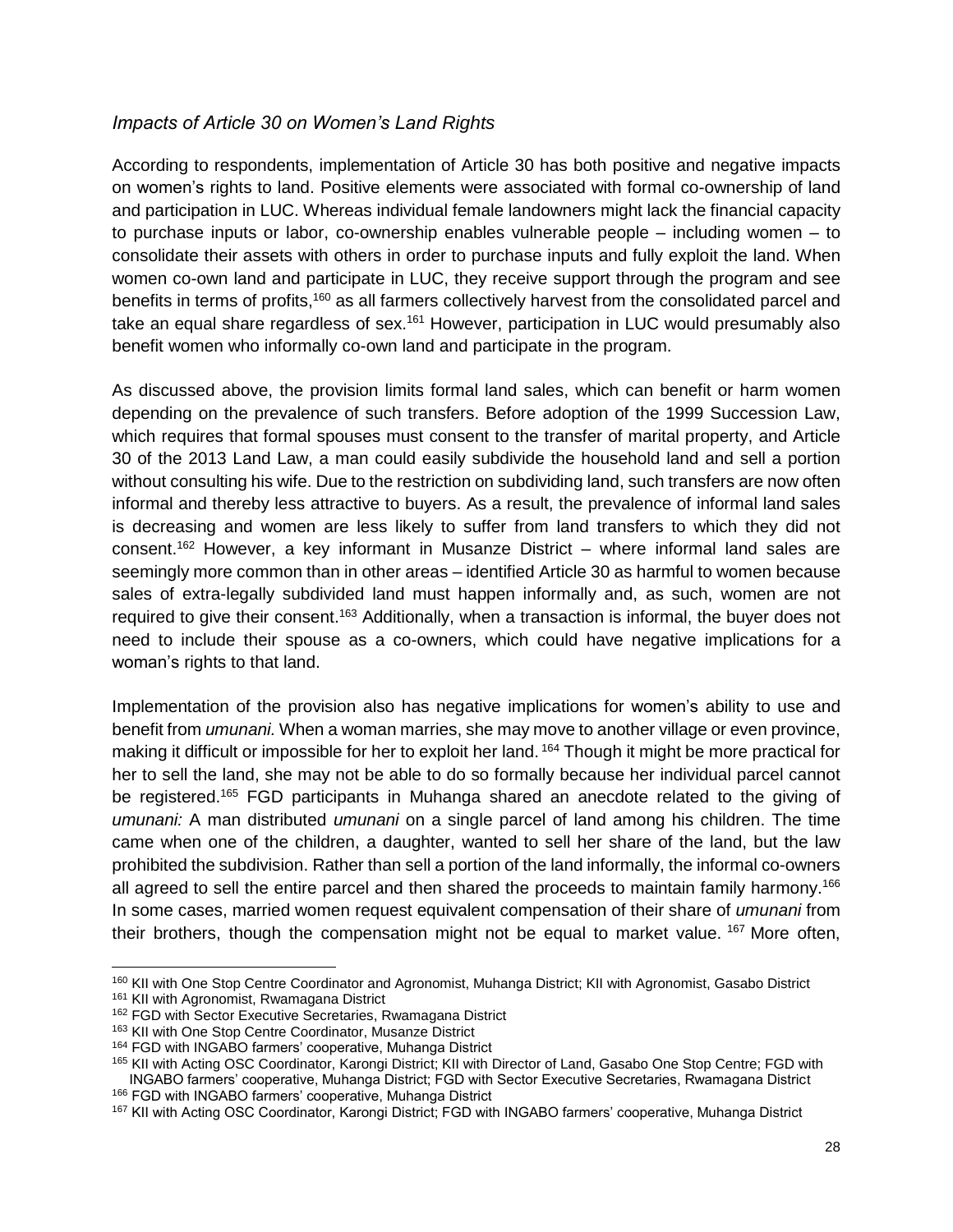women recognize the impracticality of exploiting or selling their land and simply leave the land to their brothers.<sup>168</sup> While women could feasibly sub-lease their portion of land *umunani*, this was not reported in any of the research sites. FGD participants in Musanze argued that the limitations imposed by Article 30 on women's ability to sell land erodes women's economic independence.<sup>169</sup>

The provision might also have negative impacts on women's ability to purchase land. According to interviewed members of farmer cooperatives, few women can afford to purchase land, and most who are able to do so purchase small parcels.<sup>170</sup> It is possible that the restrictions on subdividing land parcels will diminish the number of small parcels on the land market and thereby further limit the number of women able to purchase land. At a minimum, it diminishes the number of women with formally registered parcels.

Finally, in cases of divorce, implementation of Article 30 complicates the division of property between the spouses. Before a court issues a judgment on subdivision of land between spouses, the court needs to know the specific size of the parcel to ensure that the judgment does not violate the provision.<sup>171</sup> However, this is not always applied. FGD participants in Rwamagana said that, when the property is split equally between the spouses, one or both of the subdivided parcels are typically less than a hectare, such that neither party will be able to register their ownership. In some cases, the district authorities will subdivide a parcel based on a court judgment and guidance from the land registrar, though it contradicts the law.<sup>172</sup> In other cases, decisions by the court to subdivide the land are appealed, leading to forced sales of the property. In such cases, the parties share the money equally.  $173$ 

# <span id="page-28-0"></span>**9.0 Recommendations from Key Informants and FGD Participants**

The challenges associated with implementation of Article 30 stem from extreme land pressure in Rwanda and a well-meaning policy that is nevertheless incongruent with the needs and realities of most rural citizens. The following recommendations are derived from key informants and FGD participants, and are focused on opportunities to relieve pressure on land and to raise awareness of the law among ordinary people.

#### *Reduce Pressure on Land*

ı

The population of Rwanda is rapidly increasing and the economy remains primarily agriculturebased, yet land resources are finite. To address pressure on land:

<sup>168</sup> KII with Acting OSC Coordinator, Karongi District; KII with INGABO Executive Secretary, Monitoring and Evaluation Specialist, and Farmer; FGD with IMBARAGA farmers' cooperative, Musanze District; FGD with Sector Executive Secretaries, Rwamagana District

<sup>169</sup> FGD with local leaders, Musanze District

<sup>170</sup> FGD with IMBARAGA women's cooperative, Karongi District; FGD with INGABO farmers' cooperative, Muhanga **District** 

<sup>&</sup>lt;sup>171</sup> FGD with local leaders, Musanze District

<sup>172</sup> KII with OSC Coordinator, Rwamagana District.

<sup>&</sup>lt;sup>173</sup> FGD with Sector Executive Secretaries, Rwamagana District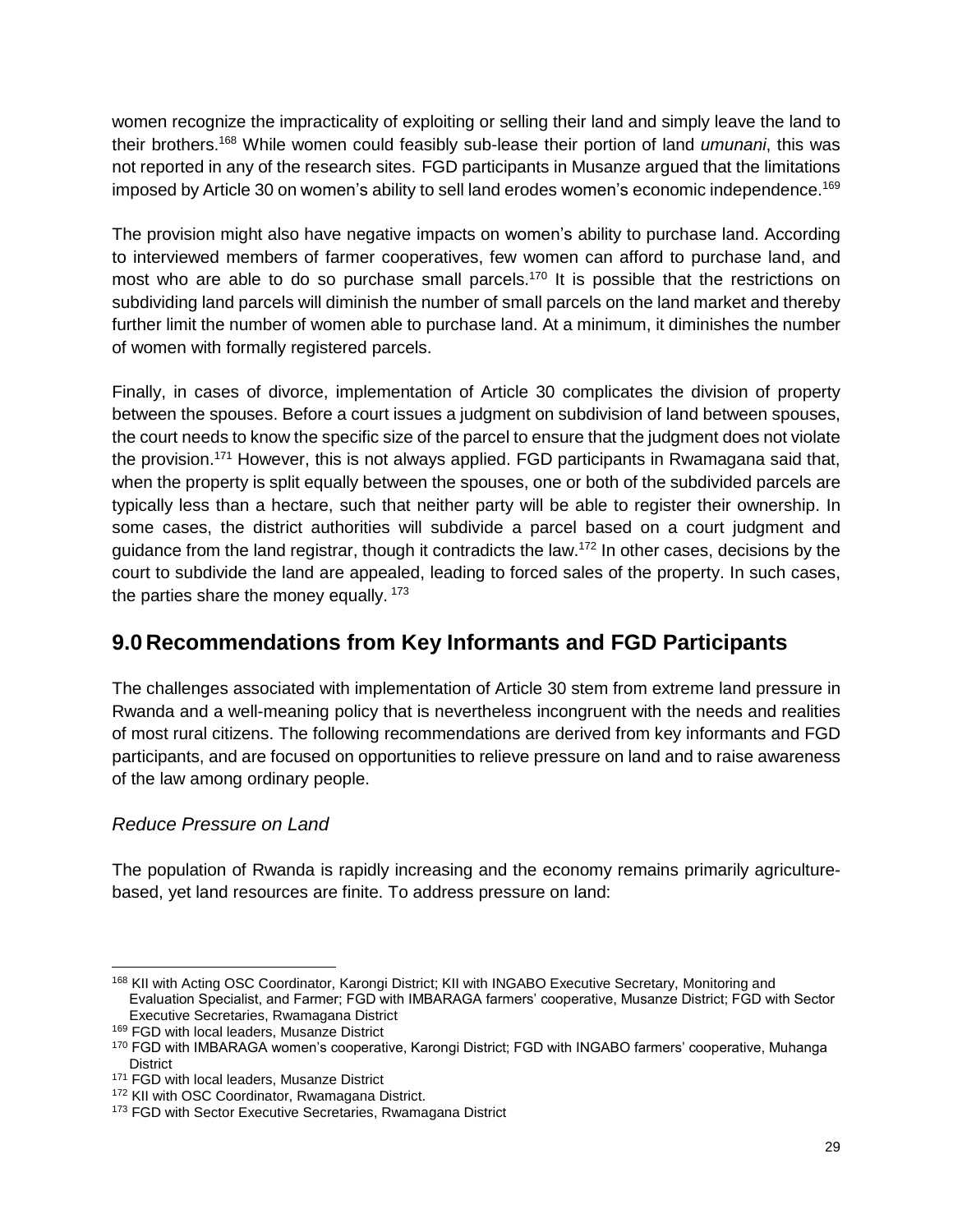Change norms around family size and *umunani*. In some rural areas, large families remain the norm. Government- and civil society-led social change communications campaigns could focus on reducing pressure on land by encouraging the younger generations to have fewer children. With investments in education, it is also possible that younger generations might not ask for *umunani* because they will be pursuing alternate livelihoods.<sup>174</sup> To foster this, campaigns could also encourage parents to give education in lieu of land *umunani.* However, the success of such campaigns will depend on the development of off-farm employment opportunities.

Develop Off-Farm Employment Opportunities. The Government of Rwanda could focus on developing off-farm employment opportunities to reduce pressure on land.<sup>175</sup> Opportunities could also focus on economic empowerment for women to reduce their dependence on men and encourage them to engage in off-farm activities to improve their livelihoods.<sup>176</sup> The development of such opportunities will take time. However, Dr. Charles Murekezi, Director of Intensive Agriculture, MINAGRI, reported that there is already a focus on promoting alternative forms of employment. The Government of Rwanda is aiming to create off-farm opportunities to absorb smallholders (those with less than 1 hectare of land).<sup>177</sup> According to one key-informant, "If people cannot afford the land, then they can sell it to the investors who can, and then be laborers of that land or shift to other off-farm activities."<sup>178</sup> While this may seem like an attractive solution to alleviate pressures on land, it should be approached with great caution. Developing a large class of landless laborers with low paying or unstable employment opportunities could lead to great economic and political instability.

#### *Raise Awareness of Article 30*

Given that Article 30 is not universally known or understood, there should be a large-scale focus on sensitization.<sup>179</sup> The focus should be on the benefits and modalities of compliance with the law (i.e. how and why to register as formal co-owners of the land).<sup>180</sup> One key informant recommended that current and future landowners should be encouraged to think beyond themselves and their immediate need for land to the development of their country.<sup>181</sup> Local leaders would be instrumental to this effort as communicators within the community, which could also serve to dissuade them from facilitating informal transactions. As such, leaflets and other communications materials could primarily target them. <sup>182</sup>

<sup>174</sup> KII with Honorable Desire Nyandwi, Former Chair of the Lands and Environment Committee

<sup>175</sup> KII with Honorable Desire Nyandwi, Former Chair of the Lands and Environment Committee; KII with Leonard Kayonga, Director of Land Use Management and Spatial Planning Unite, Department of Lands and Mapping

<sup>176</sup> FGD with local leaders, Musanze District

<sup>&</sup>lt;sup>177</sup> KII with Dr. Charles Murekezi, Director of Intensive Agriculture, MINAGRI

<sup>178</sup> KII with MINIRENA

<sup>&</sup>lt;sup>179</sup> FGD with IMBARAGA women's cooperative, Karongi District; FGD with Sector Executive Secretaries, Rwamagana District

<sup>180</sup> FGD with IMBARAGA Board of Directors, Kigali City; KII with Director of Land, Gasabo District One Stop Centre

<sup>&</sup>lt;sup>181</sup> KII with Dr. Charles Bucagu, Dean of Agriculture Department, University of Rwanda

<sup>182</sup> FGD with IMBARAGA farmers' cooperative, Musanze District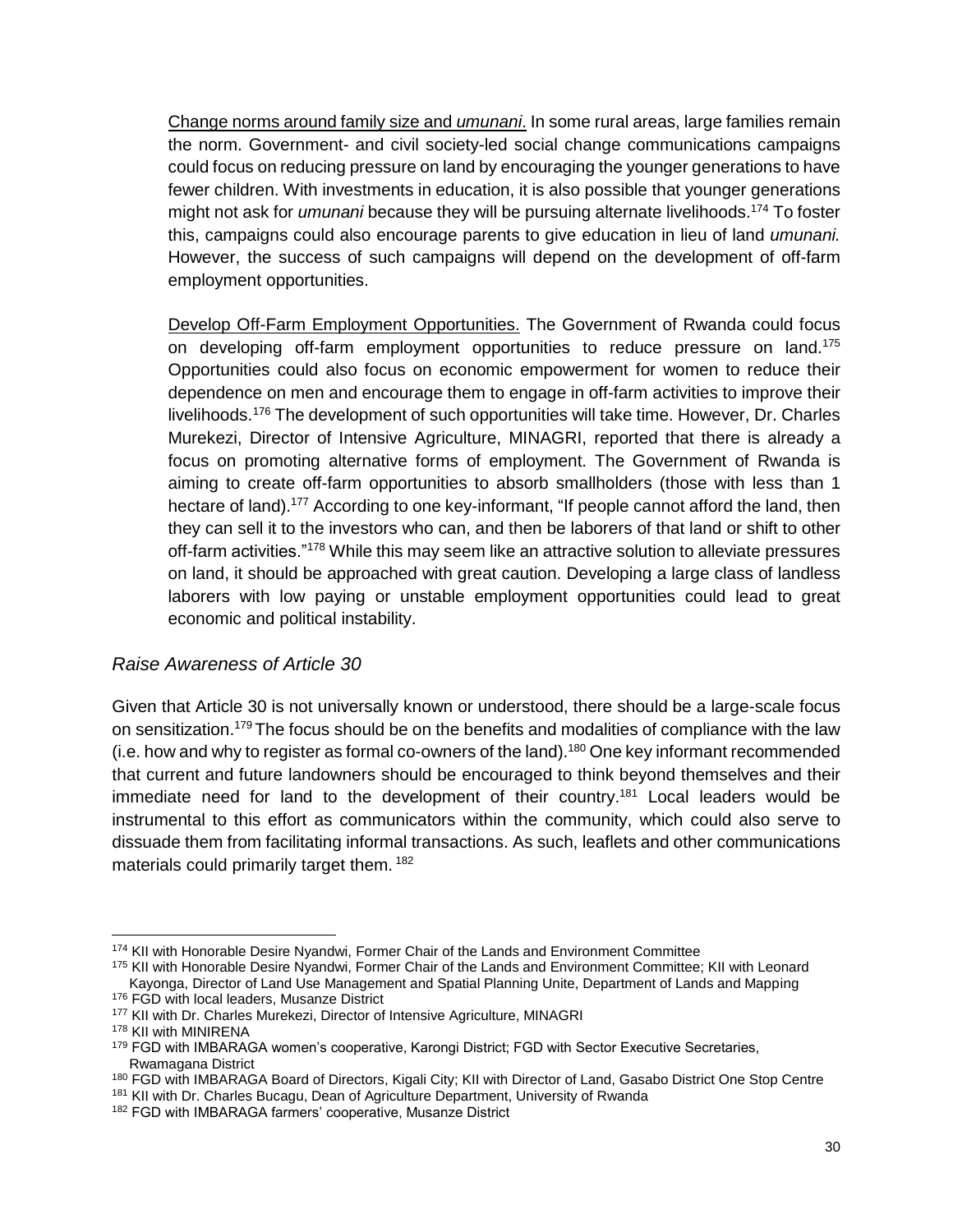#### *Reduce Barriers to Formal Registration*

In addition to lack of awareness of the law, the cost of registering formal co-ownership is prohibitively expensive for many rural Rwandans. <sup>183</sup> In addition to paying land registration fees, registration as co-owners requires hiring a professional surveyor to demarcate plots and identify share portions. <sup>184</sup> The Government of Rwanda could reduce registration fees, as well as consider less expensive alternatives to surveying co-owners' shares. One lesson might be taken from Zambia, where low-cost, open-source technology has been used to document customary land rights (Brooks, 2015).

#### *Changes to Article 30*

Key informants and FGD participants were divided on whether or not Article 30 should be revised. Those that wanted the provision to be revised recommended the following:

Reduce the minimum parcel size. Several respondents felt that the minimum parcel size should be reduced to 0.5 hectare or 0.25 hectare to better reflect the average landholding of rural Rwandans. This would enable more landowners to comply with the law.<sup>185</sup> One key informant recommended that there be no minimum parcel size, as long as the coowners agree to participate in LUC.<sup>186</sup>

Allow subdivided parcels to be sold in certain circumstances. To reduce the negative impacts on women, allow married women who move away from their home towns to sell their parcels<sup>187</sup> and divorced couples who have been ordered by the Court to subdivide their property to sell their land. <sup>188</sup> It was also recommended that informally married women be able to register their share of matrimonial property separately even if it's less than one hectare; otherwise, in the even t of separation from her husband, she might end up with nothing.<sup>189</sup>

In contrast, those that recommended that the provision not be revised focused on the unsustainability of continued subdivisions,<sup>190</sup> as well as potentially negative impacts on the LUC,<sup>191</sup> possibly because subdivisions make controlling land use difficult.<sup>192</sup> Two key informants

ı

<sup>183</sup> KII with Acting OSC Coordinator, Karongi District

<sup>&</sup>lt;sup>184</sup> When this report was written, it cost RWF 27,000 to register a land transaction. The cost of hiring a surveyor would be additional.

<sup>185</sup> FGD with Sector Executive Secretaries, Rwamagana District; KII with Agronomist, Karongi District; KII with Acting OSC Coordinator, Karongi District; FGD with INGABO farmers' cooperative, Muhanga District; KII with Agronomist, Karongi District; KII with One Stop Centre Coordinator, Musanze District

<sup>186</sup> KII with OSC Coordinator, Rwamagana District

<sup>&</sup>lt;sup>187</sup> FGD with Sector Executive Secretaries, Rwamagana District

<sup>188</sup> FGD with Sector Executive Secretaries, Rwamagana District

<sup>189</sup> KII with Director of Land, Gasabo One Stop Centre

<sup>190</sup> KII with One Stop Centre Director and Agronomist, Muhanga District; KII with Government Relations Officer, Tubura; KII with Agronomist, Rwamagana District

<sup>&</sup>lt;sup>191</sup> KII with Agronomist, Rwamagana District

<sup>&</sup>lt;sup>192</sup> KII with One Stop Centre Director and Agronomist, Muhanga District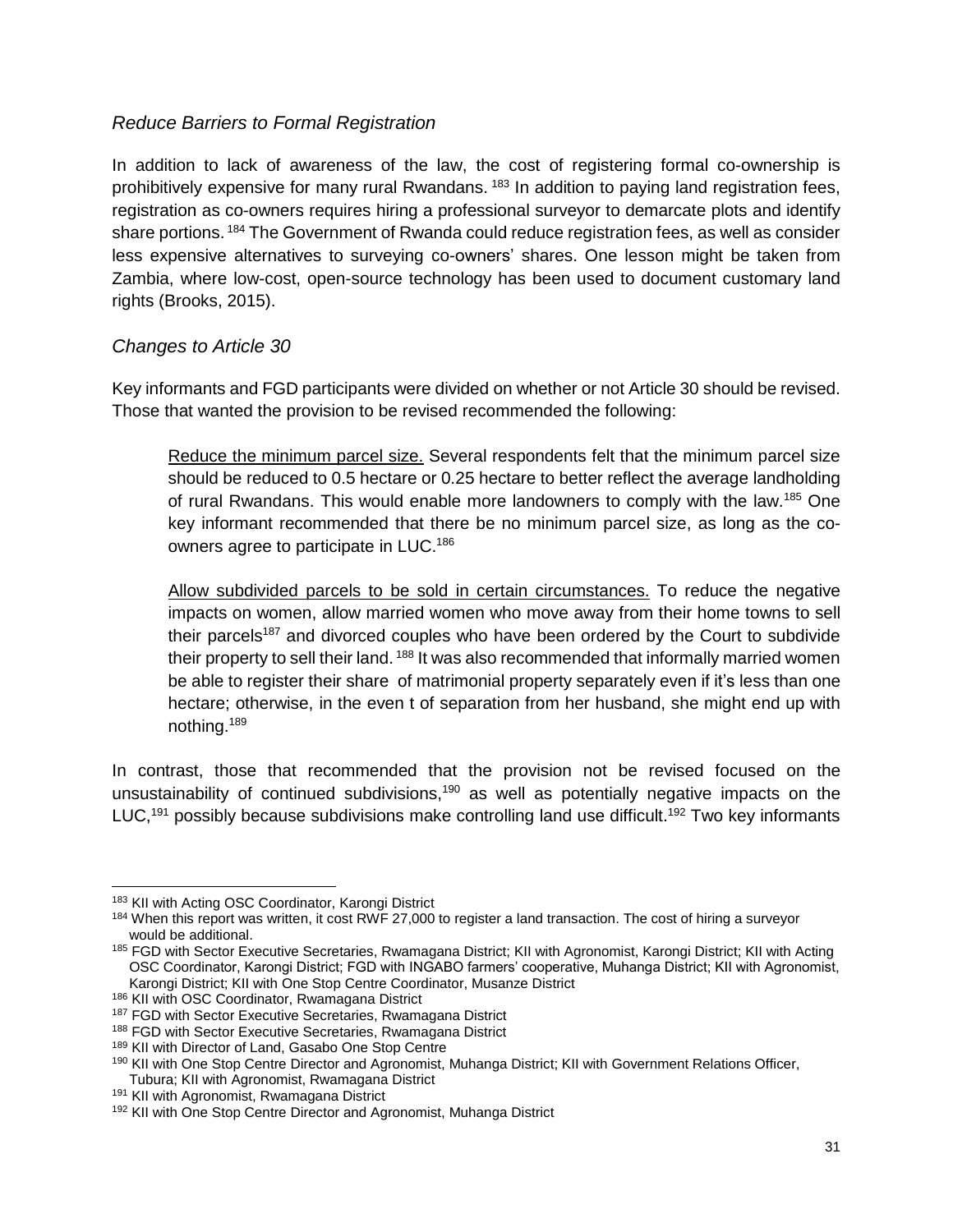even recommended increasing the minimum parcel size not subject to the restriction to make the provision more stringent. <sup>193</sup>

# <span id="page-31-0"></span>**10.0 Conclusions and Recommendations**

Adoption and implementation of Article 30 of the 2013 Land Law is based on the widely-held belief that small farms in Rwanda are unproductive, yet empirical evidence to support this belief is lacking. While there are certainly practical challenges associated with land fragmentation, research has also shown that the inverse farm size relationship holds true in Rwanda, meaning that continued investment in small farmers – including through programs such as LUC – could be more beneficial to rural well-being than restricting land subdivisions (Ali & Deininger, 2014). Furthermore, land subdivision does not appear to obstruct implementation of and participation in LUC.

Based on research undertaken for this brief, it seems that implementation of Article 30 of the 2013 Land Law has not prevented land subdivisions. The provision is at odds with rural citizens' traditional practices and needs, which fosters informality and negatively impacts farmers' land tenure security. It is important to reiterate that this initial investigation of the impacts of restricting land subdivision is based on the perspectives of key informants and a handful of farmers who provided divergent opinions in regards to revising Article 30, underscoring the complexity of this issue and the need for deeper investigation.

Article 30 should be reviewed based on empirical research that assesses the impacts of land fragmentation, land subdivision, and implementation of the provision on ordinary Rwandans, including their ability to adapt to economic, social, and environmental changes. In order to gather adequate data to robustly assess these issues, research should include the following:

- A comparative productivity analyses of small, fragmented plots as compared to larger, consolidated plots, holding other factors constant.
- Case study analyses of co-owned plots to better understand the costs and benefits of these arrangements, including identification of prevalence, types and severity of disputes arising from such arrangements.
- Investigation of the extent of informal transactions prompted by restrictions on subdivision and their resulting impacts on the integrity of the land registry, tenure security, women's land rights, rural prosperity and social harmony.
- Pilot projects (e.g. in select sectors) in which people are given the opportunity to register subdivided plots. These should be accompanied by impact assessment research to assess the impact of alleviating the Article 30 constraint on maintaining the registry, agricultural productivity, disputes, and other livelihood outcomes.

Research may take some time. To discourage informal land transfers due to Article 30 in the near term, the Government of Rwanda could consider raising awareness and lowering the cost of formal co-ownership, which was also recommended by key informants and FGD participants.

ı

<sup>&</sup>lt;sup>193</sup> KII with Dr. Charles Murekezi, Director of Intensive Agriculture, MINAGRI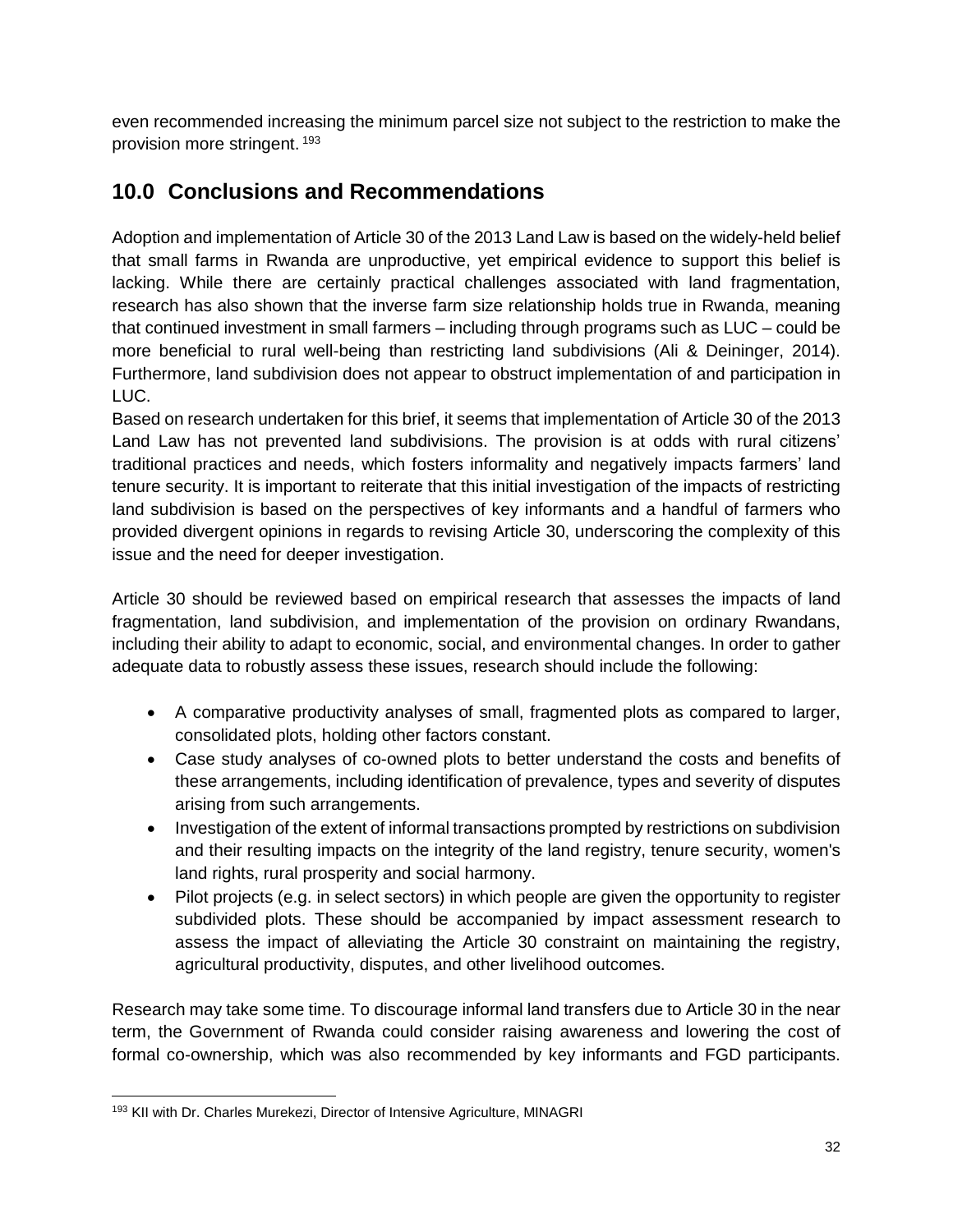Added to this, the Government of Rwanda could consider promoting land sub-leases as an alternative to informal land subdivision and sales, as the 2013 Land Law does not restrict subleases based on parcel size.

<span id="page-32-0"></span>Implementation of Article 30 of the 2013 Land Law has seemingly not limited land subdivisions in practice and has encouraged informality, with negative impacts on land tenure security. With this in mind, Article 30 should be reviewed based on robust research and analysis that assesses the impacts of land fragmentation, land subdivision, and implementation of the provision on Rwandan citizens.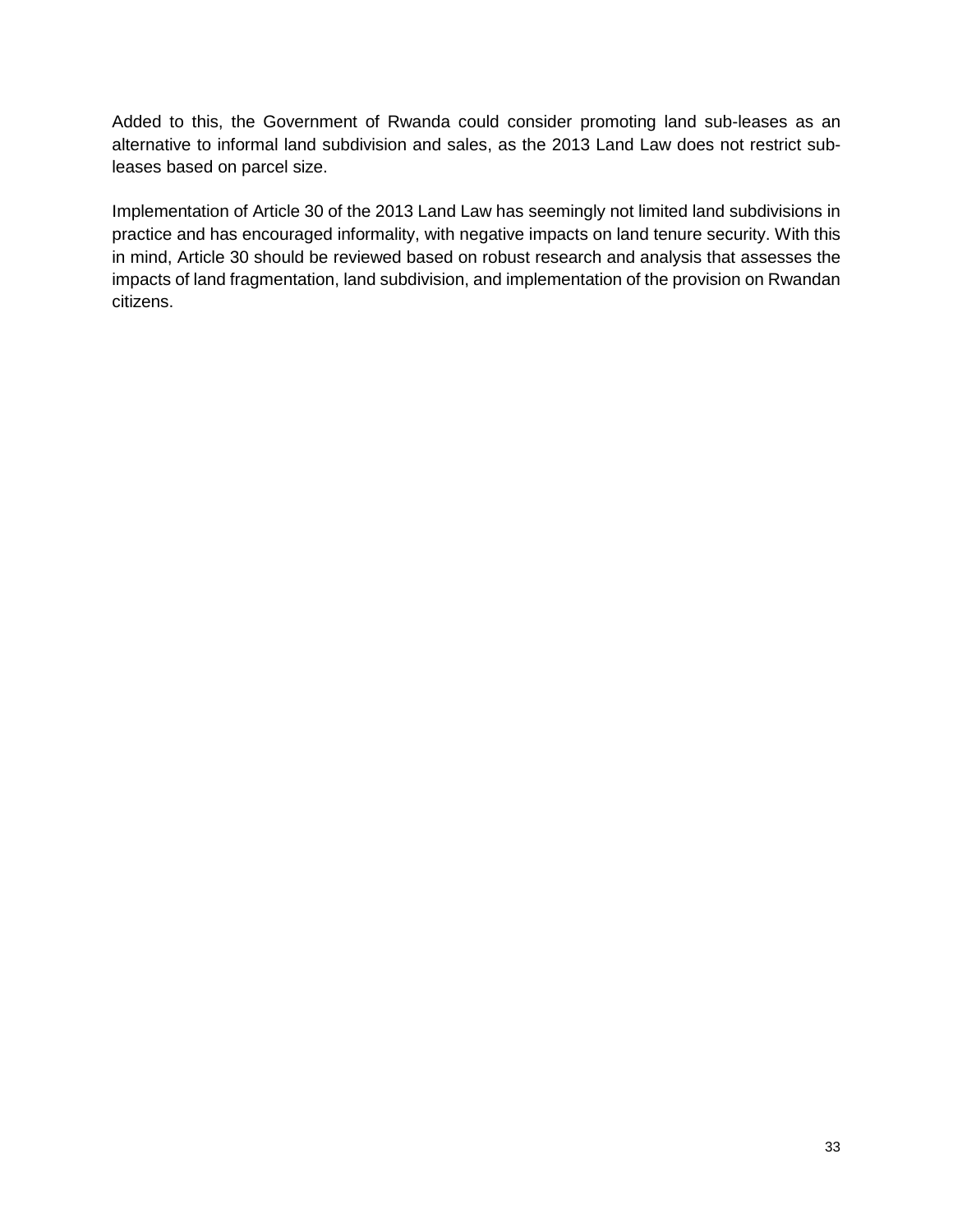## **Bibliography**

- Ali, D. A. (2011). *Environmental and Gender Impacts of Land Tenure Regularization in Africa: Pilot Evidence from Rwanda.* World Bank.
- Ali, D. A., & Deininger, K. (2014). *Is There a Farm-Size Productivity Relationship in African Agriculture? Evidence from Rwanda.* World Bank.
- Ansoms, A., Verdoot, A., & Van Ranst, E. (2009). *The Inverse Relationship between Farm Size and Productivity in Rural Rwanda.* Antwerp: Institute of Development Policy and Management.
- Apata, T., Sanusi, A., & Olajorin, V. (2016). *Small Farms and Agricultural productivity in Nigeria: Empirical Analysis of the Effects of land tenure,.* Paper prepared for presentation at the 2016 World Bank Conference on Land and Poverty.
- Bizimana, C., Nieuwoudt, W., & Ferrer, S. (2008). Farm Size, Land Fragmentation, and Economic Efficiency in Southern Rwanda. *Agrekon, 43*(2), 244-262.
- Blarel, B., Hazell, P., & Place, F. (1992). *The economics of farm fragmentation: evidence from Ghana and Rwanda.* World Bank.
- Brooks, S. (2015, December 4). Property rights and miracle trees: Growing climatesmart agriculture in Zambia. Devex. Retrieved April 28, 2016, from https://www.devex.com/news/property-rights-and-miracle-trees-growing-climatesmart-agriculture-in-zambia-87430
- Byamugisha, F. (1999). *How Land Registration Affects Financial Development and Economic Growth in Thailand.* Washington, DC: World Bank.
- Christiansen, L. L. (2012). The (evolving) role of agriculture in poverty reduction: An empirical perspective. *Journal of Development Economics*, 239-254.
- Dawson, N., Martin, A., & Sikor, T. (2015). Green Revolution in Sub-Saharan Africa: Implications of Imposed Innovation for the Wellbeing of Rural Smallholders. *World Development, 78*, 204-218.
- Demetriou, D. (2014). *The Development of An Integration and Planning Support System (IPDSS) for Land Consolidation.* Springer International Publishing.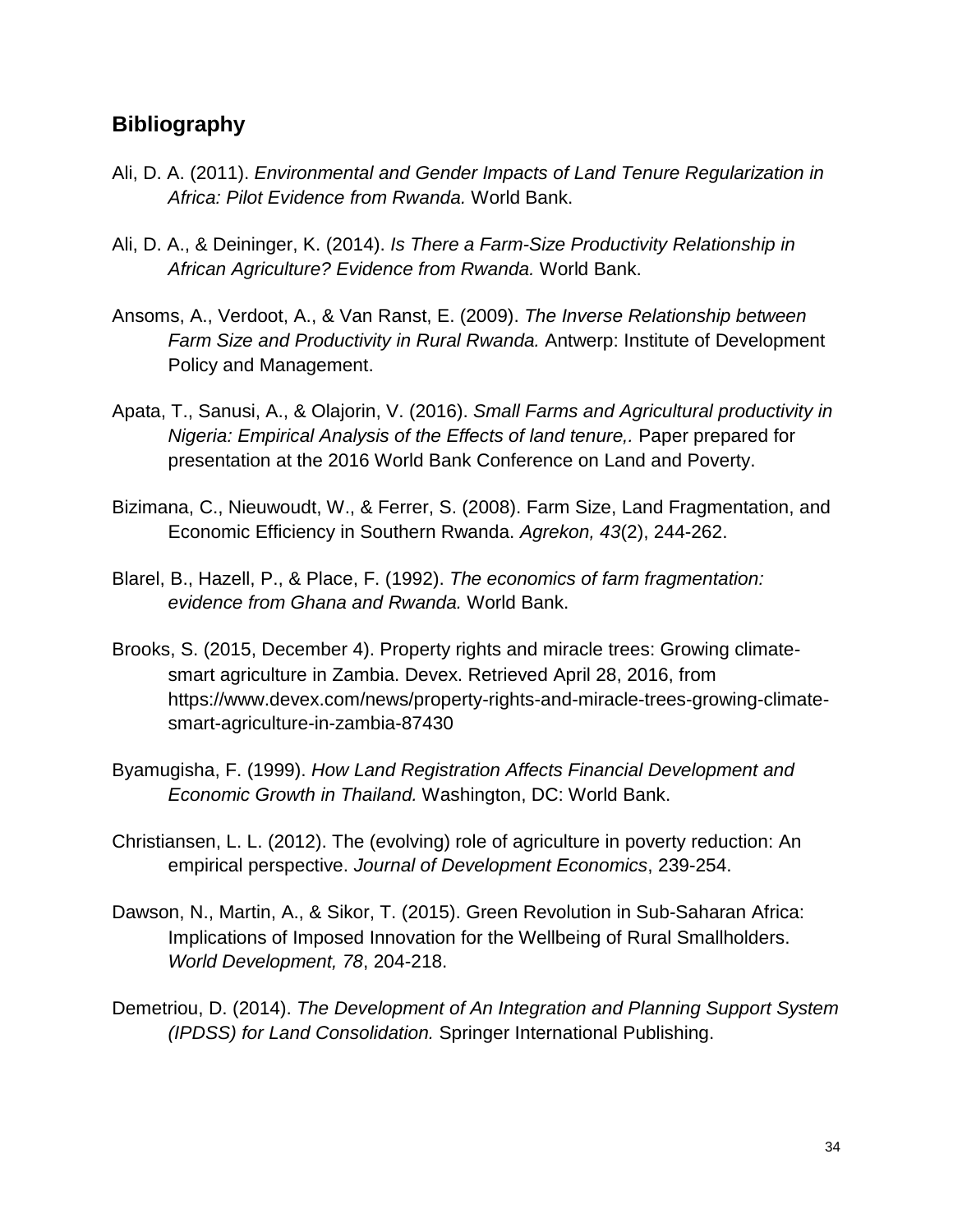- Demetriou, D., Swillwell, J., & See, L. (2012). *LandFragmentS: A New Model for Measuring Land Fragmentation.* Rome, Italy: FIG Working Week 2012, 6-10 May 2012.
- Di Falco, S., Penov, I., Alekseiv, A., & van Rensburg, T. M. (2010). Agrobiodiversity, farm profits and land fragmentation: Evidence from Bulgaria. *Land Use Policy, 27*(3), 763-771.
- Government of Rwanda. (2004, February). National Land Policy. Rwanda.
- Government of Rwanda. (2005). Organic Law No 08/2005 of 14/07/2005 Determining the Use and Management of Land in Rwanda. Rwanda.
- Government of Rwanda. (2013). Law No 43/2013 of 16/06/2013 Governing Land in Rwanda. Rwanda.
- IFAD. (2013). *Smallholders, food security, and the environment.*
- Kathiresan, A. (2012). *Farm Land Use Consolidation in Rwanda: Assessment from the Perspectives of Agriculture Sector.* Ministry of Agriculture and Animal Resources.
- Kawasaki, K. (2010, October). The costs and benefits of rice farms in Japan. *The Australian Journal of Agricultural and Resource Economics, 54*(4), 509-526.
- Ministry of Agriculture and Animal Resources. (2013). Strategic Plan for the Transformation of Agriculture in Rwanda: Phase III.
- Ministry of Finance and Economic Planning. (2000, July). Rwanda Vision 2020. Rwanda.
- Ministry of Finance and Economic Planning. (2013, May). Economic Development and Poverty Reduction Strategy II (EDPRS2). Rwanda.
- Musahara, H. (2006). *Improving Tenure Security for the Rural Poor: Rwanda Country Study.* Food and Agricultural Organization of the United Nations (FAO).
- Musahara, H., & Huggins, C. (2015). *Land reform, land scarcity and post-conflict reconstruction: A case study of Rwanda.*
- University of Rwanda. (2014). *Assessment of the Economic, Social, and Environmental Impacts of the Land Use Consolidation Component of the Crop Intensification Program in Rwanda.* USAID | Rwanda LAND Project.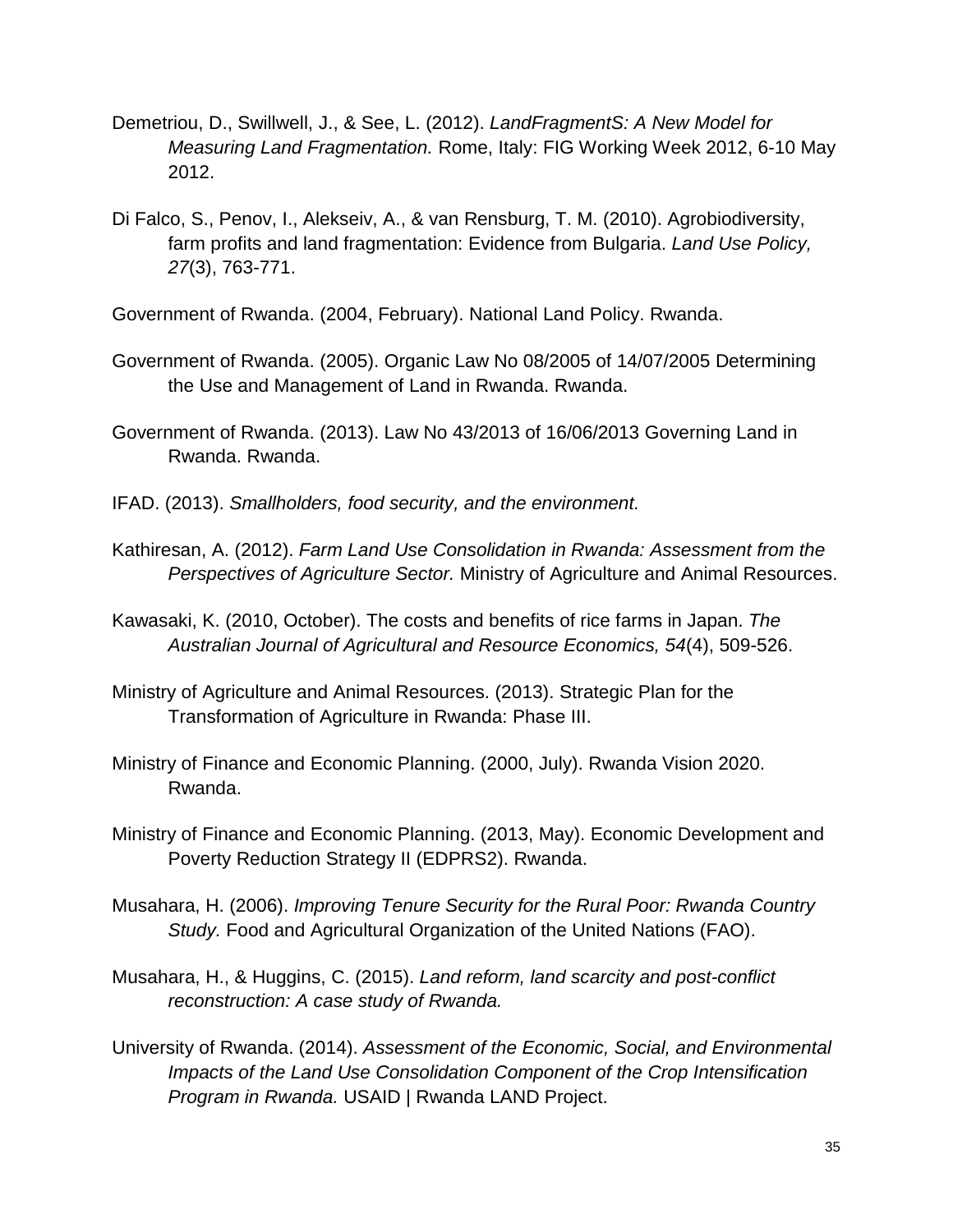Van Dijk, T. (2003). *Dealing with Central European land fragmentation.* Delft.

Van Hung, P., Macauley, T., & Marsh, S. (2007). The economics of land fragmentation in the north of Vietnam. *Australian Journal of Agricultural and Resource Economics, 51*(2), 195-211.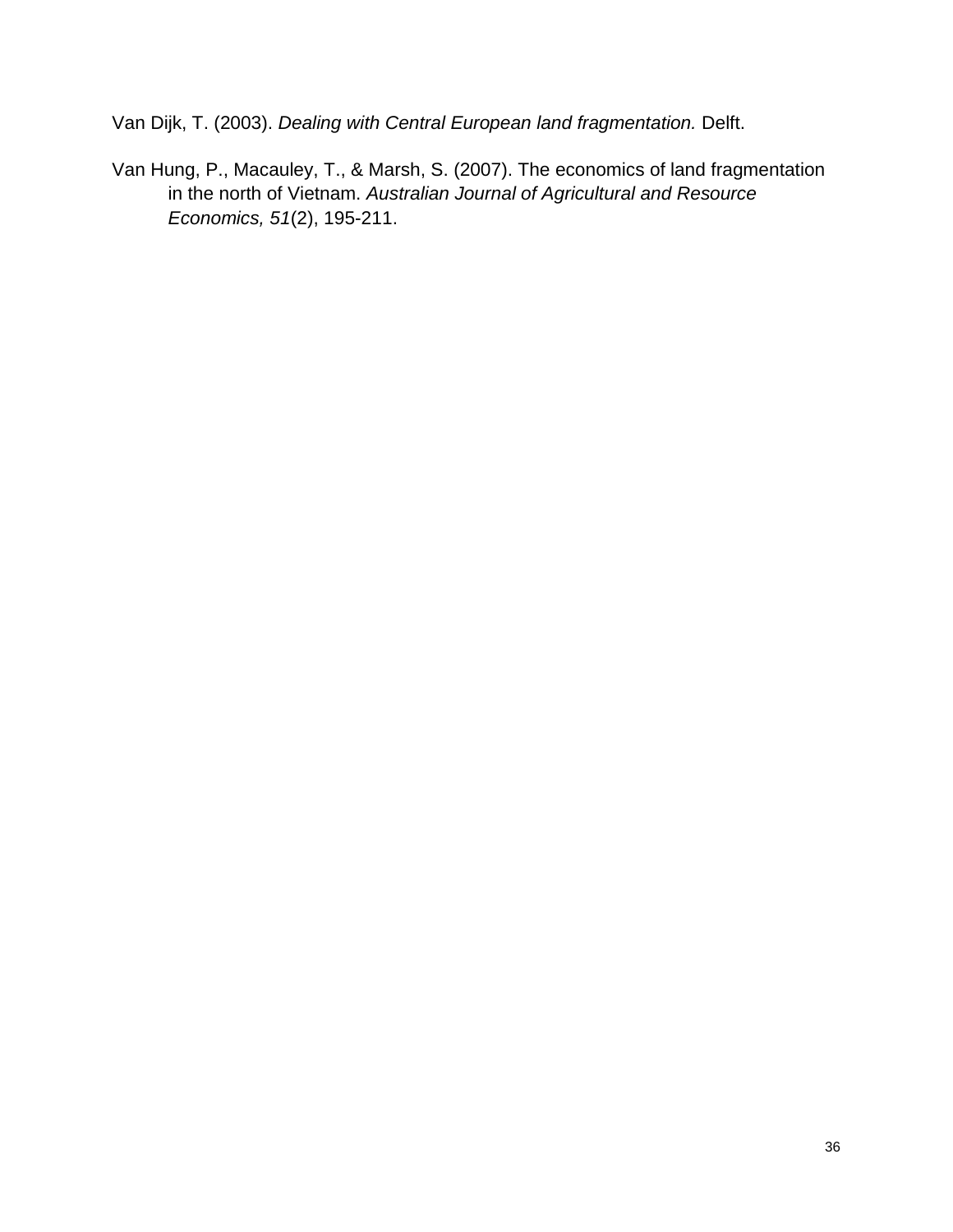## **Annex 1: FGD Question Guide**

#### **Terms of Reference Prohibition of Farm Land Subdivision under 1 hectare**

With the aim of improving efficient land use and agricultural productivity, Article 30 of the 2013 Land Law stipulates that it is "prohibited to subdivide plots of land reserved for agriculture and animal resources if the result of such subdivision leads to parcels of land of less than a hectare in size for each of them". LAND Project is conducting FGDs with IMBARAGA farmers to learn about their perceptions and experiences with the provision and its implementation.

#### **KEY QUESTIONS:**

- 1. Warm-Up Questions: What is your name, and what is your role?
- 2. Are you aware of the legal prohibition on land subdivision?
	- $\Box$  If yes, please explain your understanding of the provision.
	- $\Box$  How did you learn about the legal prohibition on land subdivision?
	- $\Box$  To your knowledge, what were the influencing factors for adopting the prohibition of agricultural land subdivision under 1 ha?

3. To what extent are farmers and those in rural areas aware of this provision? Is there a difference in men's and women's knowledge of this provision?

 $\Box$  How did they learn about this provision?

*Implement constraints and opportunities matrix*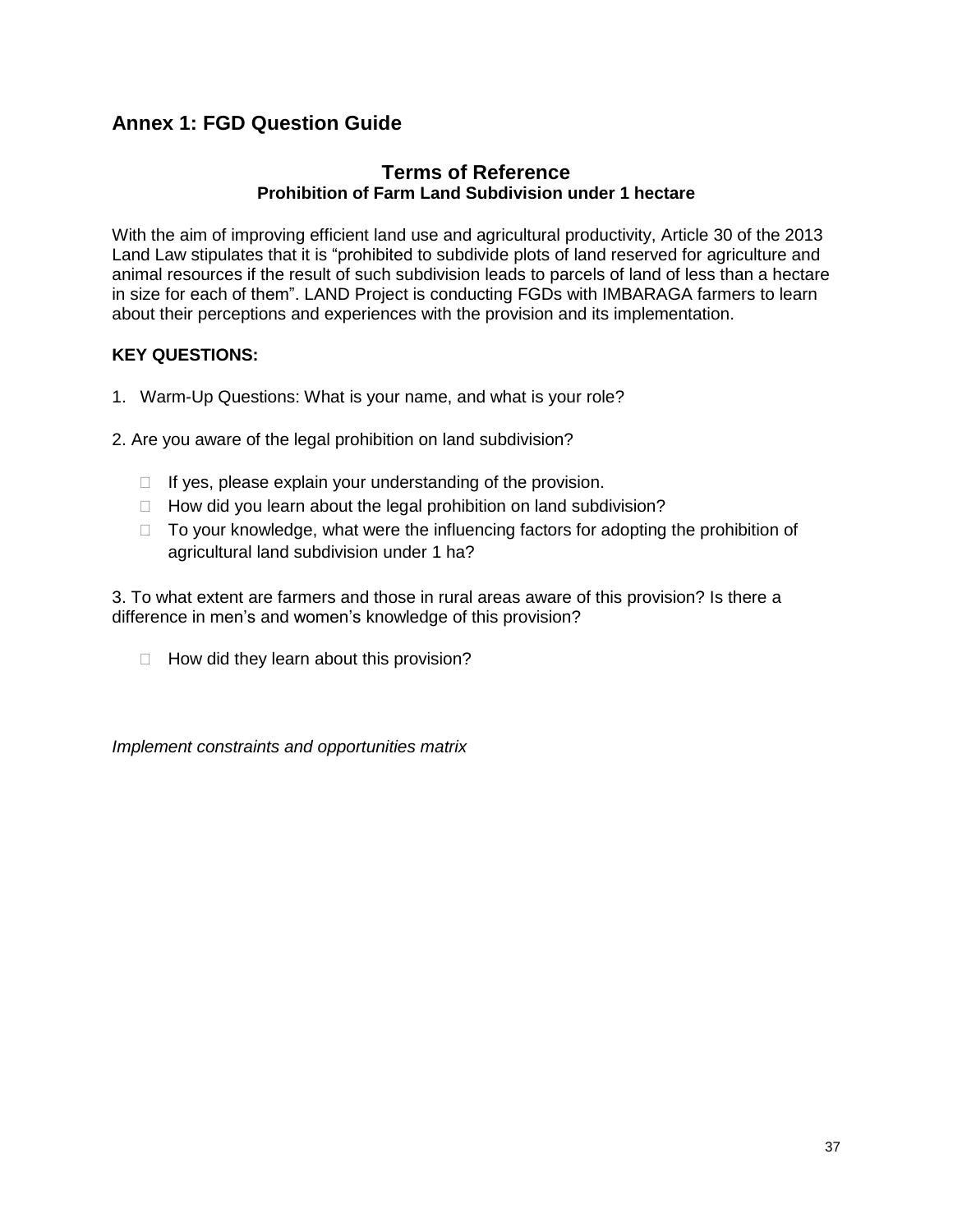| <b>Community / Individual-level Experiences</b>                                                                             |                 |                    |                               |                                                                      |                                                                      |                            |
|-----------------------------------------------------------------------------------------------------------------------------|-----------------|--------------------|-------------------------------|----------------------------------------------------------------------|----------------------------------------------------------------------|----------------------------|
| <b>Theme</b>                                                                                                                | <b>Benefits</b> | <b>Constraints</b> | <b>Underlying</b><br>Cause(s) | <b>Coping Strategy</b>                                               | Impact(s), incl. on<br>women                                         | <b>Recommendation</b><br>S |
| 4. Compliance<br>with the provision                                                                                         |                 |                    |                               | (ask about co-<br>management for<br>land umunani and<br>inheritance) | (ask about impacts<br>of co-management<br>$-$ how is it<br>managed?) |                            |
| 5. Enforcement of<br>the provision by<br>local authorities                                                                  |                 |                    |                               | (ask about<br>penalties)                                             |                                                                      |                            |
| 6. Occurrence of<br>land subdivisions<br>resulting in<br>parcels < 1 ha,<br>incl. sales, leases,<br>umunani,<br>inheritance |                 |                    |                               |                                                                      |                                                                      |                            |
| 7. Registration of<br>subdivided plots<br>(< 1 ha)                                                                          |                 |                    |                               | (ask about<br>registration with<br>local authorities)                |                                                                      |                            |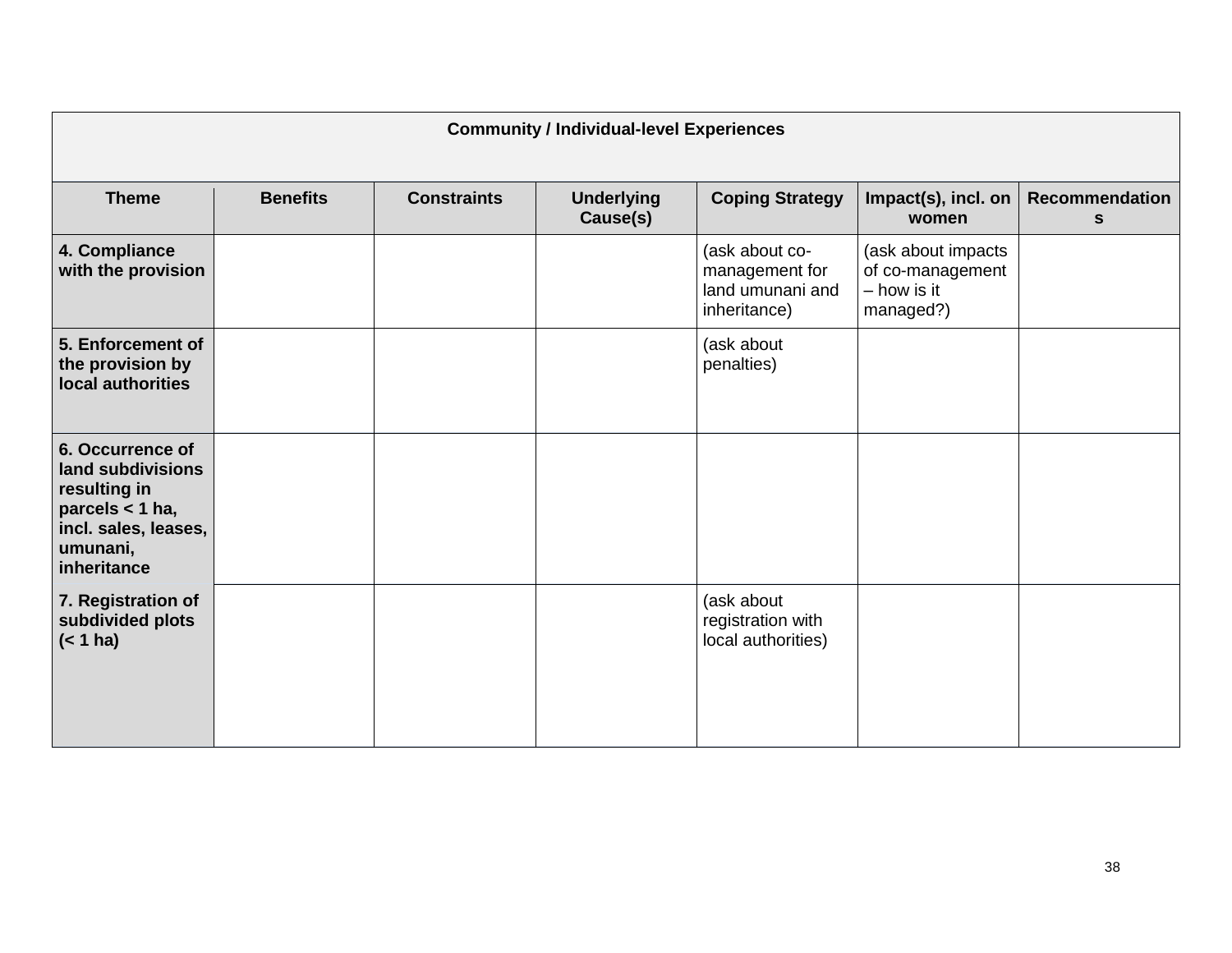| 8. Transfers<br>(sales and leases)<br>of subdivided<br>plots $(< 1$ ha) |                                                                                  |                                                                     |  |
|-------------------------------------------------------------------------|----------------------------------------------------------------------------------|---------------------------------------------------------------------|--|
| 9. Land<br>productivity of<br>parcels < 1 ha                            |                                                                                  | (ask about<br>potential benefits of<br>consolidating<br>properties) |  |
| 10. Land-based<br>investments on<br>parcels $<$ 1 ha                    |                                                                                  |                                                                     |  |
| 13. Impacts of<br>provision on<br>women                                 | (ask about access<br>to umunani and<br>inheritance, ability<br>to purchase land) |                                                                     |  |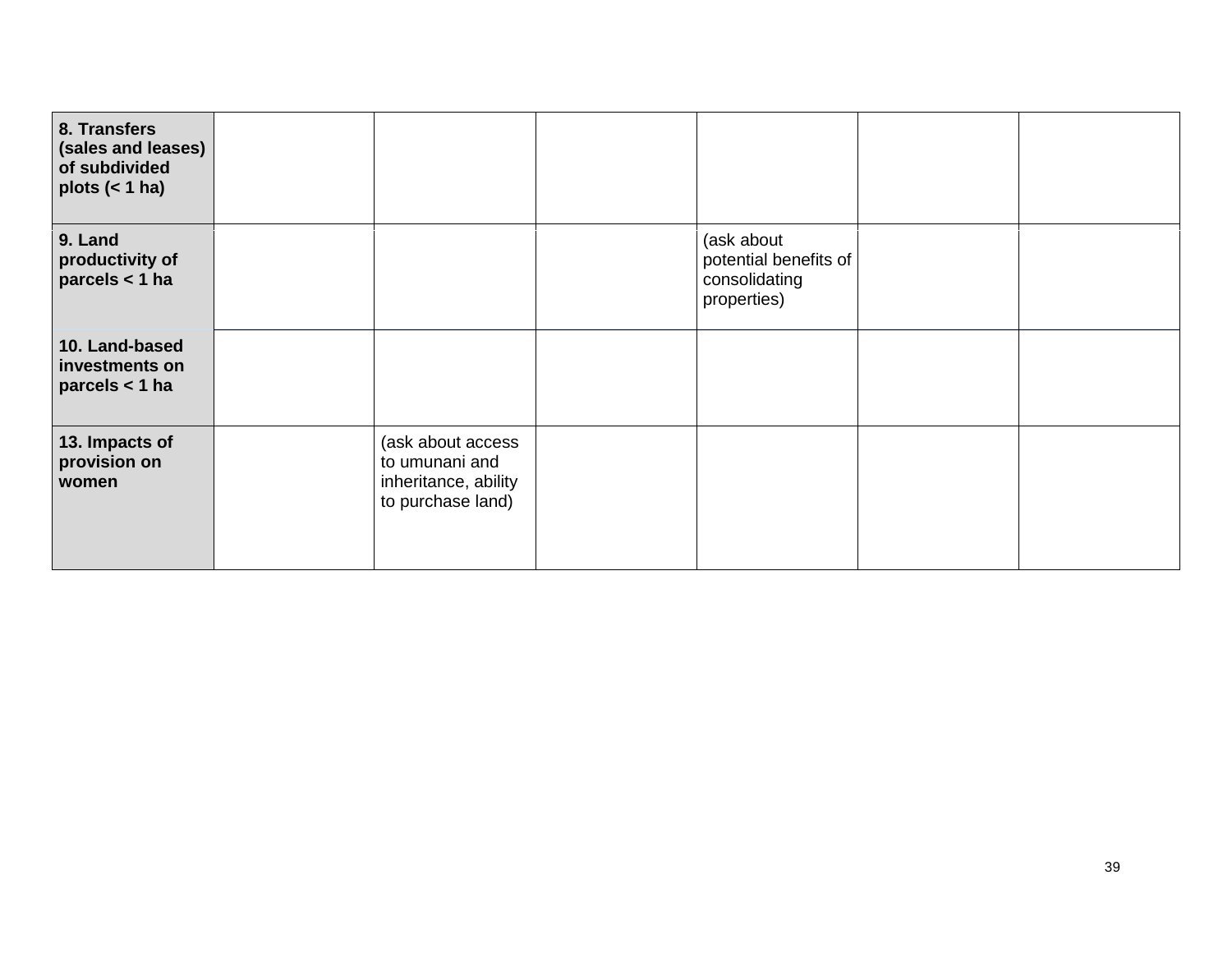#### **Follow-up Questions**

- 1. Do disputes arise when land is subdivided in contradiction to the law? What is the nature of these disputes?
- 2. Do disputes arise as a result of compliance with the legal provision? What is the nature of these disputes?
- 3. What channels are used to manage conflicts or disputes arising from: (1) land subdivision in contradiction to the law, and (2) disputes arising from compliance with the law?
- 4. What are the **benefits** of prohibiting farm land subdivision under 1 ha on the farmers'? (open-ended)
	- $\Box$  If not already addressed, what about impact on: Livelihoods; Land Tenure security; Transfer of Rights through Umunani, Inheritance, Sell, Lease, etc; Registration of land transactions; Agricultural Productivity; Etc.
	- $\Box$  Do the benefits differ for particular groups, such as vulnerable peoples, women, informally married couples, other?
- 5. What are the **challenges** of prohibiting farm land subdivision under 1 ha on the farmers'? (open-ended)
	- $\Box$  If not already addressed, what about impact on: Livelihoods; Land Tenure security; Transfer of Rights through Umunani, Inheritance, Sell, Lease, etc; Registration of land transactions; Agricultural Productivity; Etc.
	- $\Box$  Do the benefits differ for particular groups, such as vulnerable peoples, women, informally married couples, other?
- 6. Would you recommend any changes to the legal provision prohibiting land subdivisions if the resulting parcels are less than 1 hectare?
	- $\Box$  If yes, what changes would you propose? Explain.
	- $\Box$  If no, does this indicate that you are satisfied with the policy as is? Explain.
- 7. Any other thoughts or recommendations? Is there anything else we should know?

END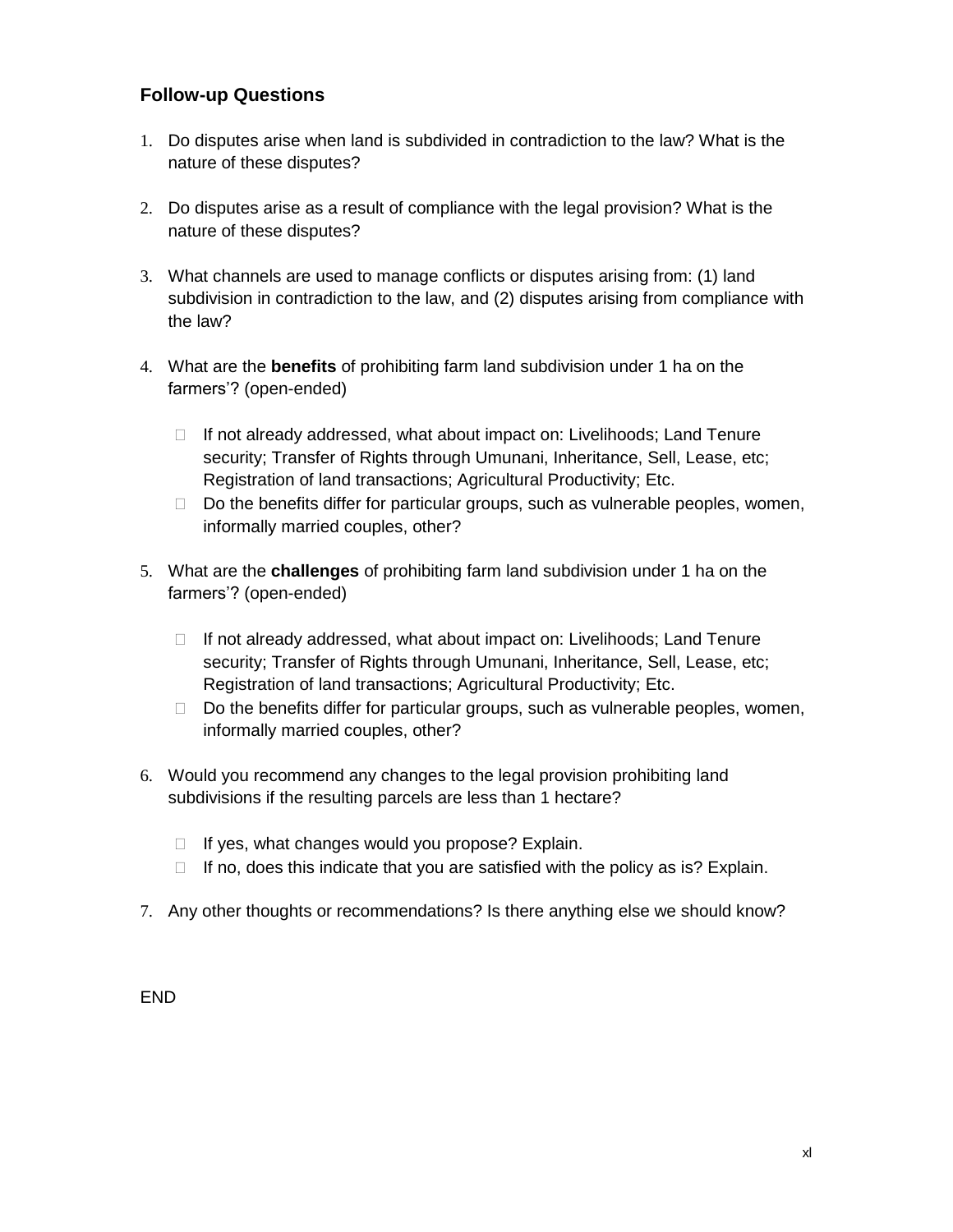## **Annex 2: KII Question Guide**

#### **Key Informant Interview Terms of Reference: Prohibition of Farm Land Subdivision under 1 hectare**

With the aim of improving efficient land use and agricultural productivity, Article 30 of the 2013 Land Law stipulates that it is "prohibited to subdivide plots of land reserved for agriculture and animal resources if the result of such subdivision leads to parcels of land of less than a hectare in size for each of them". LAND Project is conducting FGDs with IMBARAGA farmers to learn about their perceptions and experiences with the provision and its implementation.

#### **KEY QUESTIONS:**

- 1. Warm-Up Questions: What is your name, and what is your role?
- 2. Are you aware of the legal prohibition on land subdivision?
	- $\Box$  If yes, please explain your understanding of the provision.
	- $\Box$  How did you learn about the legal prohibition on land subdivision?
	- $\Box$  To your knowledge, what were the influencing factors for adopting the prohibition of agricultural land subdivision under 1 ha?

3. To what extent are farmers and those in rural areas aware of this provision? Is there a difference in men's and women's knowledge of this provision?

- $\Box$  How did they learn about this provision?
- 4. To what extent do farmers and those in rural areas comply with this provision?
	- $\Box$  If many or all people comply with this provision, why? If few or no people comply with the provision, why? What challenges do they face in complying with the provision?
	- $\Box$  Do any of the following occur in your community:
		- a. Are there any cases of parents gifting land to their children as a single plot in order to comply with the law?
		- o Are there any case of children inheriting land jointly?
	- $\Box$  If yes to either of the above, are the children able to manage the land jointly and, if so, how do they do it? If they face challenges, what are they?
- 5. To what extent do local authorities enforce the prohibition on land subdivisions if the result of the subdivision results on land parcels that are less than 1 ha? What are the penalties of subdividing the land under 1 ha, if any?
- 6. Does subdivision of land into parcels under 1 hectare occur in your communities?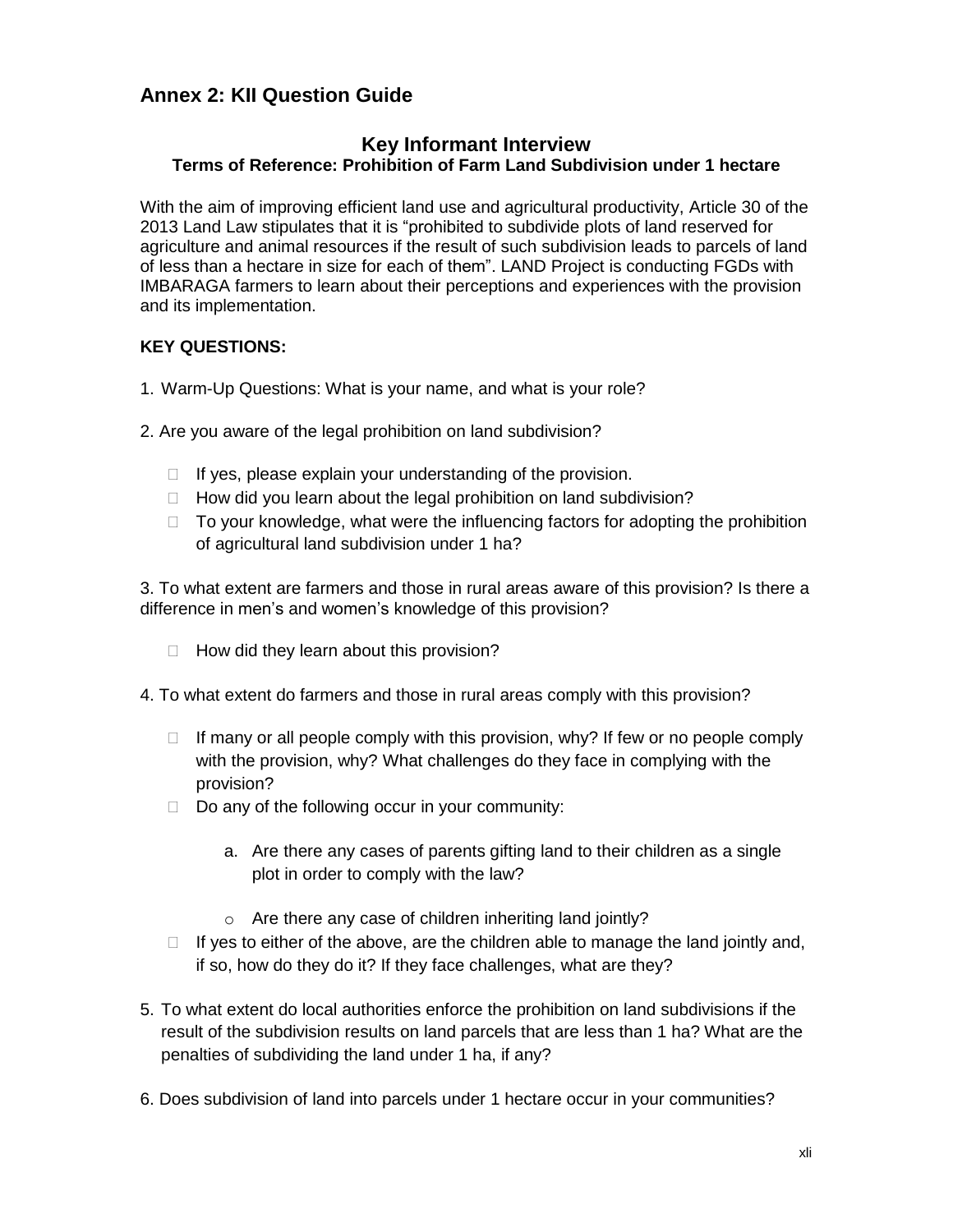- $\Box$  If so, why? What is the nature of these subdivisions? (inheritance, umunani, sales, leases, etc.)
- 6. Do those who purchase, inherit or are "gifted" land that has been subdivided and is less than one hectare formally register their land?
	- $\Box$  If so, how and with whom?
	- $\Box$  Do they experience any challenges in registering land that has been subdivided and is less than one hectare? Explain.
	- $\Box$  Does this differ for particular groups, such as vulnerable peoples, women, informally married couples, other?
- 8. Do people who want to sell parcels resulting from illegal subdivisions face any challenges selling them when they are less than one hectare? If so, what are these challenges?
	- $\Box$  Does this differ for particular groups, such as vulnerable peoples, women, informally married couples, other?
- 9. Do people with land parcels that are each less than one hectare face any challenges in making their land productive? Would there be any advantages to farmers if they could consolidate all their small parcels into one larger parcel? Would there be any disadvantages to doing so?
	- $\Box$  Does this differ for particular groups, such as vulnerable peoples, women, informally married couples, other?
- 10. In your experience, do investments made on land under 1 ha differ from investments made on larger parcels of land?
	- $\Box$  Who determines the types of investments made on land under 1 ha? What are the outcomes of these decisions?
- 11. In your experience, does agricultural productivity of land under 1 ha differ from agricultural productivity of larger parcels of land? Why or why not?
- 12. Do disputes arise when land is subdivided in contradiction to the law? What is the nature of these disputes?
- 13. Do disputes arise as a result of compliance with the legal provision? What is the nature of these disputes?
- 14. What channels are used to manage conflicts or disputes arising from: (1) land subdivision in contradiction to the law, and (2) disputes arising from compliance with the law?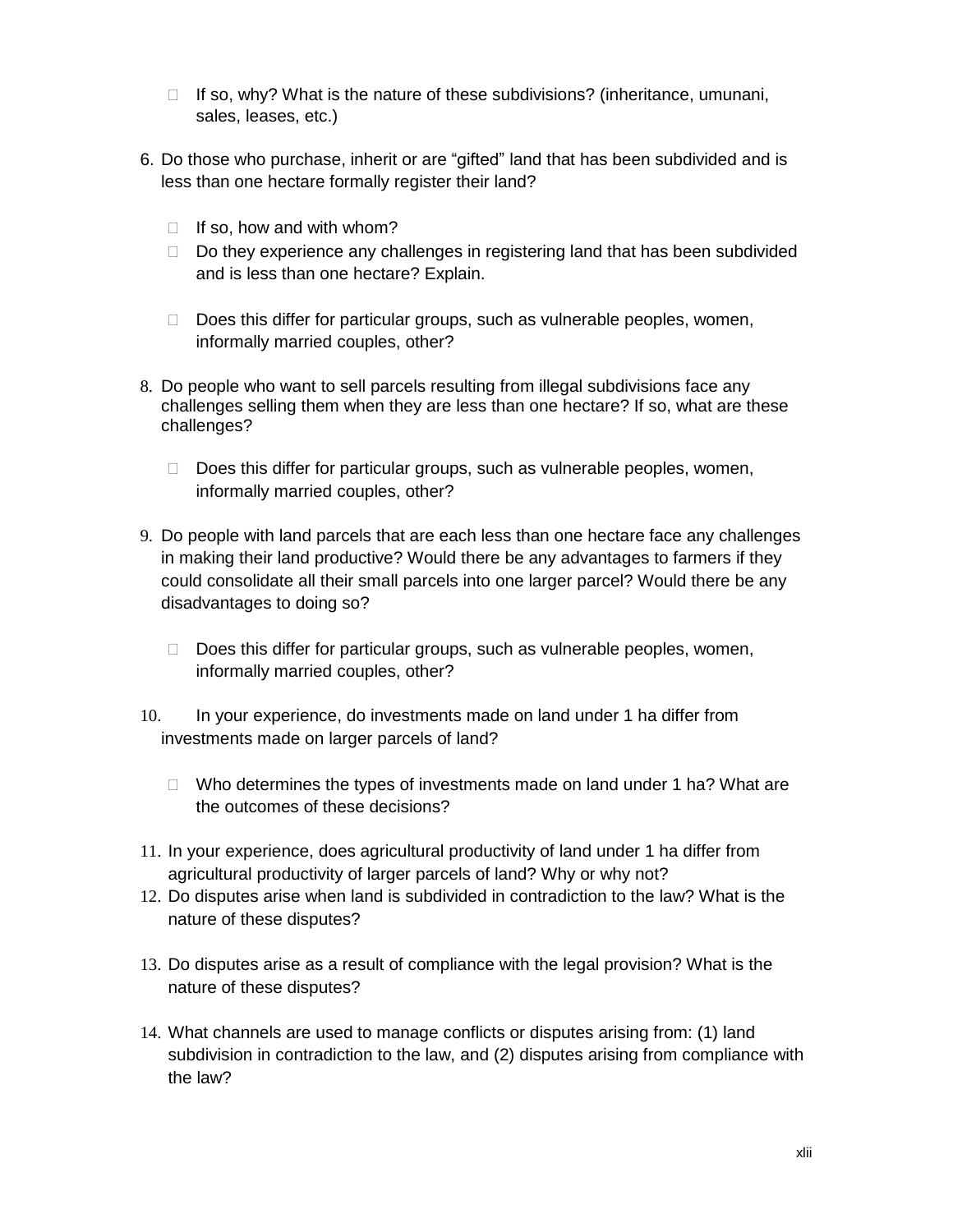- 15. Does the provision have any particular positive or negative impacts on women? (open-ended)
	- □ What about access to umunani and land inheritance?
	- $\Box$  What about ability to purchase land?
- 16. What are the **benefits** of prohibiting farm land subdivision under 1 ha on the farmers'? (open-ended)
	- $\Box$  If not already addressed, what about impact on: Livelihoods; Land Tenure security; Transfer of Rights through Umunani, Inheritance, Sell, Lease, etc; Registration of land transactions; Agricultural Productivity; Etc.
	- $\Box$  Do the benefits differ for particular groups, such as vulnerable peoples, women, informally married couples, other?
- 17. What are the **challenges** of prohibiting farm land subdivision under 1 ha on the farmers'? (open-ended)
	- $\Box$  If not already addressed, what about impact on: Livelihoods; Land Tenure security; Transfer of Rights through Umunani, Inheritance, Sell, Lease, etc; Registration of land transactions; Agricultural Productivity; Etc.
	- $\Box$  Do the benefits differ for particular groups, such as vulnerable peoples, women, informally married couples, other?
- 18. Would you recommend any changes to the legal provision prohibiting land subdivisions if the resulting parcels are less than 1 hectare?
	- $\Box$  If yes, what changes would you propose? Explain.
	- $\Box$  If no, does this indicate that you are satisfied with the policy as is? Explain.
- 19. Any other thoughts or recommendations? Is there anything else we should know?

END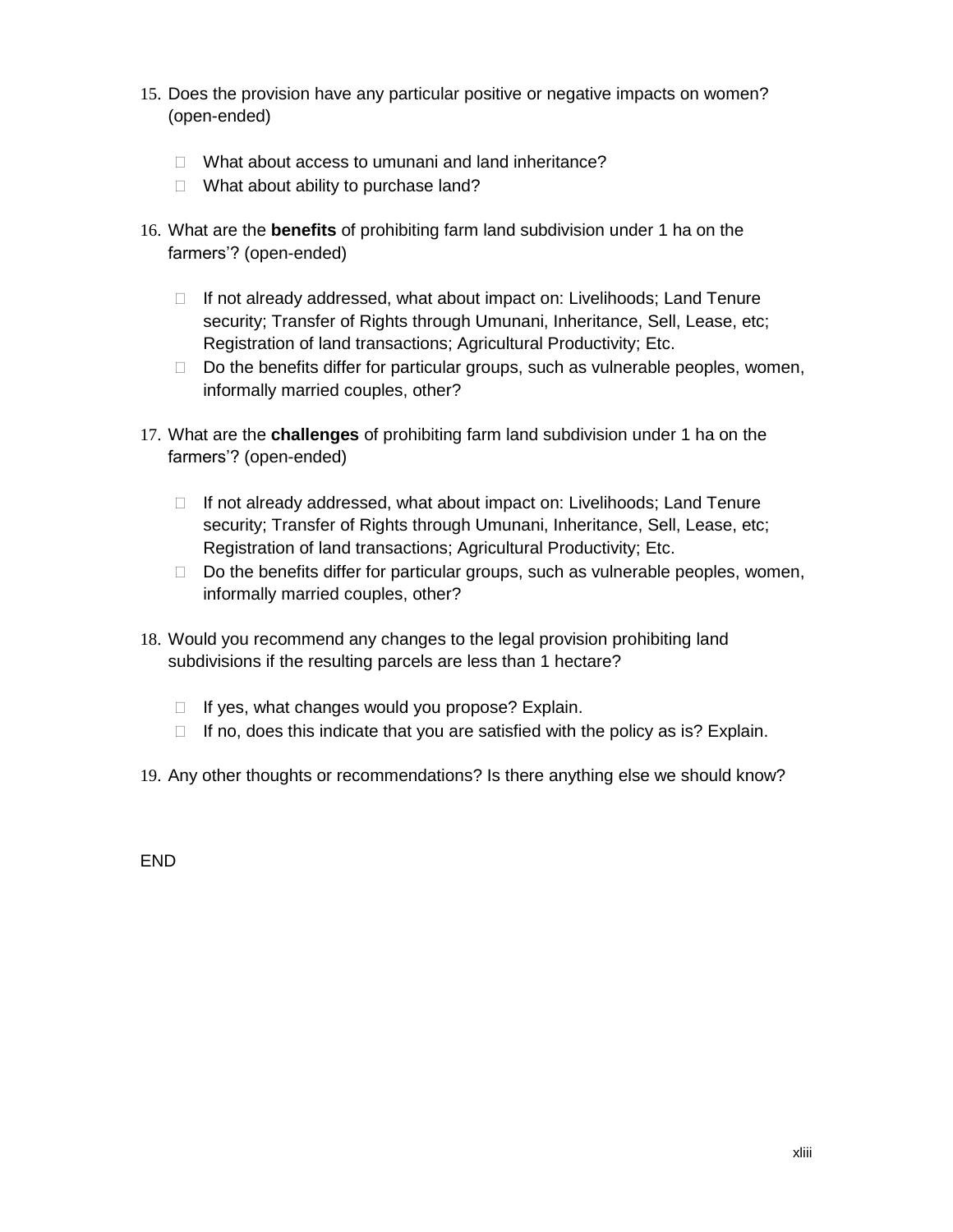# **Annex 3: Key Informant List**

#### **LAND SUBDIVISION Key Informants – Focus Group Discussions List FEBRUARY 22 - MARCH 31, 2016**

| No.            | <b>Name &amp; Position</b>                                                                                       | Organization                        |  |  |  |  |  |
|----------------|------------------------------------------------------------------------------------------------------------------|-------------------------------------|--|--|--|--|--|
|                | <b>Key Informants</b>                                                                                            |                                     |  |  |  |  |  |
| 1              | Jonas Muzigura, Coordinator                                                                                      | Gasabo District One Stop<br>Center  |  |  |  |  |  |
| $\overline{2}$ | Faustin Ntiyamira, Agronomist                                                                                    | <b>Gasabo District</b>              |  |  |  |  |  |
| 3              | <b>INGABO S.E.</b>                                                                                               | Muhanga                             |  |  |  |  |  |
| 4              | Paci Ngumyembarebe, Agronomist                                                                                   | Muhanga District                    |  |  |  |  |  |
| 5              | Onesphore Nzabonimpa, Coordinator                                                                                | Muhanga District One Stop<br>Centre |  |  |  |  |  |
| 6              | Javan Sebasore, Coordinator                                                                                      | Musanze District One Stop<br>Center |  |  |  |  |  |
| 7              | Anselme Rubangutsangabo                                                                                          | Rwamagana One Stop Center           |  |  |  |  |  |
| 8              | Agronomist                                                                                                       | Rwamagana District                  |  |  |  |  |  |
| 9              | Safari, Agronomist                                                                                               | Karongi District                    |  |  |  |  |  |
| 10             | Jeanette, Coordinator                                                                                            | Karongi District One Stop<br>Centre |  |  |  |  |  |
| 11             | Uwizeye Emmanuel, Director of Land,<br>Environment, Water and Forest Management                                  | <b>MINIRENA</b>                     |  |  |  |  |  |
| 12             | Leonard Kayonga, Director of Land Use<br>Management and Spatial Planning Unit,<br>Department of Land and Mapping | <b>RNRA</b>                         |  |  |  |  |  |
| 13             | Dr. Charles Murekezi, Director General of Crop<br><b>Production Department</b>                                   | <b>MINAGRI</b>                      |  |  |  |  |  |
| 14             | Dr. Charles Bucagu, Dean of Agriculture<br>Department                                                            | <b>UR Rubilizi</b>                  |  |  |  |  |  |
| 15             | Hon. Nyandwi Desire, MP                                                                                          | Parliament                          |  |  |  |  |  |
| 16             | Dr. Alfred Bizoza, Head of Research                                                                              | <b>IPAR</b>                         |  |  |  |  |  |
| 17             | Arnaud de Vanssay, Chef de secteur<br>Développement Rural, EU Delegation to<br>Rwanda                            | EU                                  |  |  |  |  |  |
| 18             | Juvenal, Program Officer                                                                                         | <b>IMBARAGA</b>                     |  |  |  |  |  |